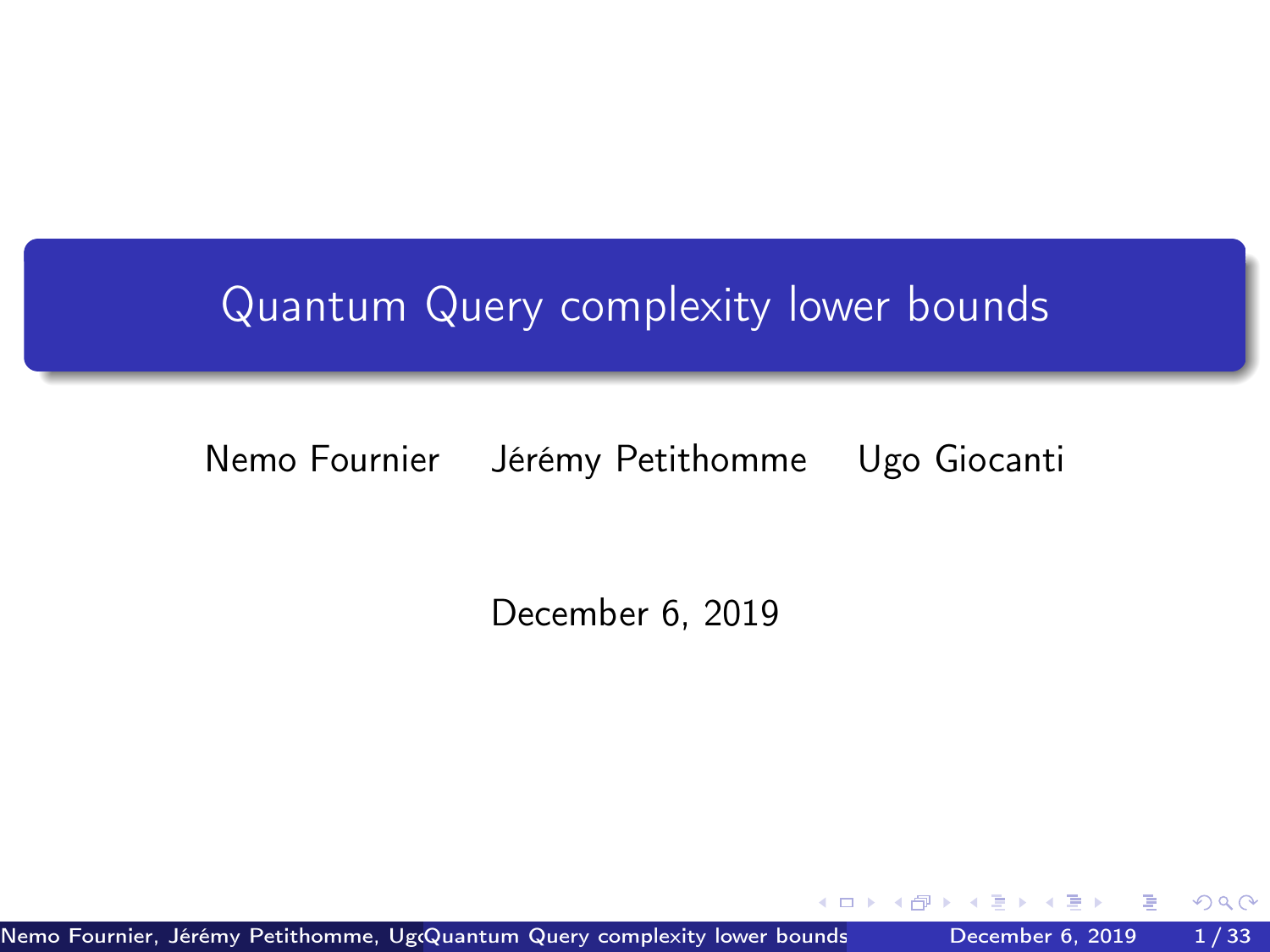## <span id="page-1-0"></span>**[Nemo](#page-1-0)**

## [Quantum Lower Bounds by polynomials](#page-1-0)

#### **[Jérémy](#page-21-0)**

[Quantum Lower Bounds by Quantum Arguments](#page-21-0)

- [Some "easy" to decide properties](#page-41-0)
- [A general lower bound for functions invariant under transitive group](#page-60-0) [action](#page-60-0)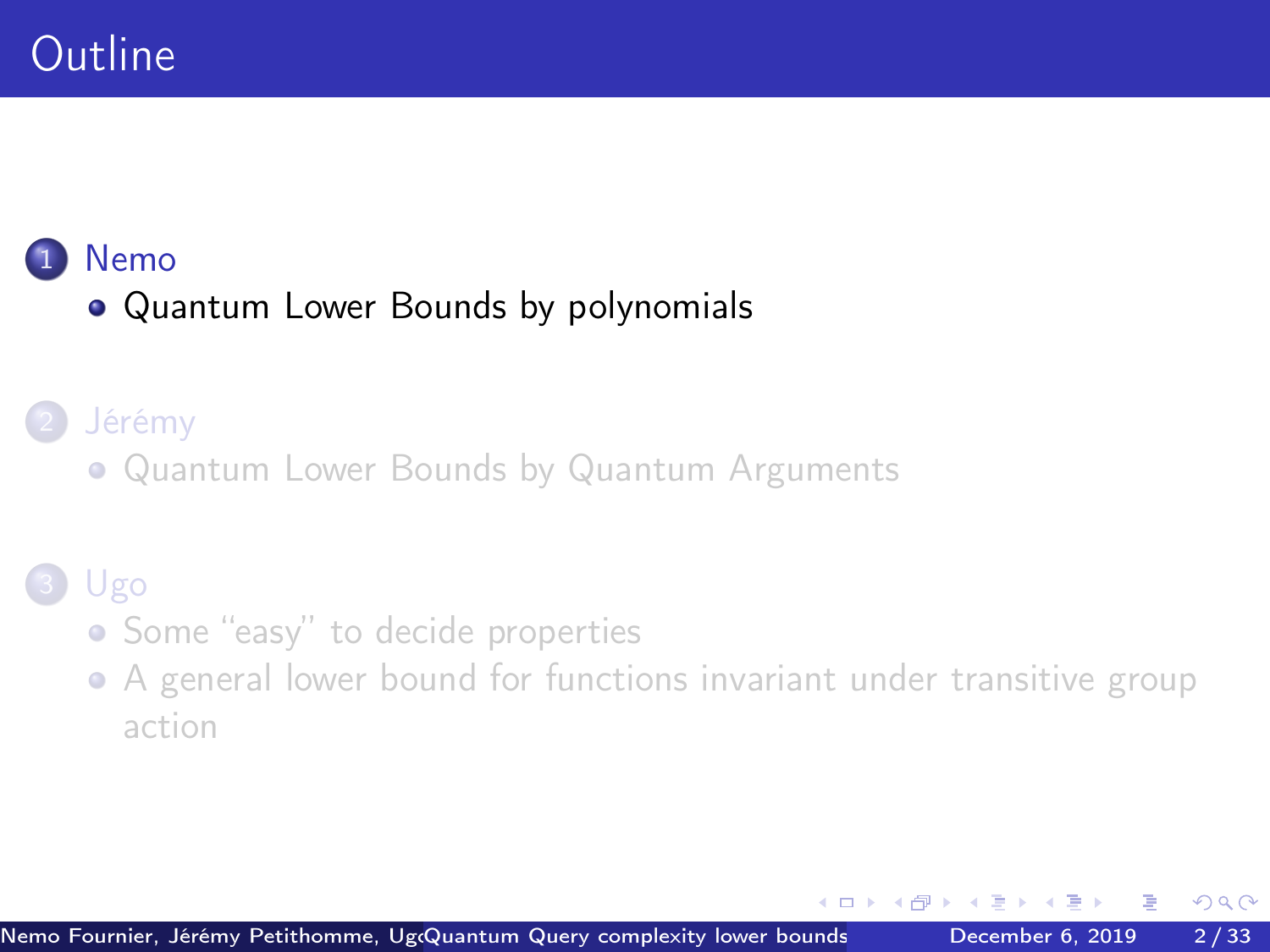Quantum Lower Bounds by Polynomials (Beals, Cleve, Mosca, Wolf, 1998)

Deutsch–Jozsa algorithm (1992):  $2^n$  queries vs 1 query Simon algorithm (1994):  $\Omega\left(2^{\frac{n}{2}}\right)$  queries vs  $\mathcal{O}(n)$ Grover algorithm (1996): *n* queries *vs*  $\sqrt{n}$  queries

 $\Omega$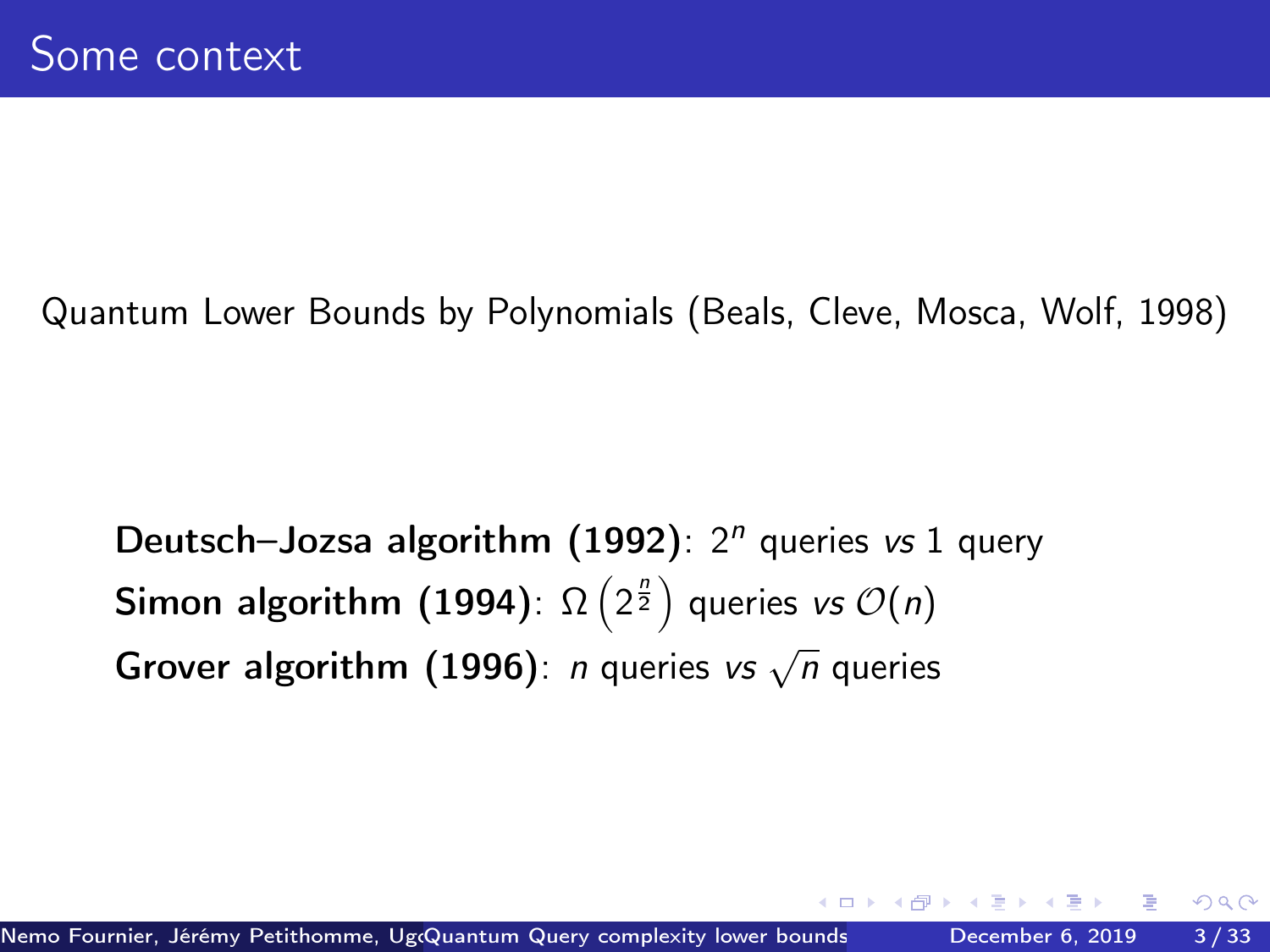# Black-box framework

$$
X \longrightarrow X_0, x_1, x_2, x_3, \dots, x_{N-2}, x_{N-1}
$$
\n
$$
\downarrow \qquad \qquad \downarrow
$$
\n
$$
f(X) \in \{0, 1\}
$$

4日 8

4 同 )

 $2990$ 

活

ъ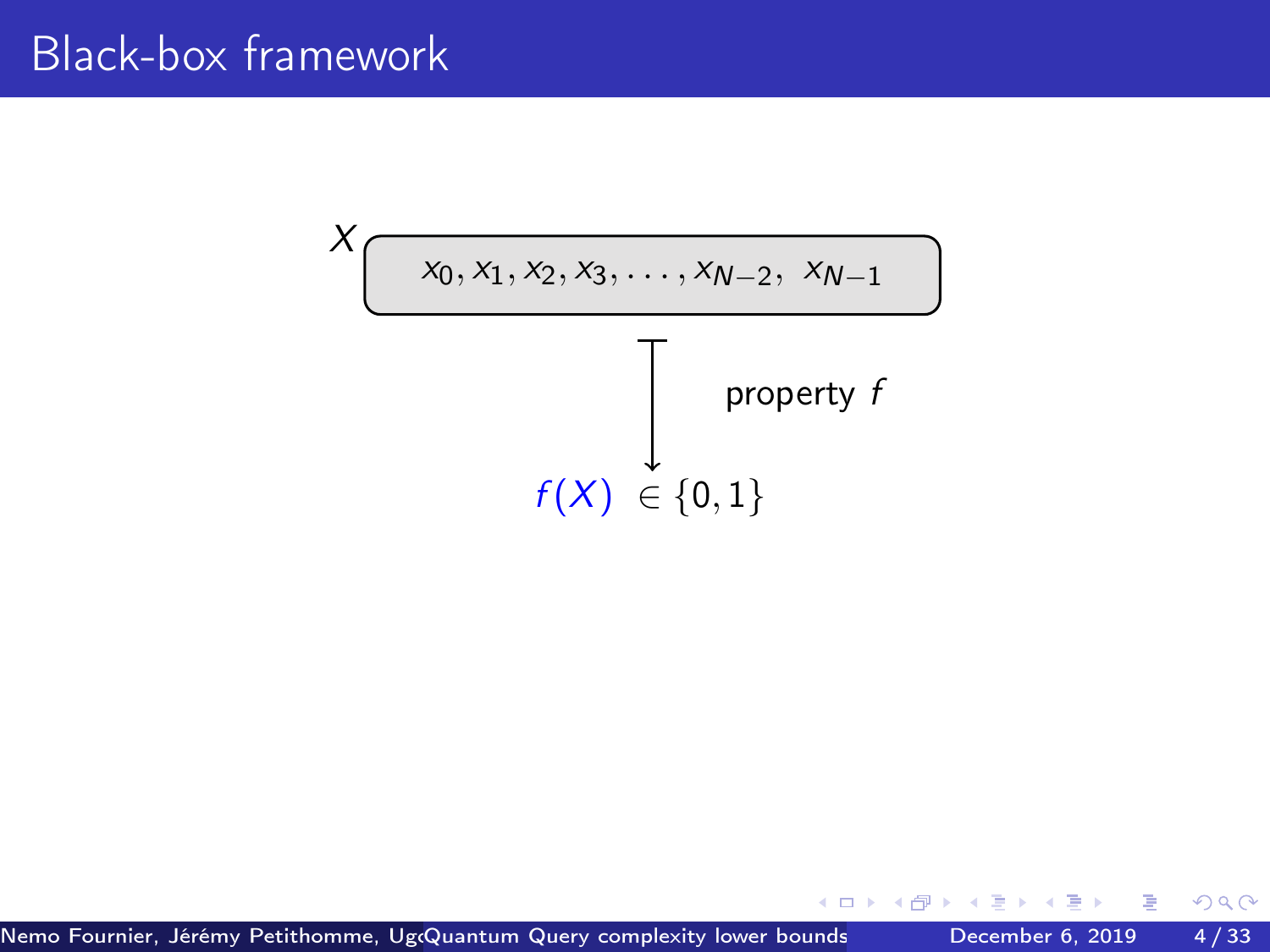$$
X \overline{X_0, x_1, x_2, x_3, \dots, x_{N-2}, x_{N-1}}
$$
\n
$$
\overline{X} \quad \text{property } f
$$
\n
$$
f(X) \in \{0, 1\}
$$

$$
f(X) = x_0 \vee x_1 \vee x_2 \vee \cdots \vee x_{N-1}
$$
  

$$
f(X) = x_0 \wedge x_1 \wedge x_2 \wedge \cdots \wedge x_{N-1}
$$
  

$$
f(X) = (-1)^{|X|}
$$
  

$$
f(X) = \text{MAJORITY}(X)
$$

活

4日 8

4 同 )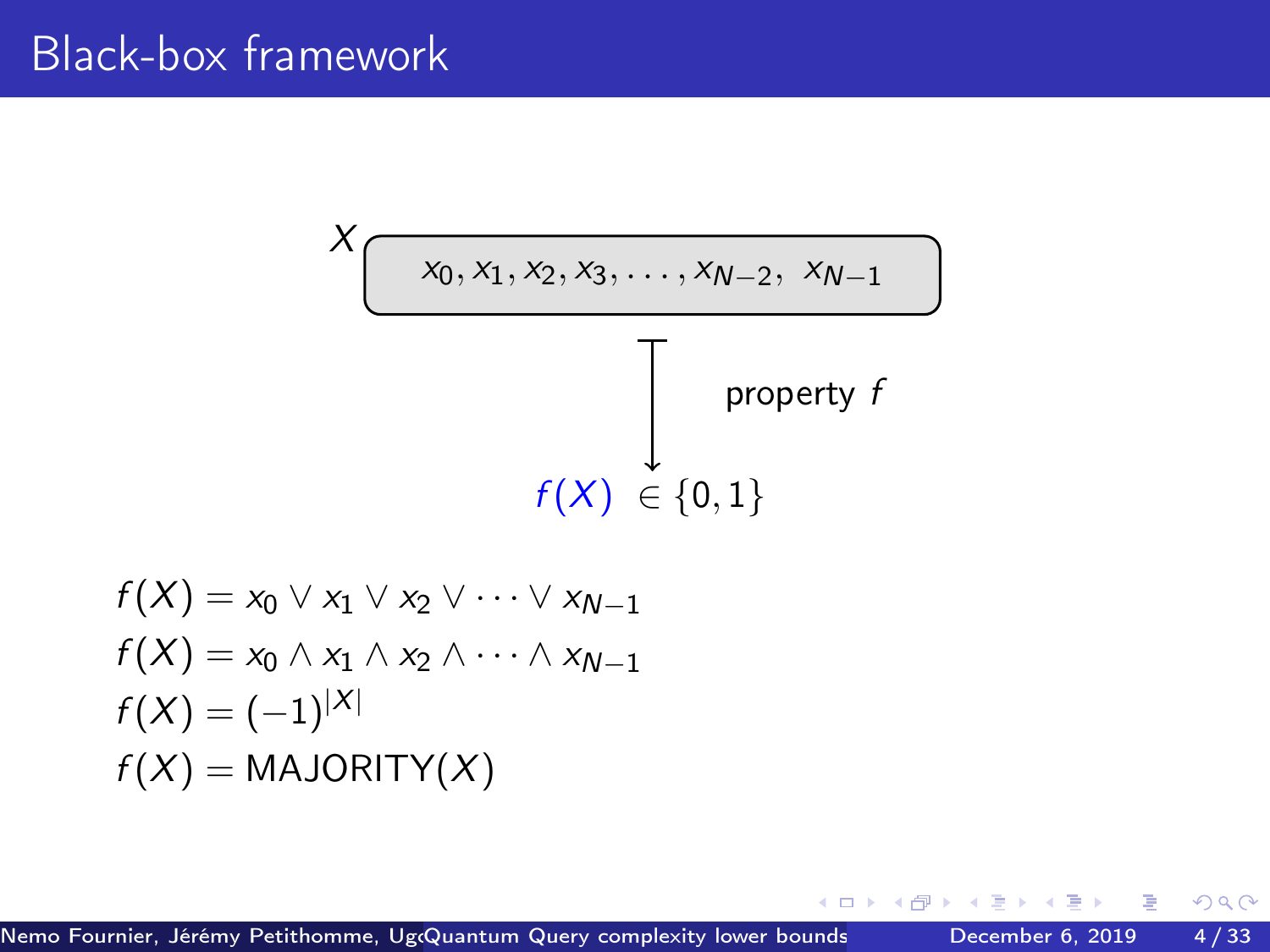# Black-box framework

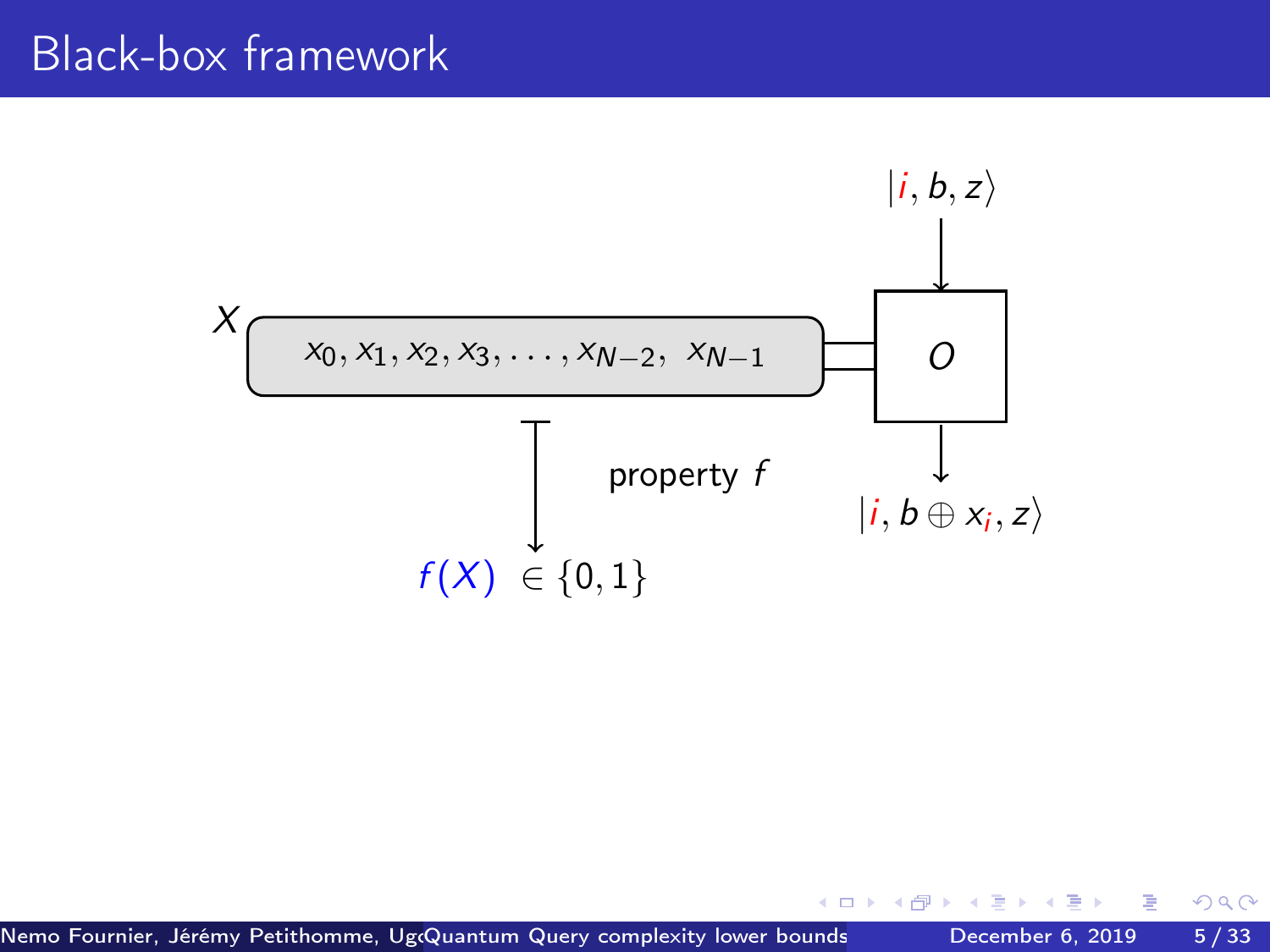# Black-box framework



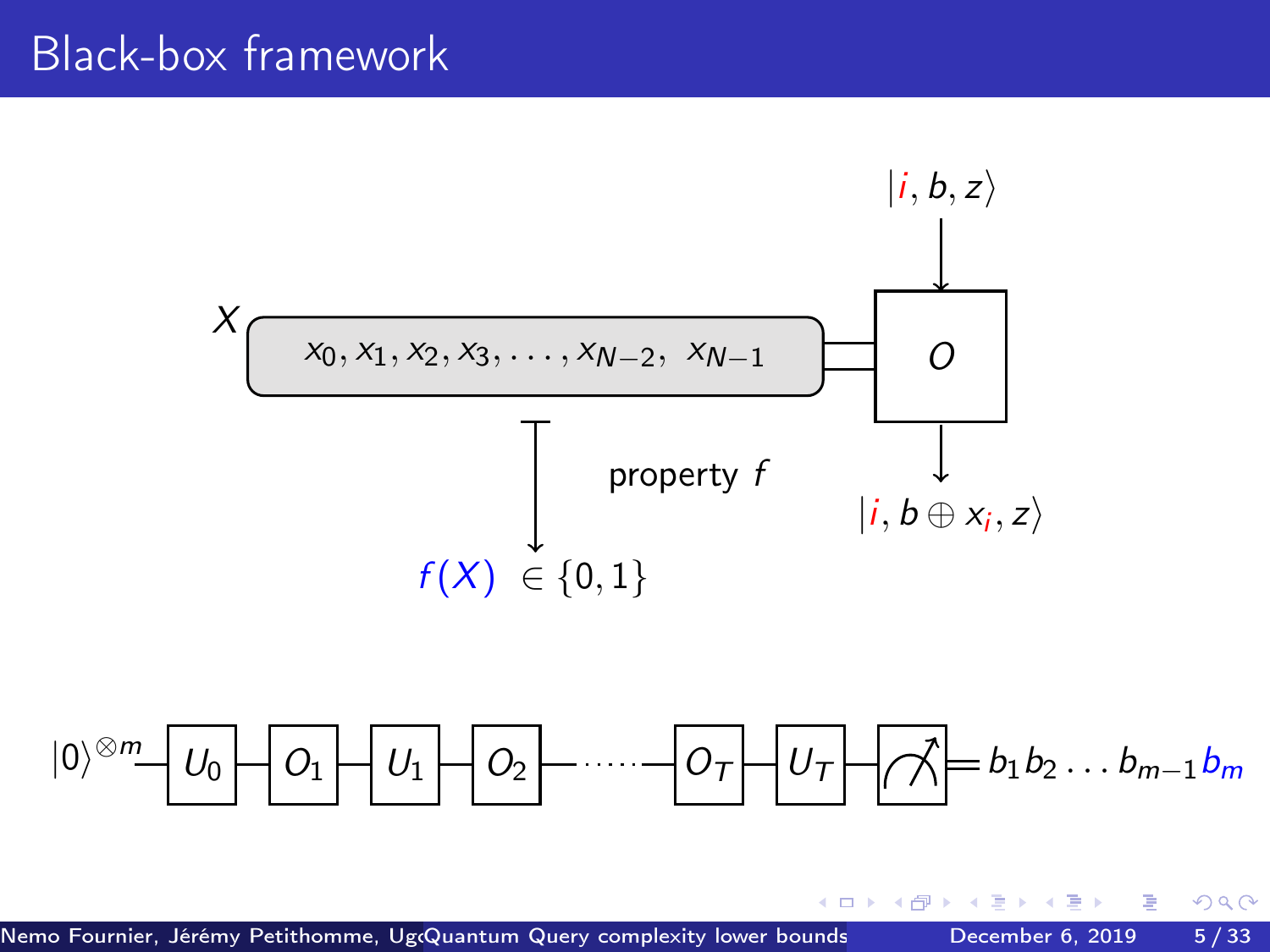# Notions of Query Complexity



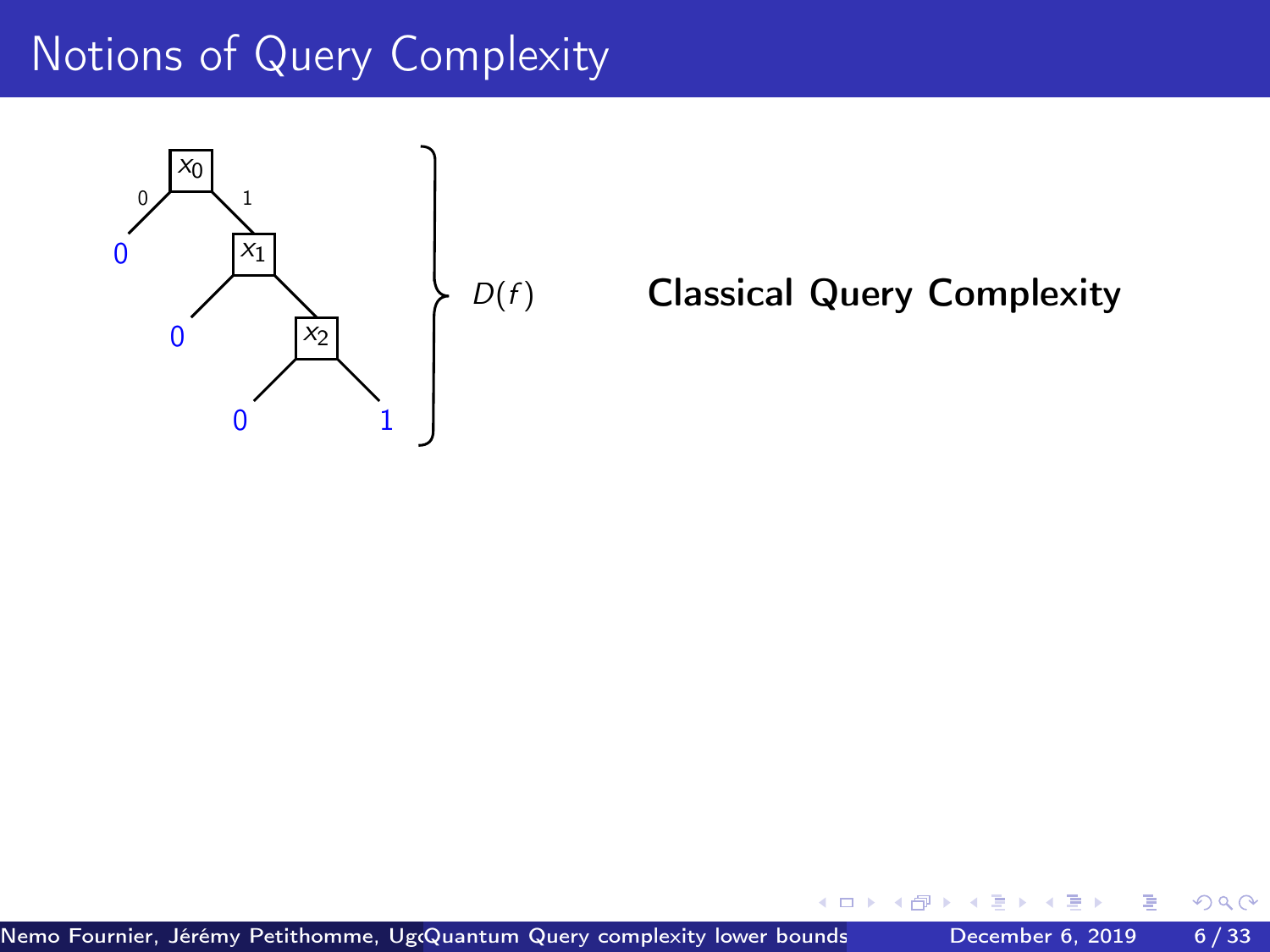# Notions of Query Complexity



U<sup>0</sup> O<sup>1</sup> U<sup>1</sup> O<sup>2</sup> O<sup>T</sup> U<sup>T</sup> |0i ⊗m b1b<sup>2</sup> . . . bm−1b<sup>m</sup>

 $Q_E(f)$ : smallest T in the exact setting.  $Q_2(f)$ : smallest T in the approximate setting  $(P\{b_m \neq f(X)\}\leq 1/3)$  $Q_0(f)$ : smallest T in the 0-error setting  $(b_{m-1} = 1 \implies b_m = f(X))$ 

 $\Omega$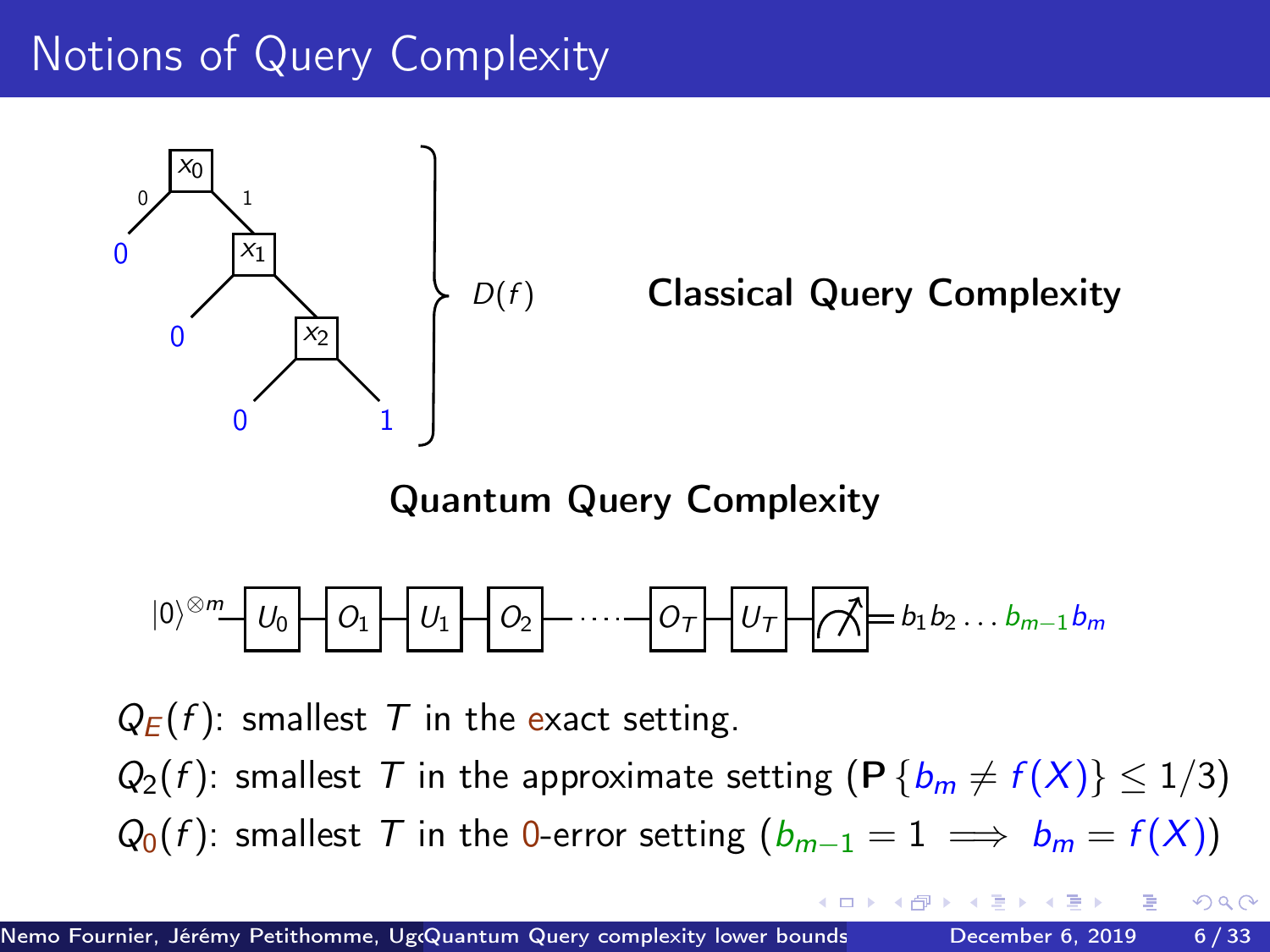$$
f: \{0,1\}^N \to \{0,1\}
$$
 and  $P \in \mathbb{R}[x_0, x_1, \ldots, x_N - 1]$ 

*P* represents  $f$  if  $∀X ∈ {0, 1}^N, P(X) = f(X)$ e.g.  $P(X) = 1 - (1 - x_0) \dots (1 - x_{N-1})$  represents OR P approximates f if  $\forall X \in \{0,1\}^N, |P(X) - f(X)| \leq 1/3$ e.g.  $P(X) = \frac{1}{3}x_0 + \frac{1}{3}$  $\frac{1}{3}x_1$  approximtes AND

$$
\deg(f) = \min_{P \text{ represents } f} \deg P \quad \text{ and } \quad \deg(f) = \min_{P \text{ approximates } f} \deg P
$$

 $200$ 

Nemo Fournier, Jérémy Petithomme, Ugo [Quantum Query complexity lower bounds](#page-0-0) December 6, 2019 7/33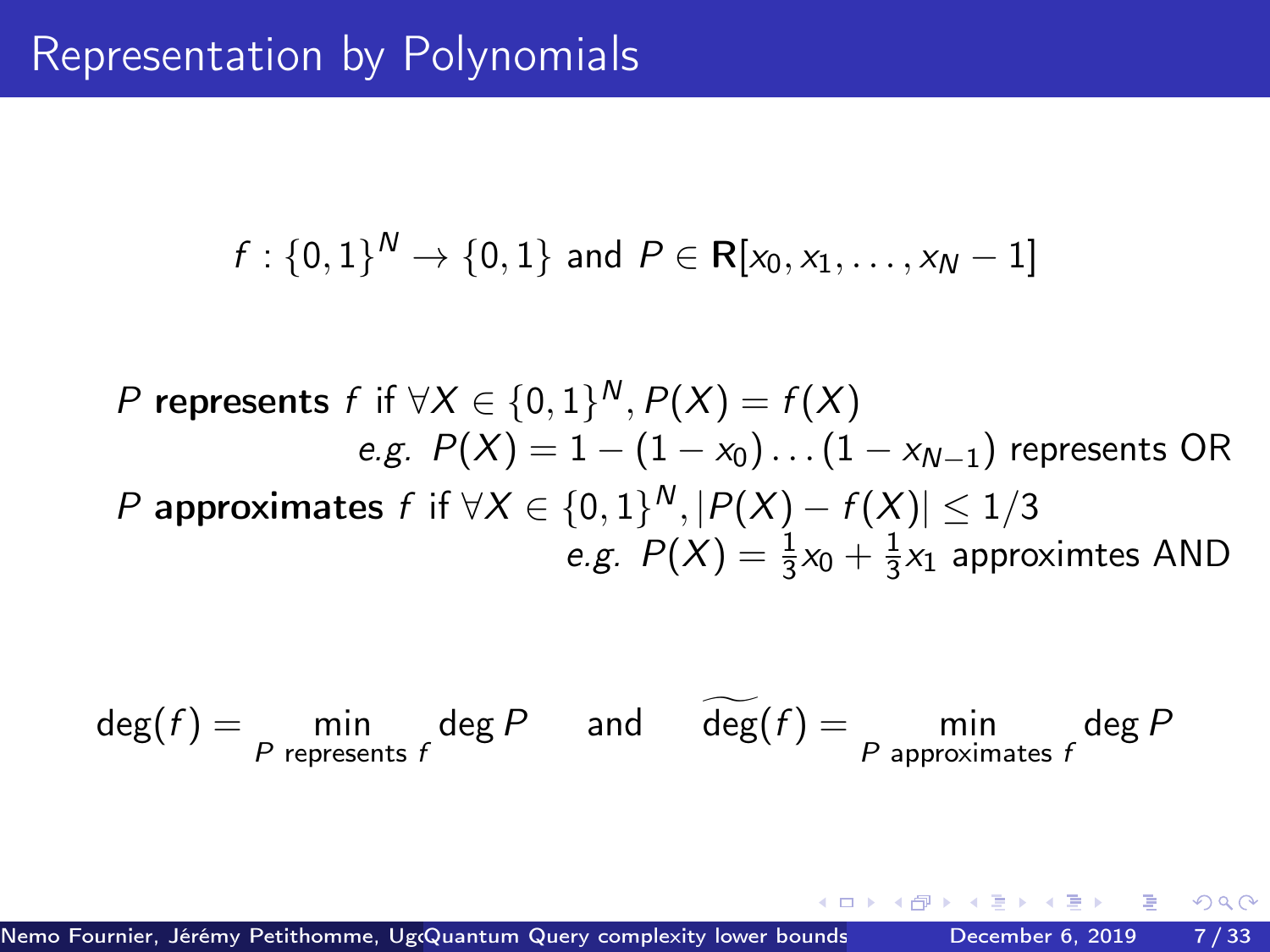#### Theorem (Nisan, Szegedy)

### If f depends on N variables then  $deg(f) \ge log N - O(log log N)$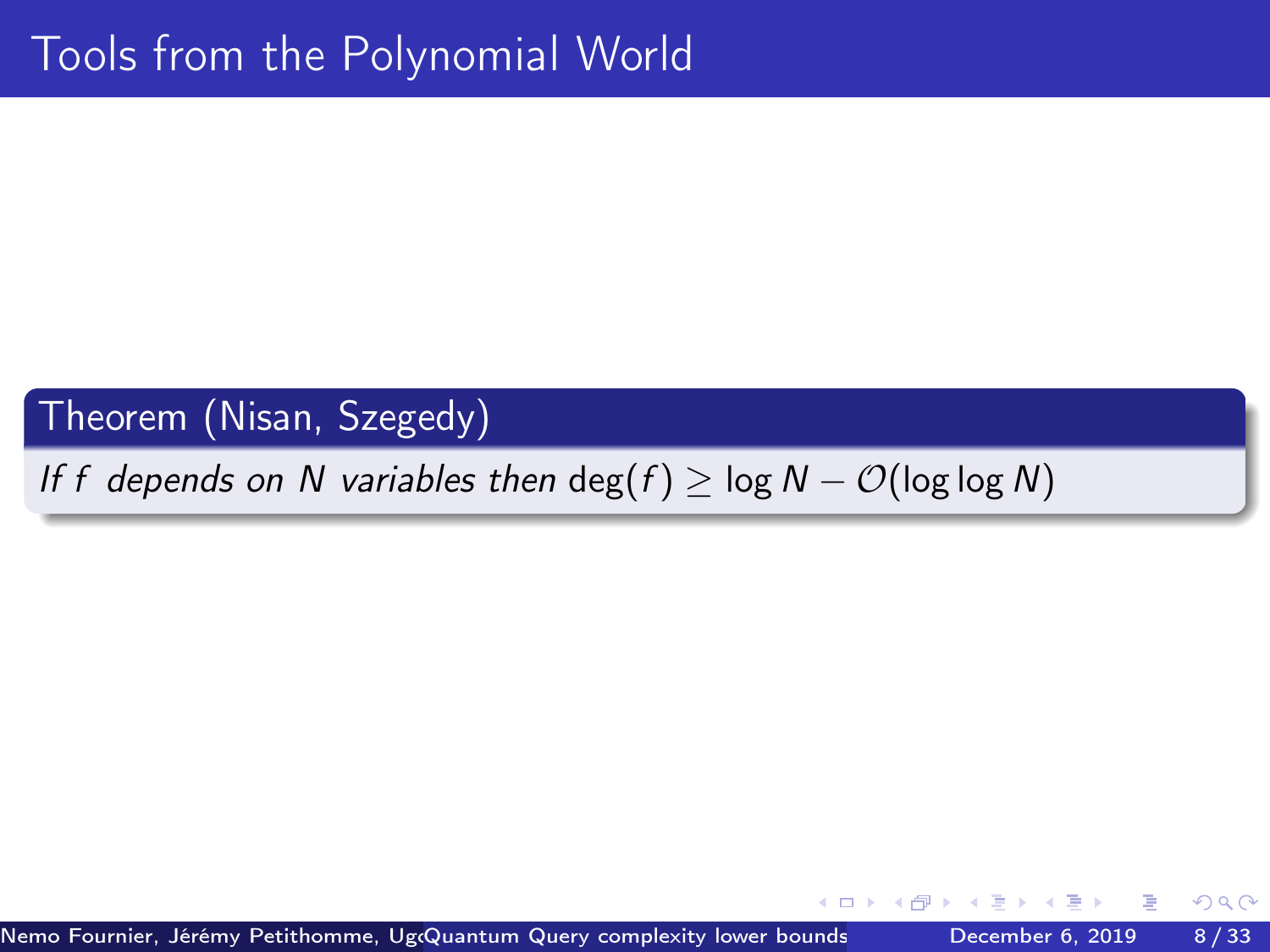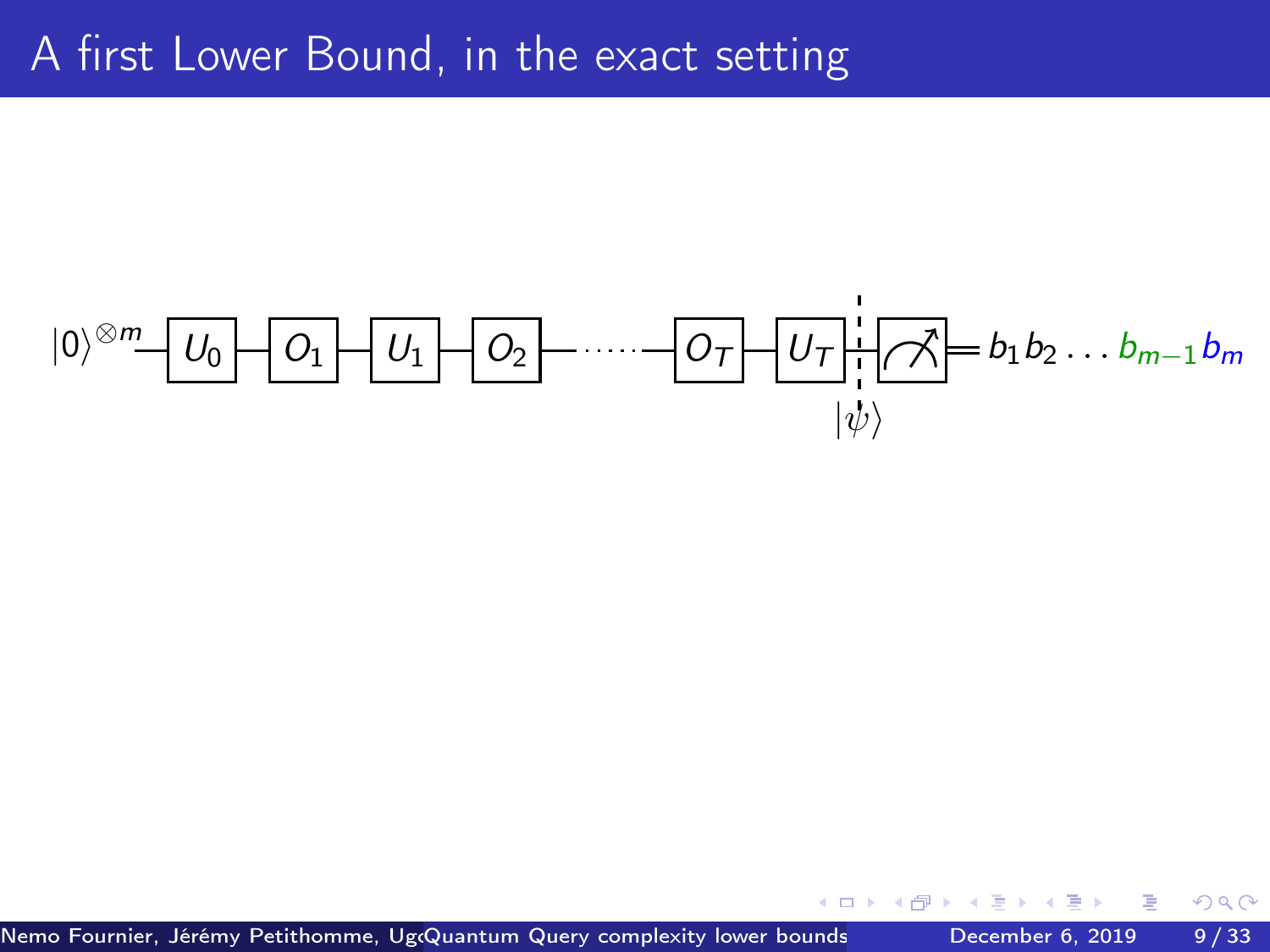

$$
|\psi\rangle = \sum_{k \in \{0,1\}^m} p_k(X) |k\rangle
$$

Nemo Fournier, Jérémy Petithomme, Ugo[Quantum Query complexity lower bounds](#page-0-0) December 6, 2019 9/33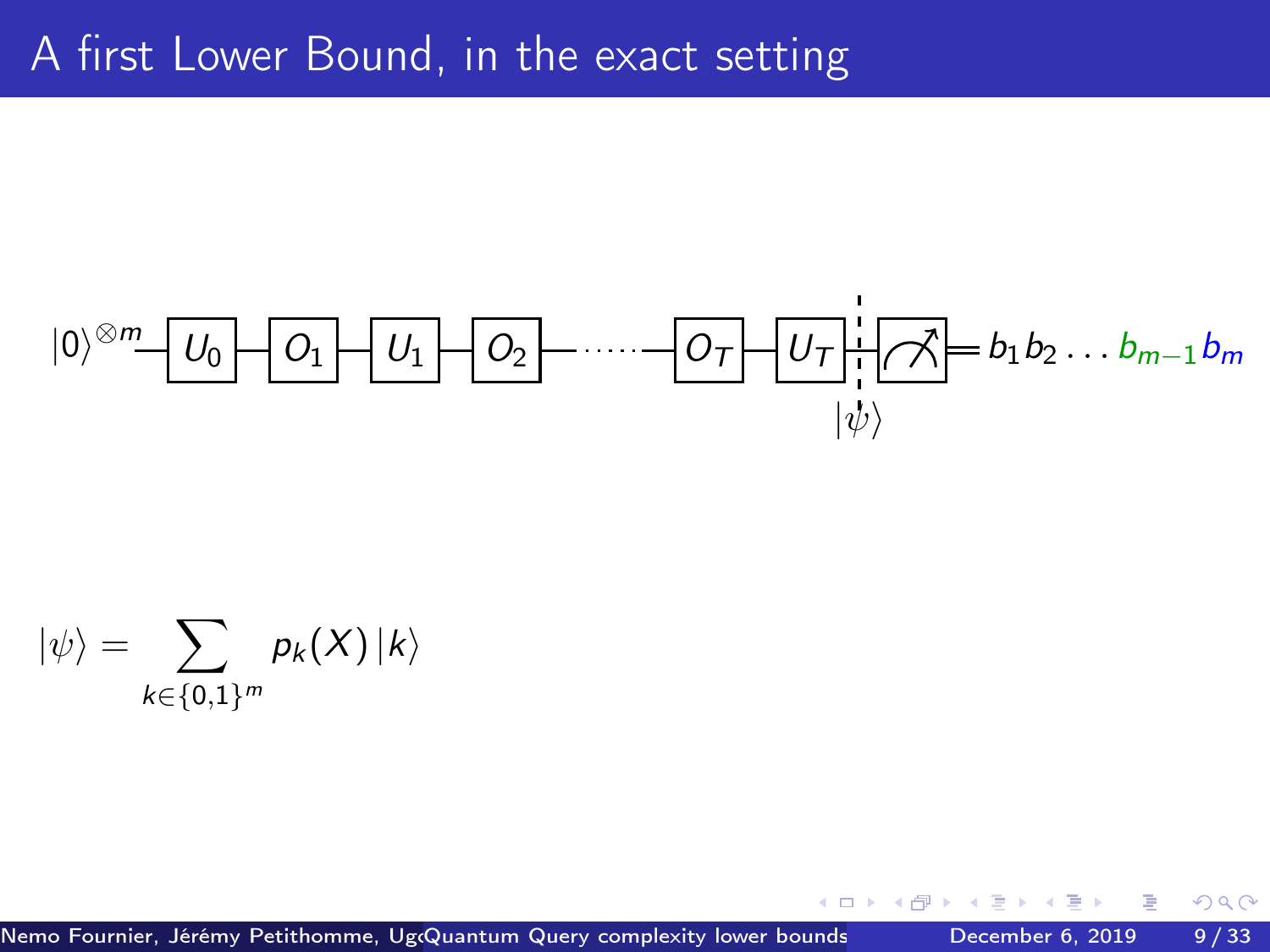U<sup>0</sup> U<sup>1</sup> U<sup>T</sup> |ψi |0i O<sup>1</sup> O<sup>2</sup> O<sup>T</sup> ⊗m b1b<sup>2</sup> . . . bm−1b<sup>m</sup>

 $|i, b, z\rangle \mapsto |i, b \oplus x_i, z\rangle$ 

 $\leftarrow$ 

$$
\ket{\psi} = \sum_{k \in \{0,1\}^m} p_k(X) \ket{k}
$$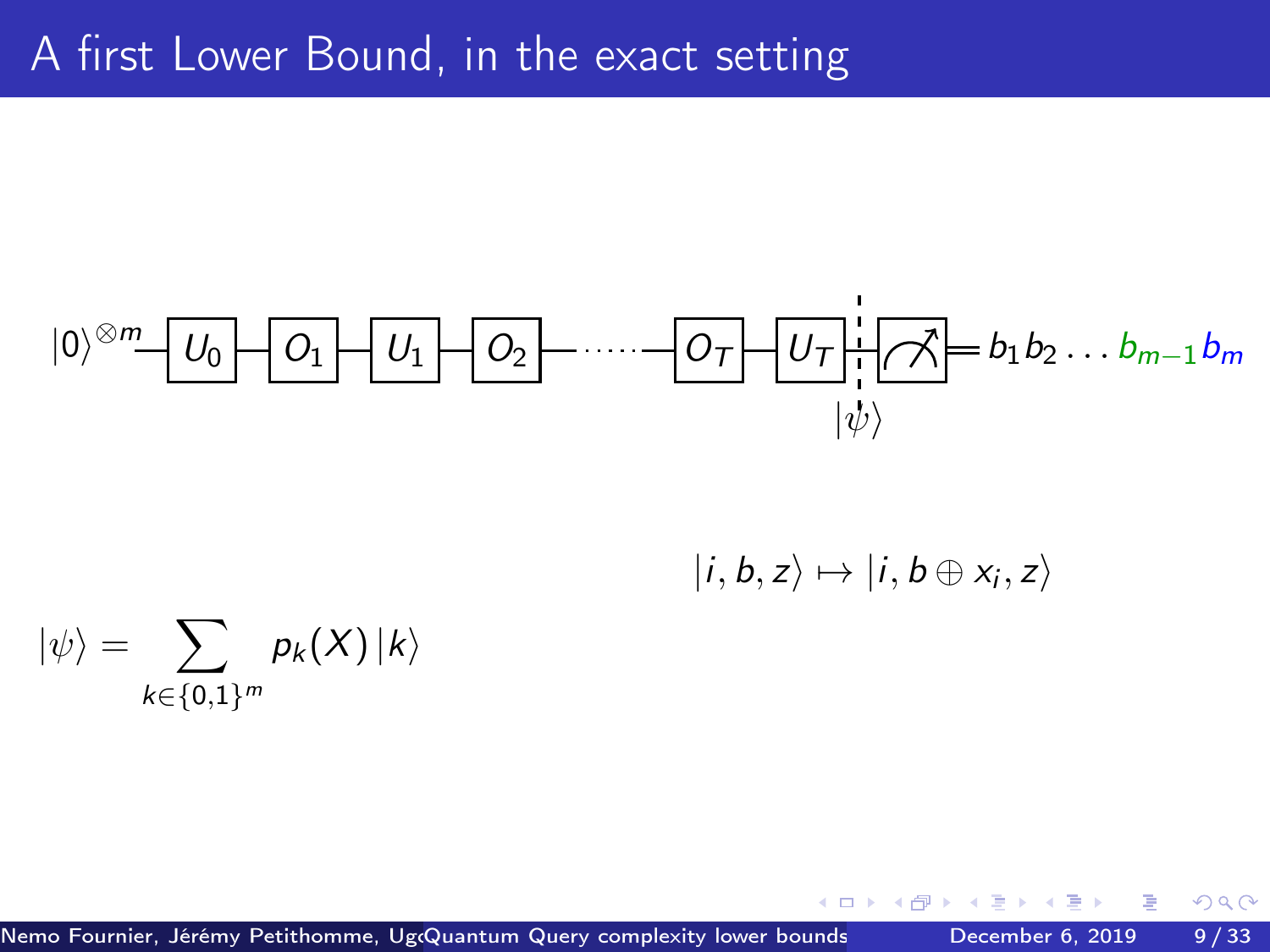$$
|0\rangle^{\otimes m} \underbrace{|U_0| \underbrace{|U_1| \cdots |U_1|}_{|V_1} \cdots \underbrace{|U_T| \cdots |U_T|}_{|V_1} \cdots \underbrace{|U_T| \cdots |U_T|}_{|V_1} \cdots \underbrace{|U_D| \cdots |U_D|}_{|V_2} \cdots \underbrace{|U_D| \cdots |U_D|}_{|V_1} \cdots \underbrace{|U_D| \cdots |U_D|}_{|V_2} \cdots \underbrace{|U_D| \cdots |U_D|}_{|V_1} \cdots \underbrace{|U_D| \cdots |U_D|}_{|V_2} \cdots \underbrace{|U_D| \cdots |U_D|}_{|V_1} \cdots \underbrace{|U_D| \cdots |U_D|}_{|V_2} \cdots \underbrace{|U_D| \cdots |U_D|}_{|V_1} \cdots \underbrace{|U_D| \cdots |U_D|}_{|V_2} \cdots \underbrace{|U_D| \cdots |U_D|}_{|V_1} \cdots \underbrace{|U_D| \cdots |U_D|}_{|V_2} \cdots \underbrace{|U_D| \cdots |U_D|}_{|V_1} \cdots \underbrace{|U_D| \cdots |U_D|}_{|V_2} \cdots \underbrace{|U_D| \cdots |U_D|}_{|V_1} \cdots \underbrace{|U_D| \cdots |U_D|}_{|V_2} \cdots \underbrace{|U_D| \cdots |U_D|}_{|V_1} \cdots \underbrace{|U_D| \cdots |U_D|}_{|V_2} \cdots \underbrace{|U_D| \cdots |U_D|}_{|V_1} \cdots \underbrace{|U_D| \cdots |U_D|}_{|V_2} \cdots \underbrace{|U_D| \cdots |U_D|}_{|V_1} \cdots \underbrace{|U_D| \cdots |U_D|}_{|V_2} \cdots \underbrace{|U_D| \cdots |U_D|}_{|V_1} \cdots \underbrace{|U_D| \cdots |U_D|}_{|V_2} \cdots \underbrace{|U_D| \cdots |U_D|}_{|V_1} \cdots \underbrace{|U_D| \cdots |U_D|}_{|V_2} \cdots \underbrace{|U_D| \cdots |U_D|}_{|V_1} \cdots \underbrace{|U_D| \cdots |U_D|}_{|V_2} \cdots \underbrace{|U_D| \cdots |U_D|}_{|V_1} \cdots \underbrace{|U_D| \cdots |U_D|}_{|V_2} \cdots \underbrace
$$

$$
|i, b, z\rangle \mapsto |i, b \oplus x_i, z\rangle
$$
  
\n
$$
|\psi\rangle = \sum_{k \in \{0,1\}^m} p_k(X) |k\rangle
$$
  
\n
$$
\alpha |i, 0, z\rangle \longrightarrow ((1 - x_i)\alpha + x_i\beta) |i, 0, z\rangle
$$
  
\n
$$
\beta |i, 1, z\rangle \longmapsto (x_i\alpha + (1 - x_i)\beta) |i, 1, z\rangle
$$

 $\Box$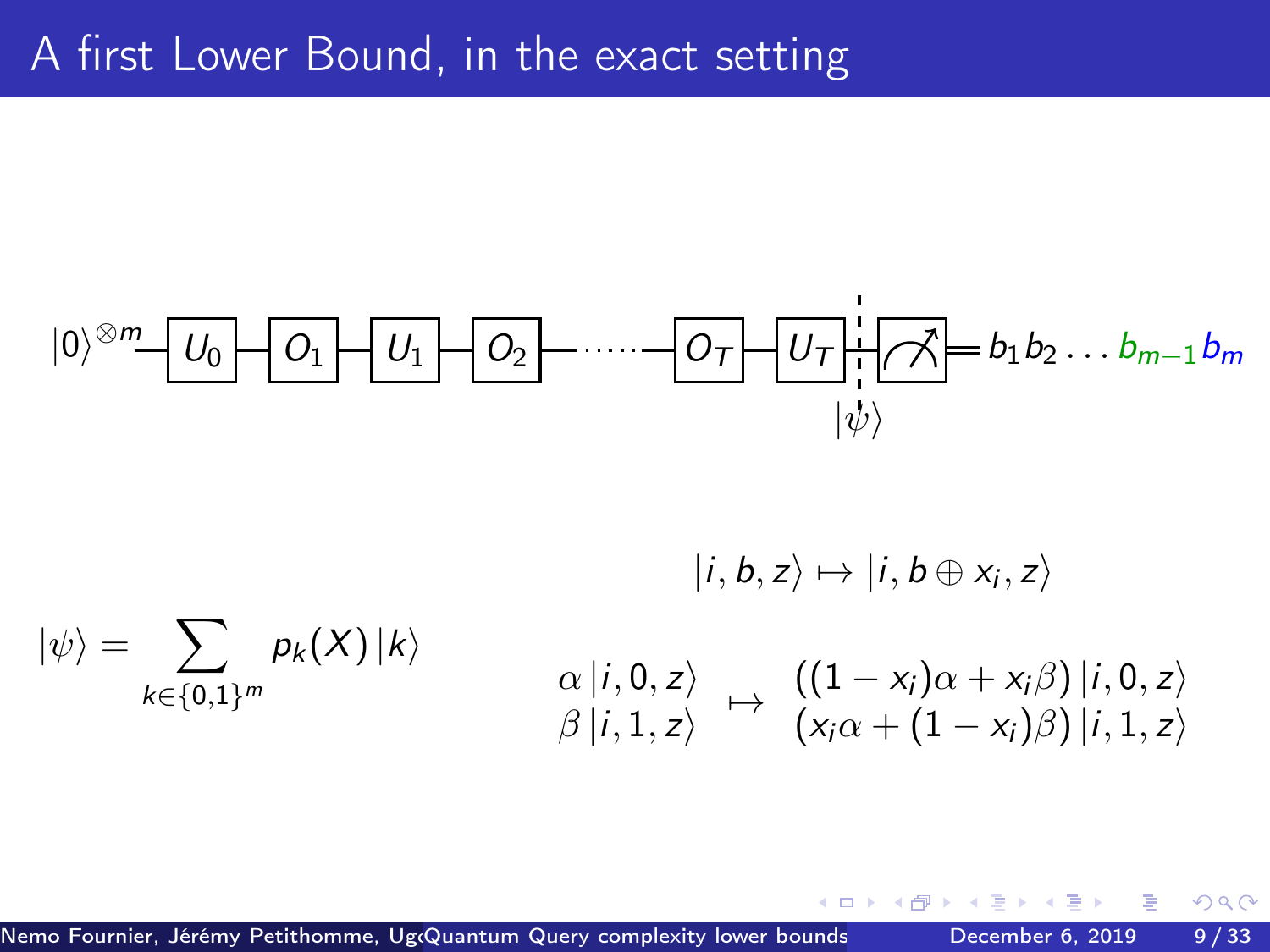

$$
\ket{\psi} = \sum_{k \in \{0,1\}^m} p_k(X) \ket{k}
$$

with deg  $p_k < T$ 

 $299$ 

Nemo Fournier, Jérémy Petithomme, Ugo[Quantum Query complexity lower bounds](#page-0-0) December 6, 2019 10/33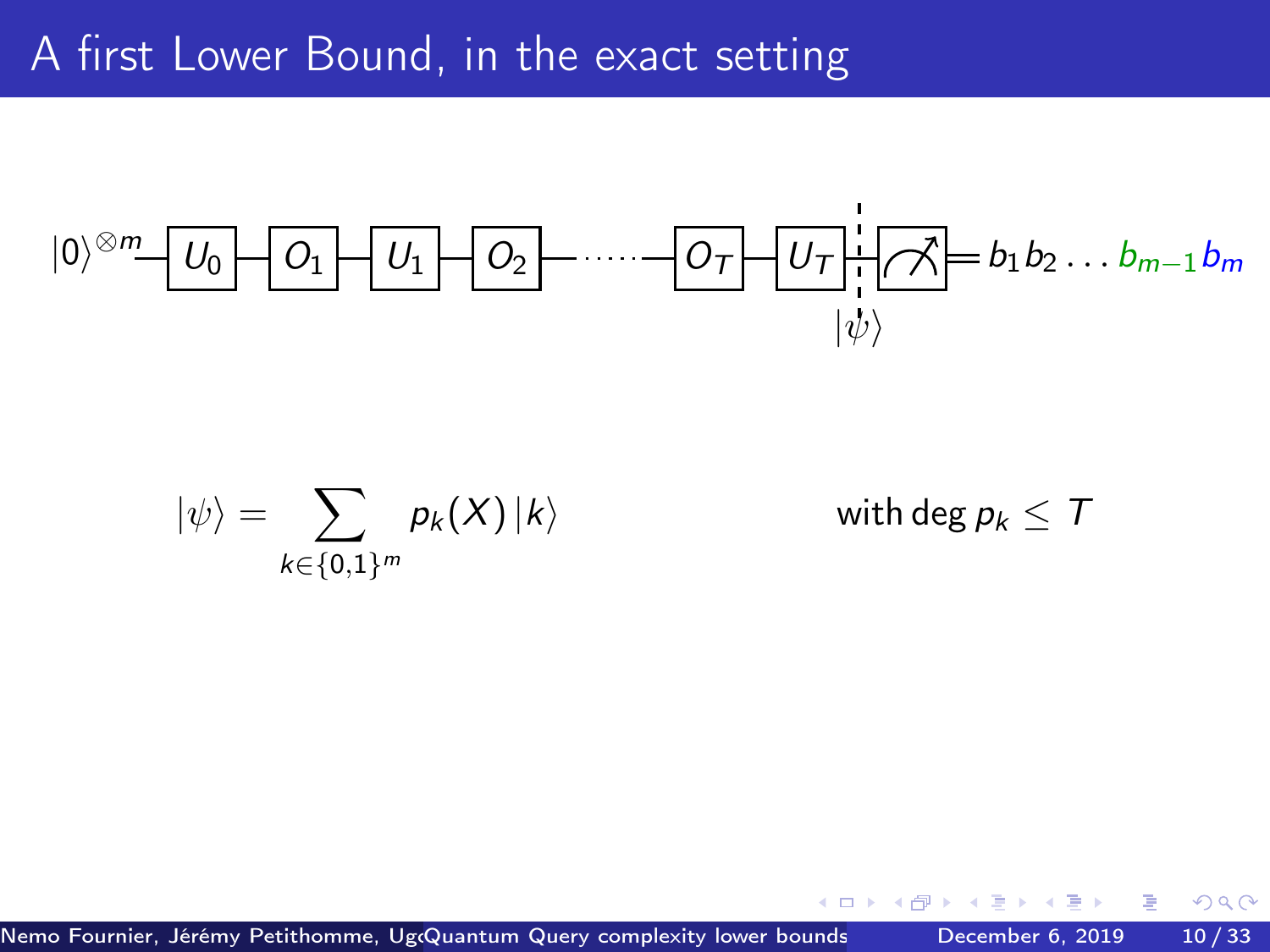U<sup>0</sup> U<sup>1</sup> U<sup>T</sup> |ψi |0i O<sup>1</sup> O<sup>2</sup> O<sup>T</sup> ⊗m b1b<sup>2</sup> . . . bm−1b<sup>m</sup>

$$
|\psi\rangle = \sum_{k \in \{0,1\}^m} p_k(X) |k\rangle \qquad \text{with deg } p_k \leq T
$$

**Consequence**: for  $T = Q_E(f)$ ,  $P(X) = \sum_{k \in B} |p_k(X)|^2$  represents f, and  $deg(P) \leq 2T$ , hence  $Q_E(f) \geq deg(f)/2$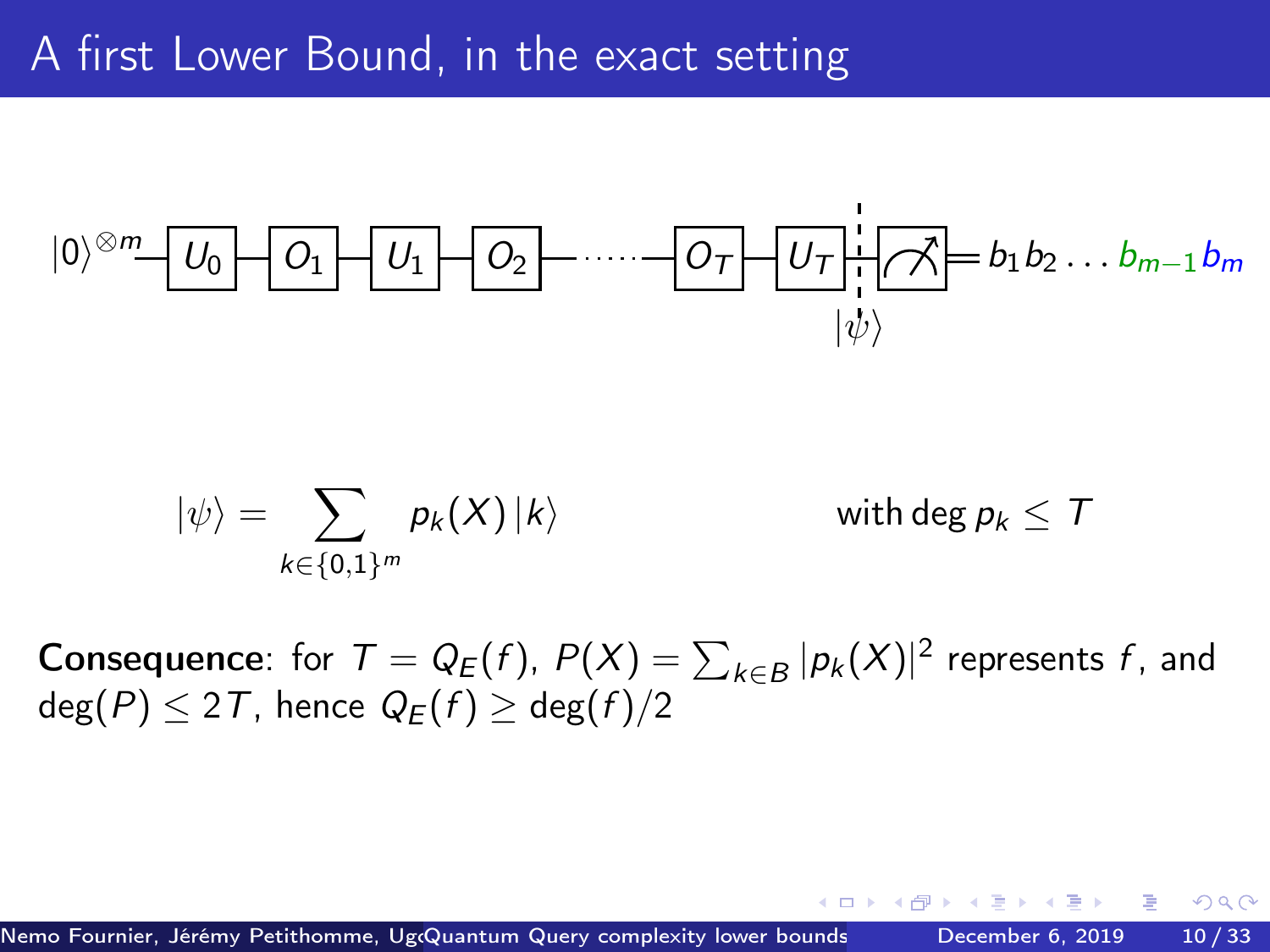U<sup>0</sup> U<sup>1</sup> U<sup>T</sup> |ψi |0i O<sup>1</sup> O<sup>2</sup> O<sup>T</sup> ⊗m b1b<sup>2</sup> . . . bm−1b<sup>m</sup>

$$
|\psi\rangle = \sum_{k \in \{0,1\}^m} p_k(X) |k\rangle \qquad \text{with deg } p_k \leq T
$$

**Consequence**: for  $T = Q_E(f)$ ,  $P(X) = \sum_{k \in B} |p_k(X)|^2$  represents f, and  $deg(P) \leq 2T$ , hence  $Q_E(f) \geq deg(f)/2$ 

$$
Q_E(f) \ge \frac{\log(N)}{2} - \mathcal{O}(\log \log N)
$$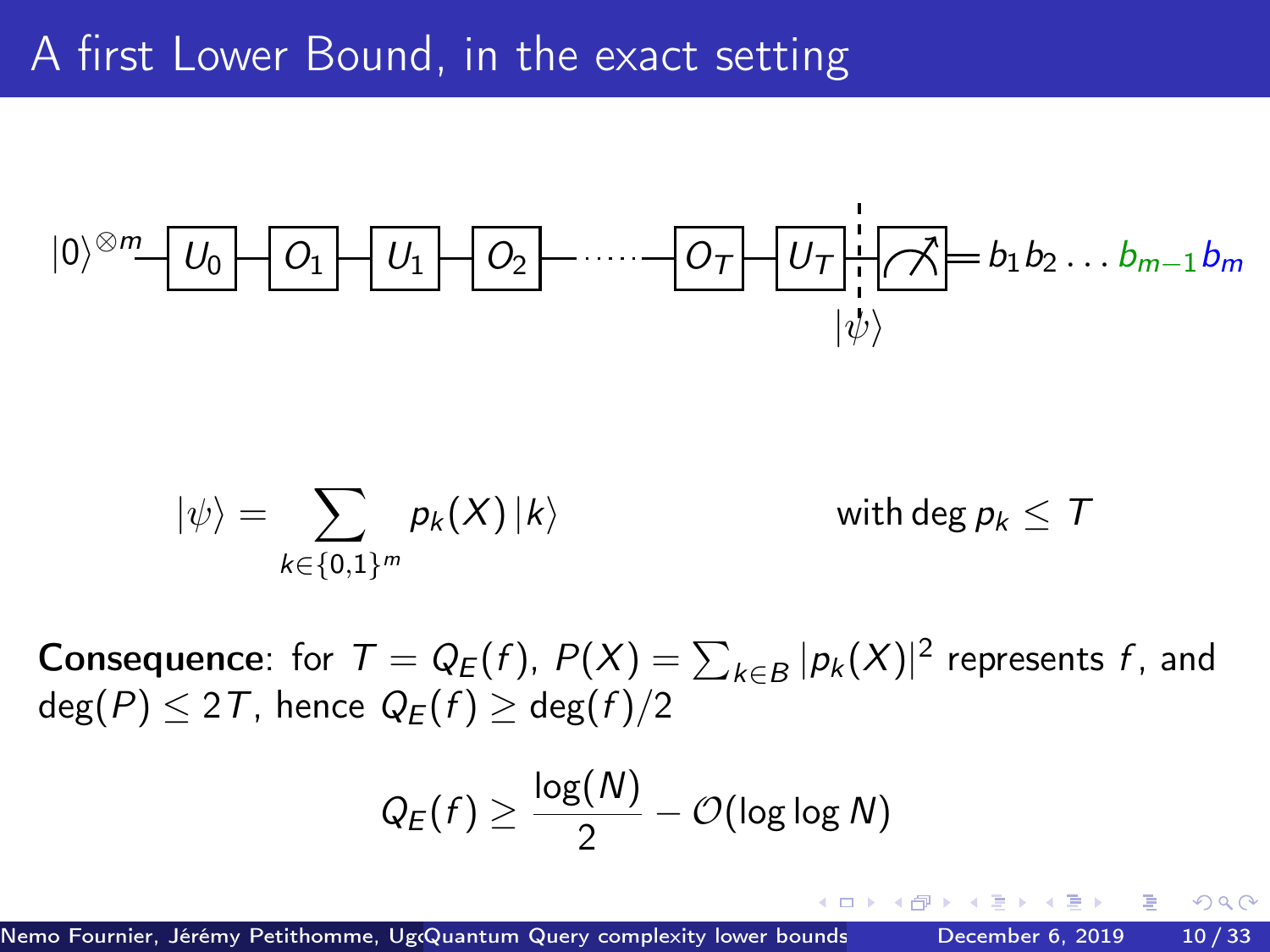# $Q_{E}(f) \geq \sqrt{bs(f)/8}, Q_{2}(f) \geq \sqrt{bs(f)/16}$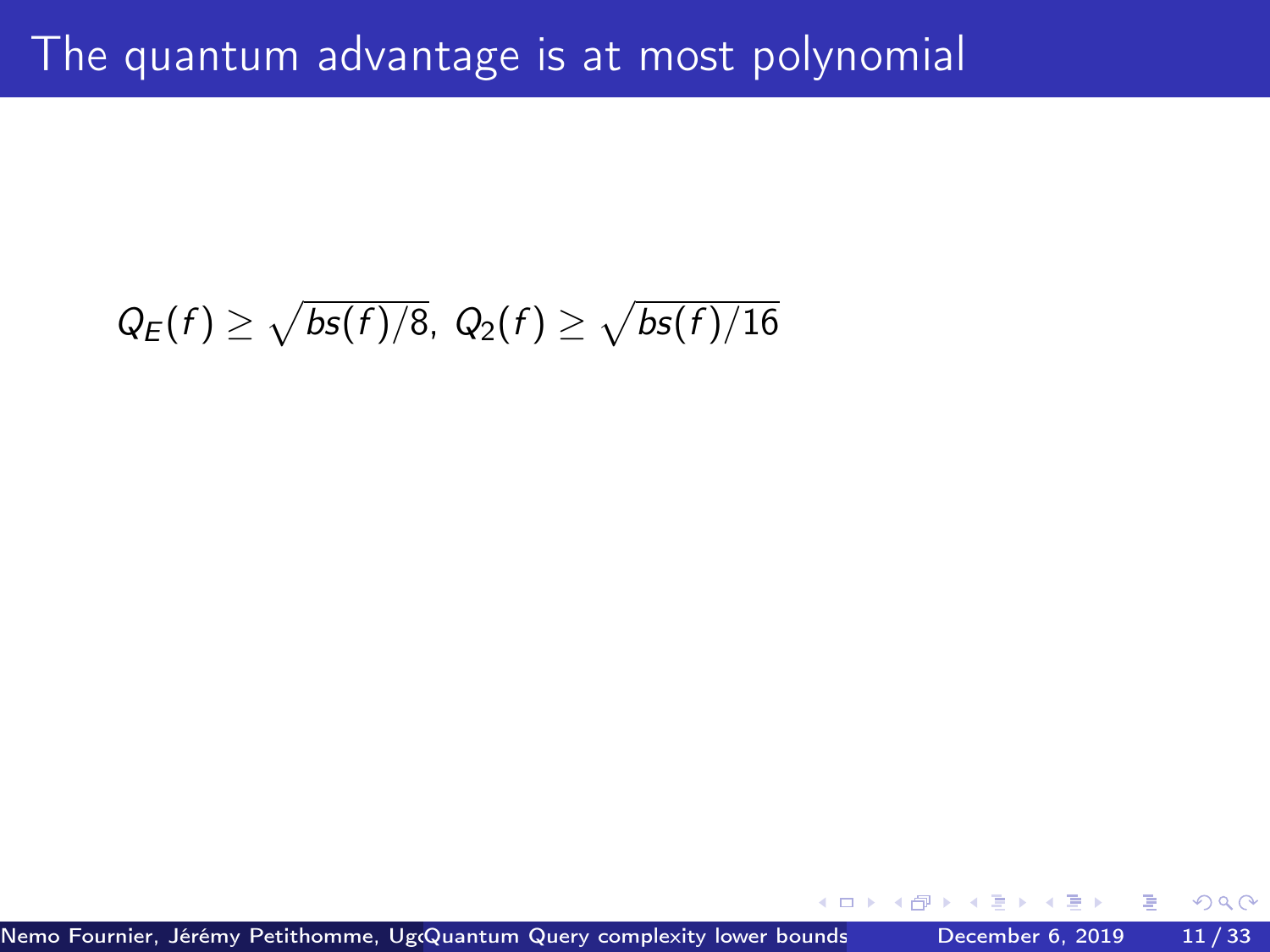# $Q_{E}(f) \geq \sqrt{bs(f)/8}, Q_{2}(f) \geq \sqrt{bs(f)/16}$  $D(f) \leq bs(f)^3$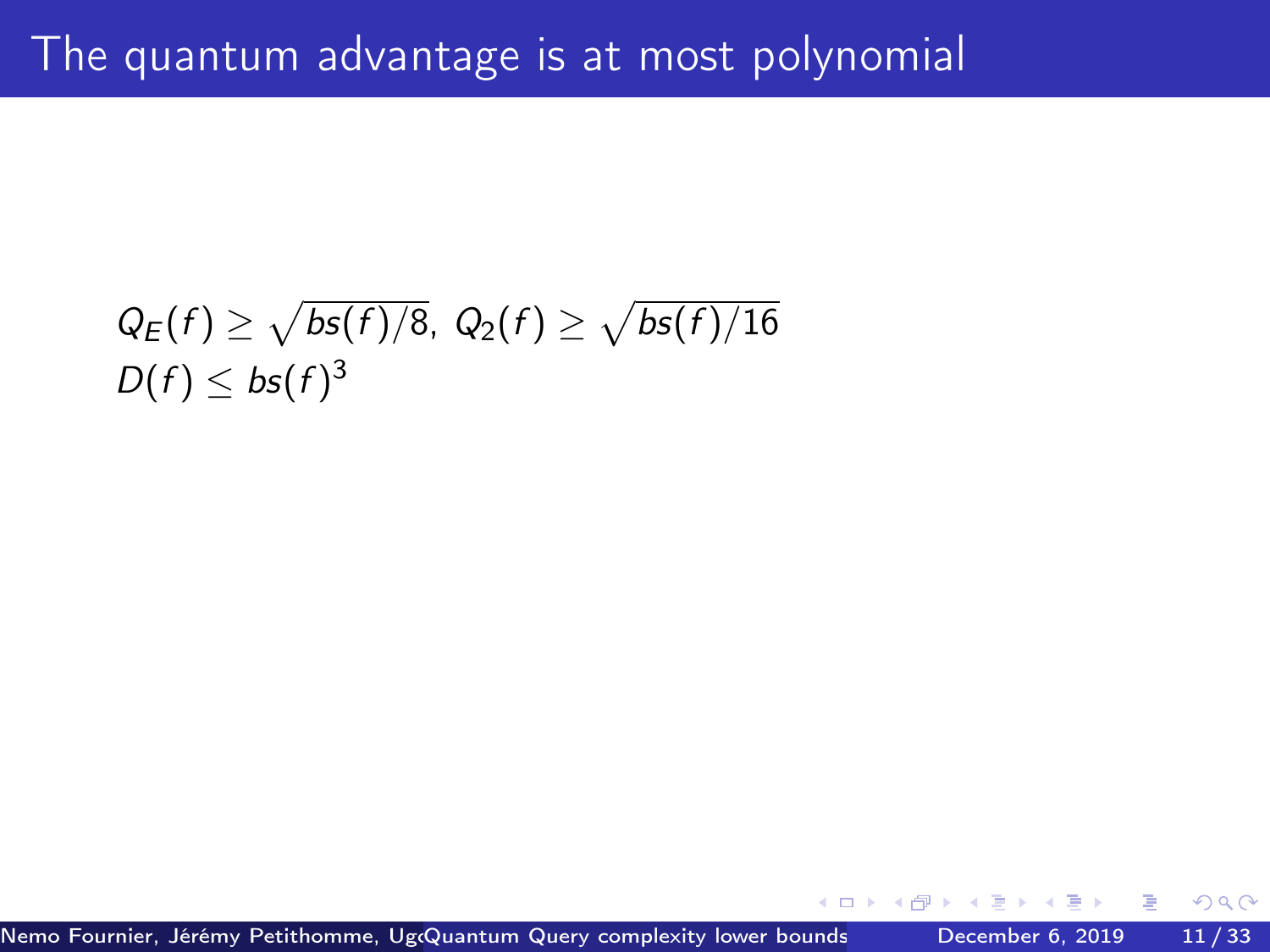# $Q_{E}(f) \geq \sqrt{bs(f)/8}, Q_{2}(f) \geq \sqrt{bs(f)/16}$  $D(f) \leq bs(f)^3$

 $D(f) \leq 4096 Q_2(f)^6$ 

 $\Omega$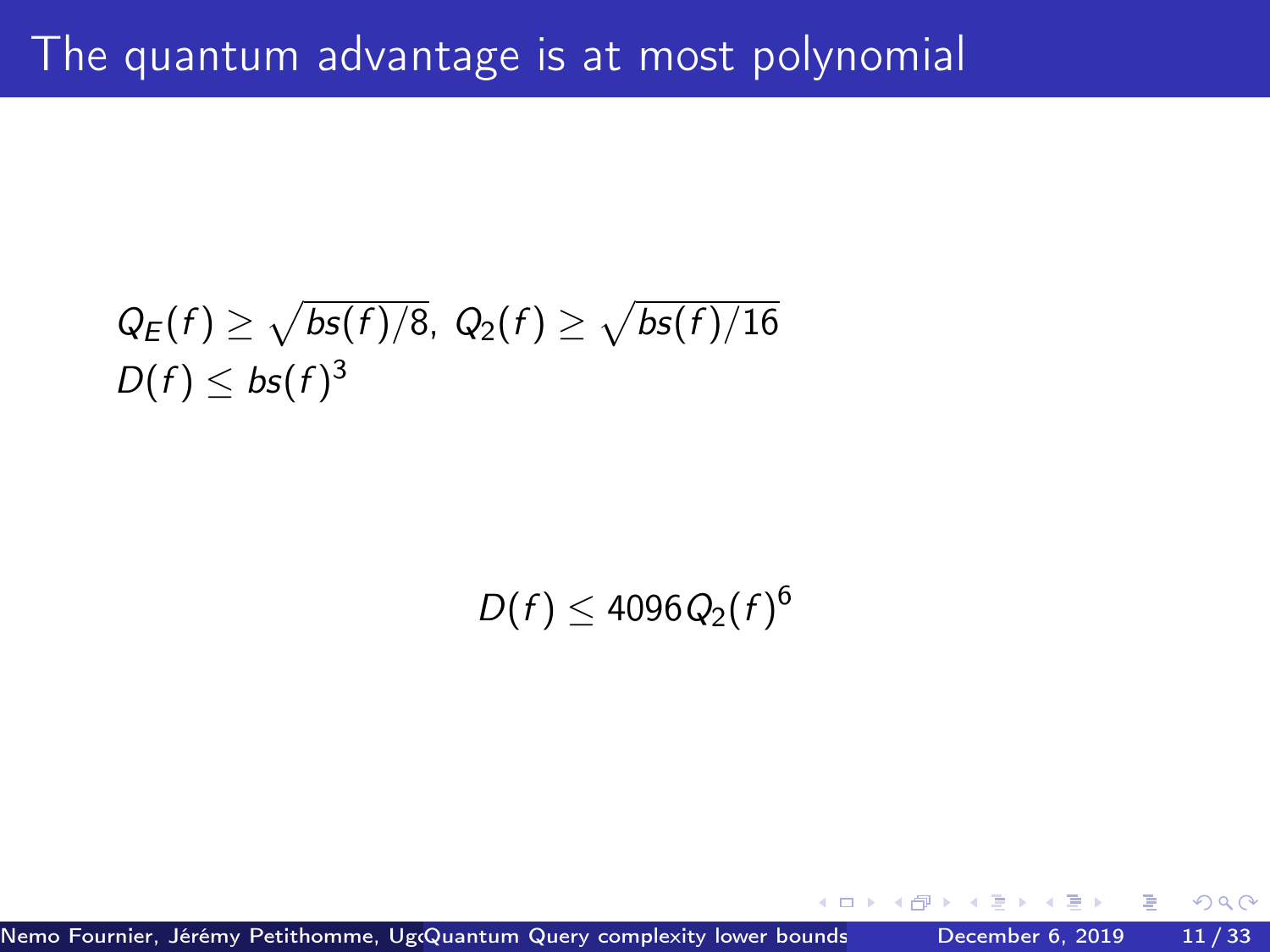#### <span id="page-21-0"></span>[Nemo](#page-1-0)

• [Quantum Lower Bounds by polynomials](#page-1-0)

## **[Jérémy](#page-21-0)**

[Quantum Lower Bounds by Quantum Arguments](#page-21-0)

- [Some "easy" to decide properties](#page-41-0)
- [A general lower bound for functions invariant under transitive group](#page-60-0) [action](#page-60-0)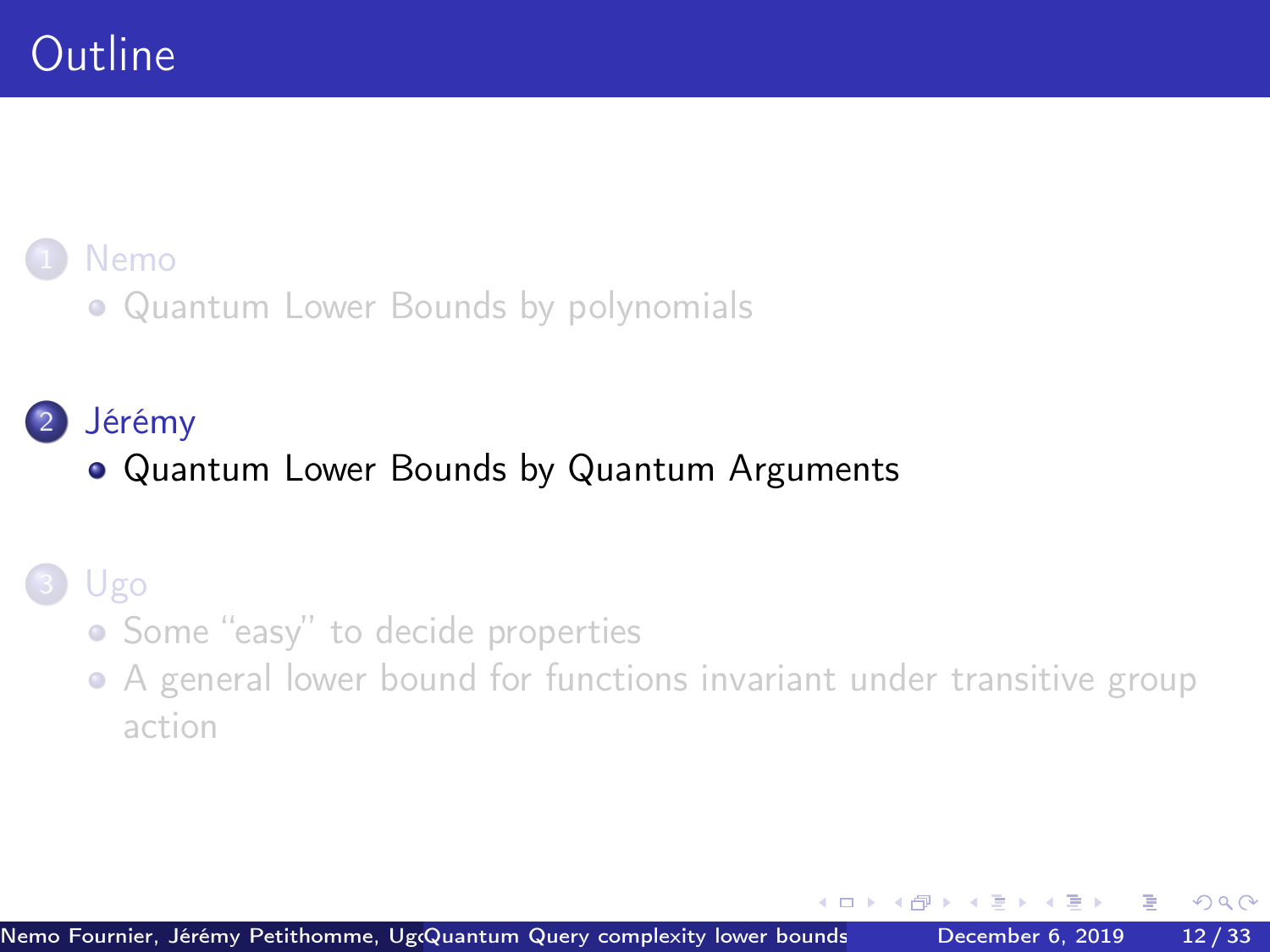$\leftarrow$   $\Box$ 

 $299$ 

活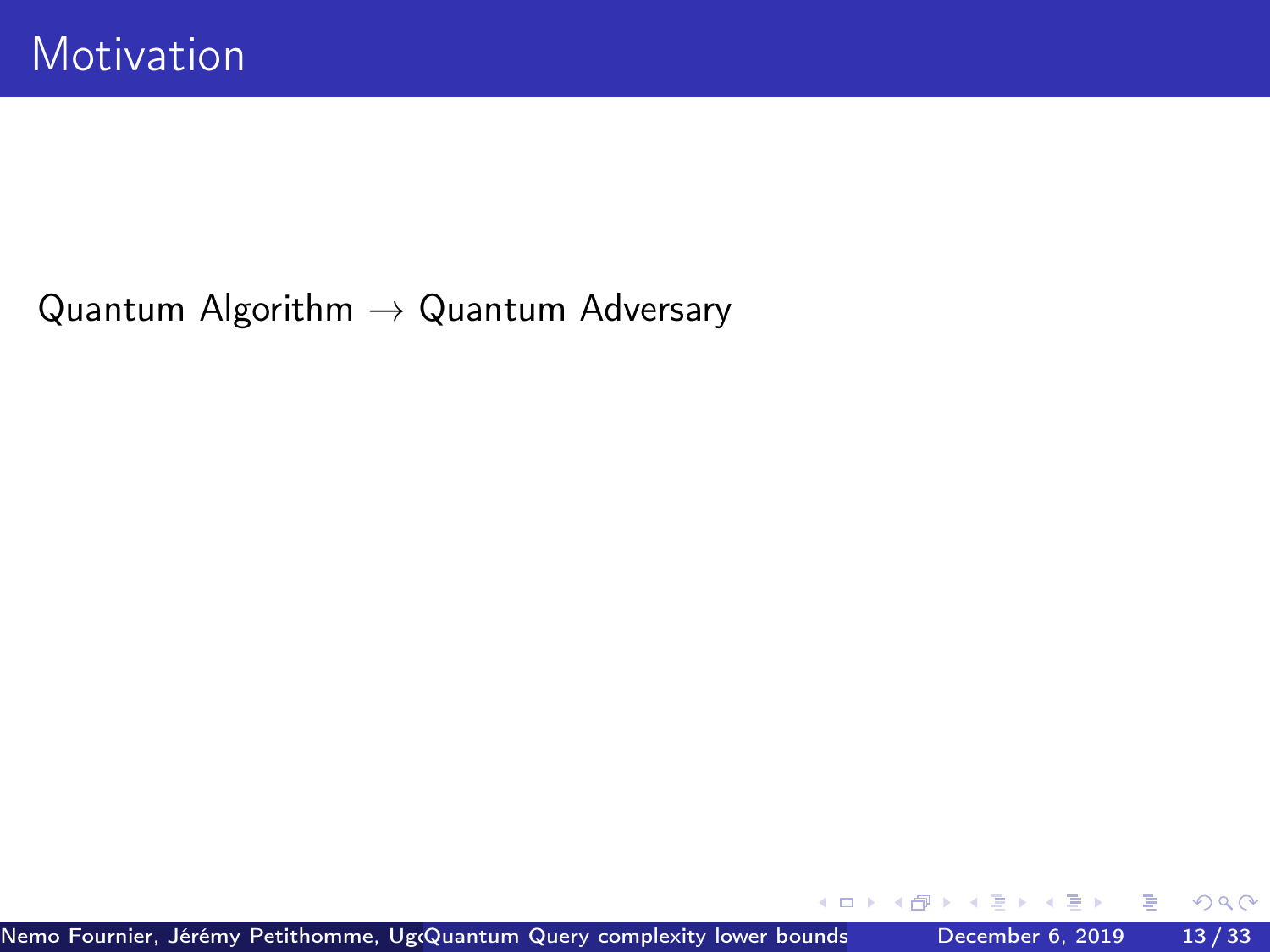Oracle part  $+$  Algorithm part

€⊡

 $298$ 

э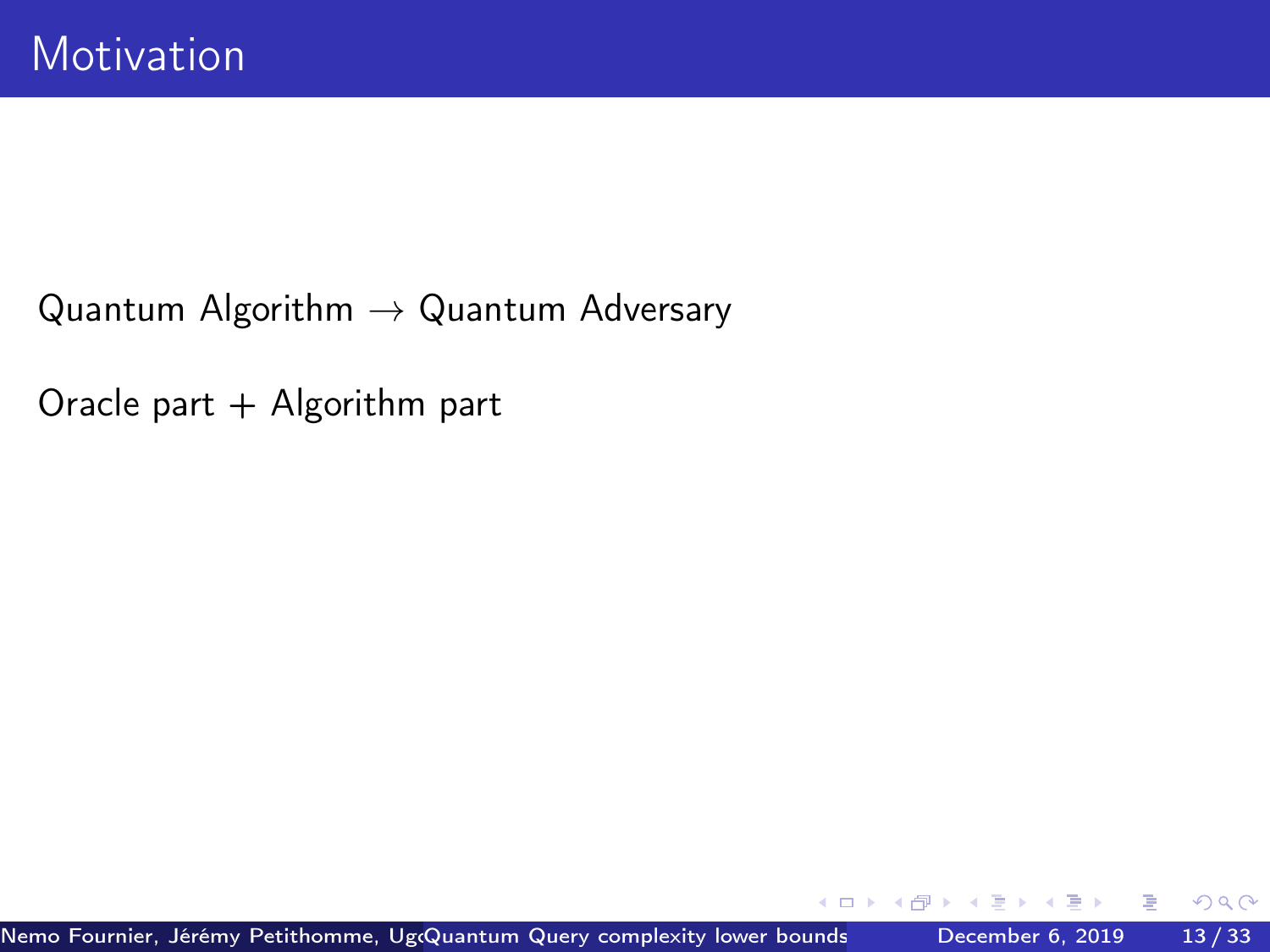Oracle part + Algorithm part  $\rightarrow$  entangled

 $\leftarrow$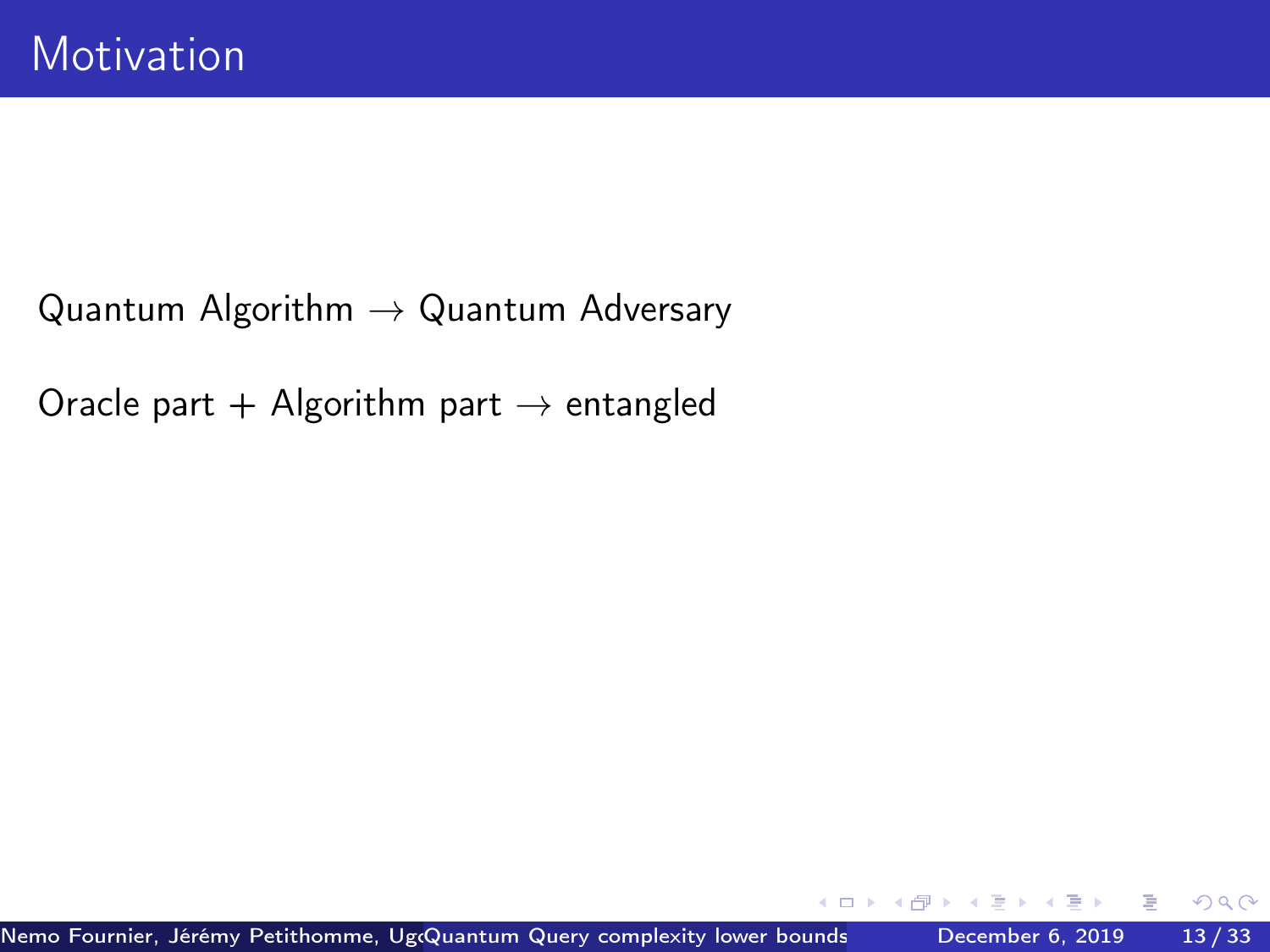Oracle part + Algorithm part  $\rightarrow$  entangled

− Tools

 $\leftarrow$ 

 $QQ$ 

э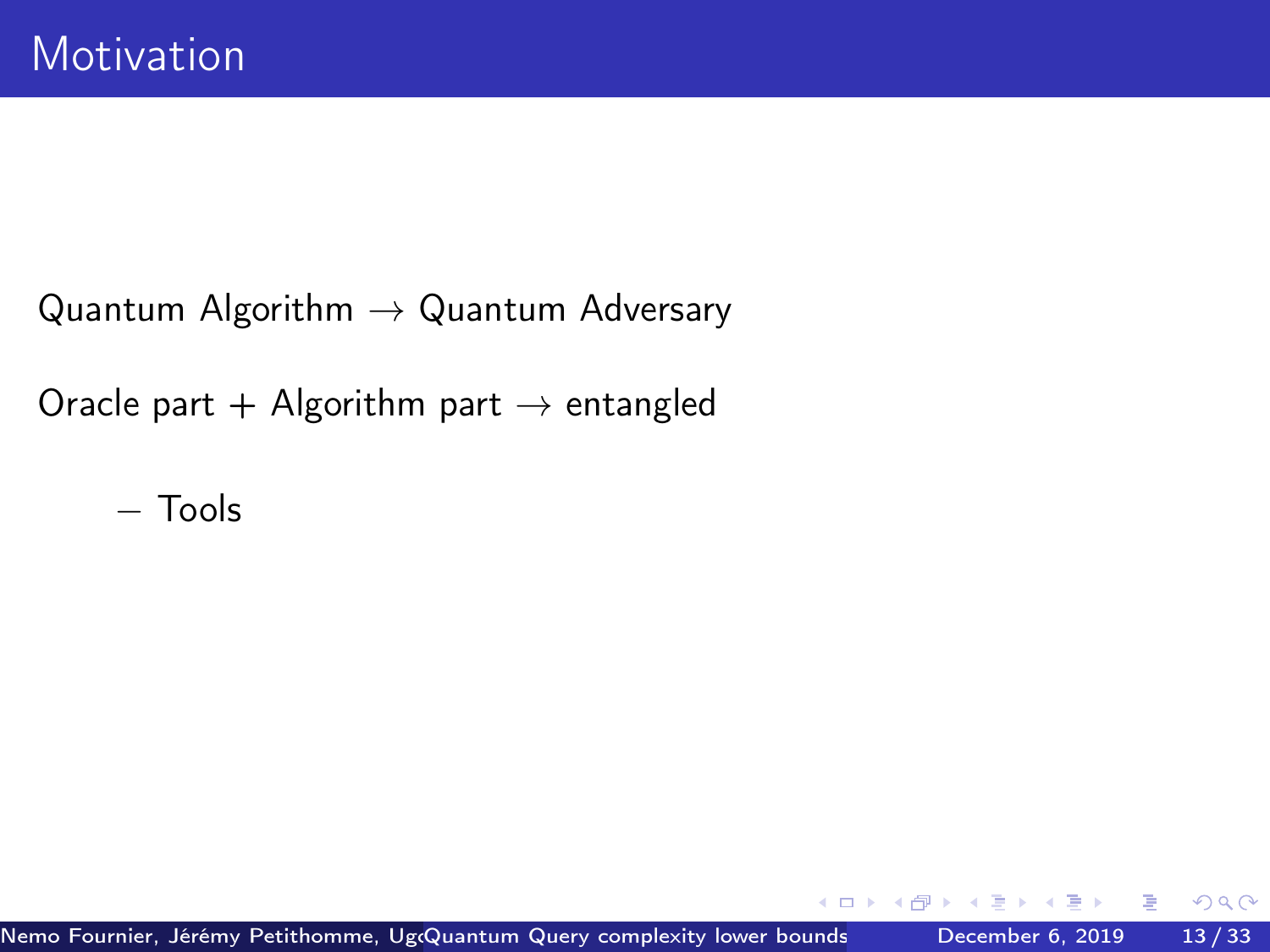Oracle part + Algorithm part  $\rightarrow$  entangled

- − Tools
- − New lower bounds

 $\Box$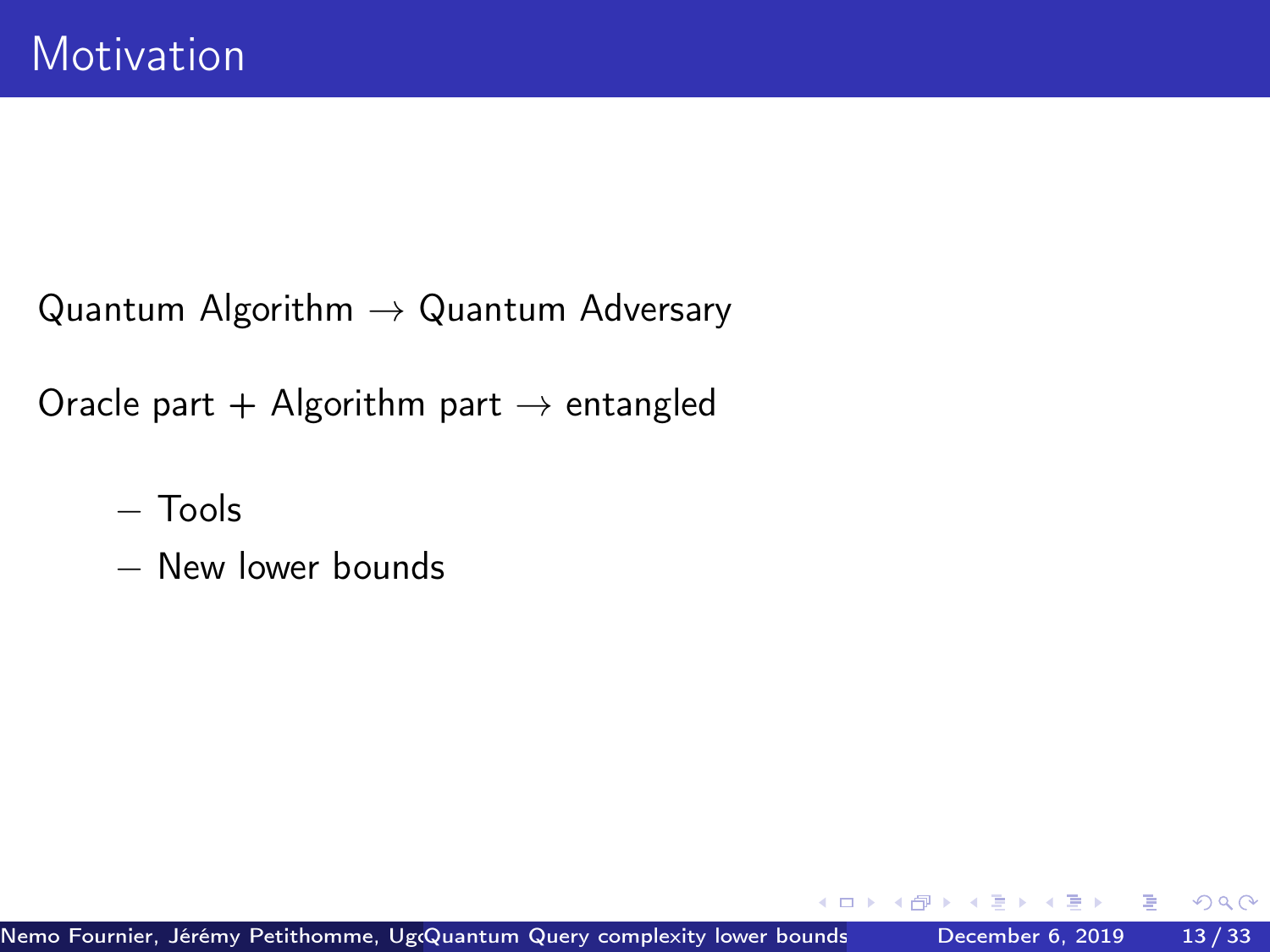Oracle part + Algorithm part  $\rightarrow$  entangled

- − Tools
- − New lower bounds
- − General lower bound theorem (Unification of proofs)

 $\Omega$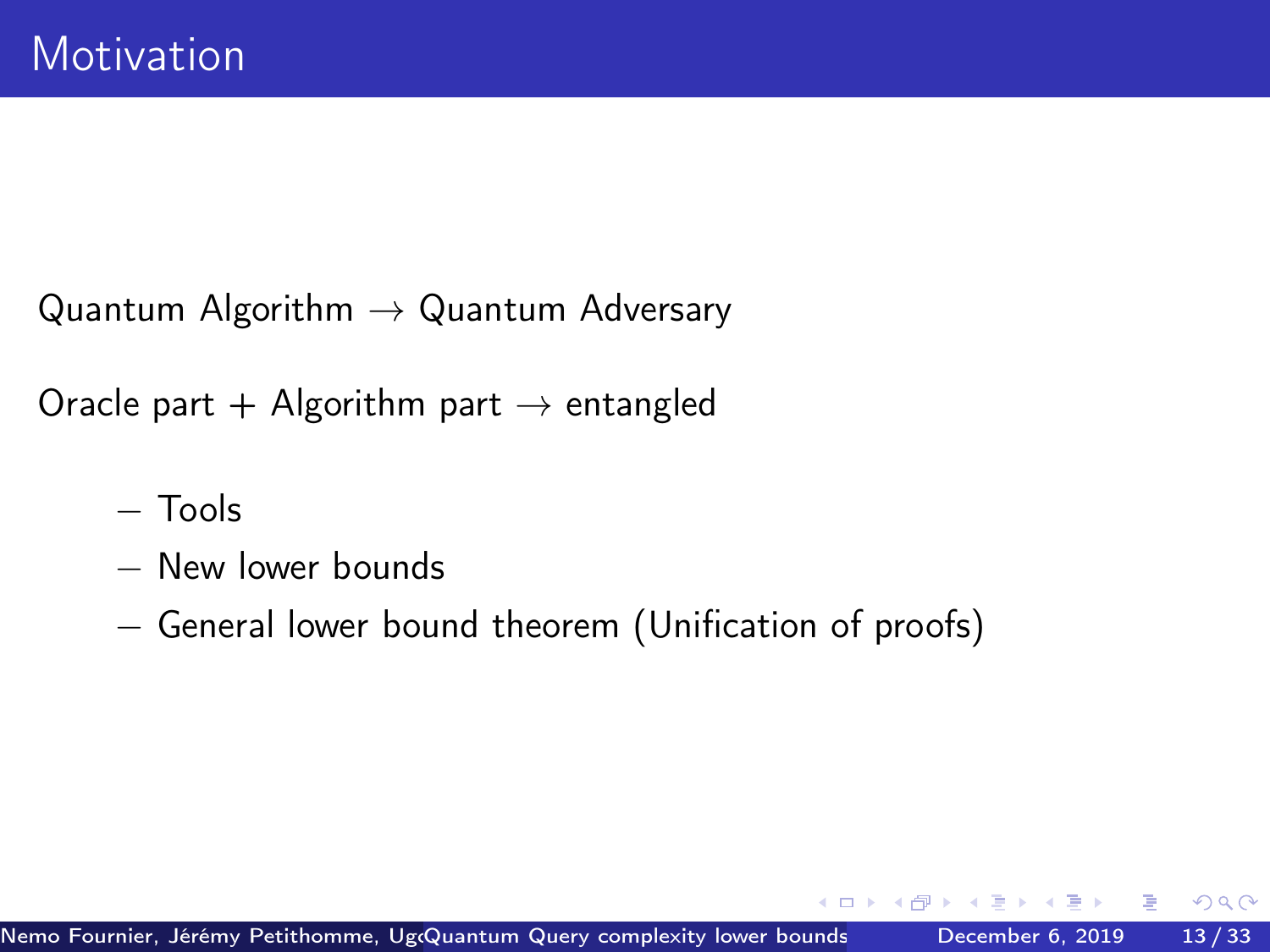We consider:

# A boolean function:  $f:\{0,1\}^{\textsf{N}}\rightarrow\{0,1\}$ An oracle O

€⊡

重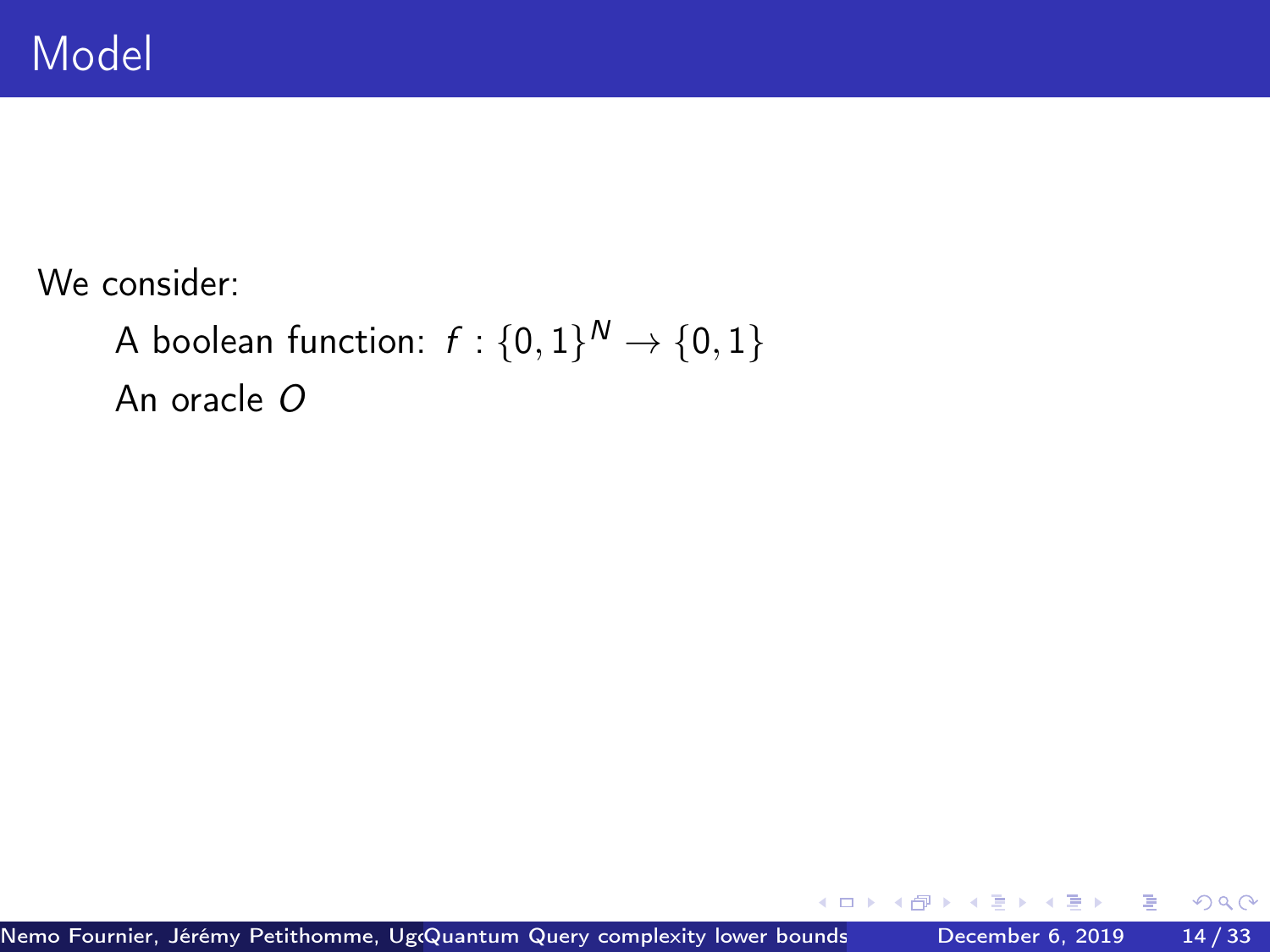We consider:

A boolean function:  $f:\{0,1\}^{\textsf{N}}\rightarrow\{0,1\}$ An oracle O

Network:

$$
\mathit{U}_0 \rightarrow \mathit{O} \rightarrow \mathit{U}_1 \rightarrow \mathit{O} \rightarrow ... \rightarrow \mathit{U}_{\mathcal{T}-1} \rightarrow \mathit{O} \rightarrow \mathit{U}_\mathcal{T}
$$

 $O_x$ : oracle transformation corresponding to input x

 $QQ$ 

э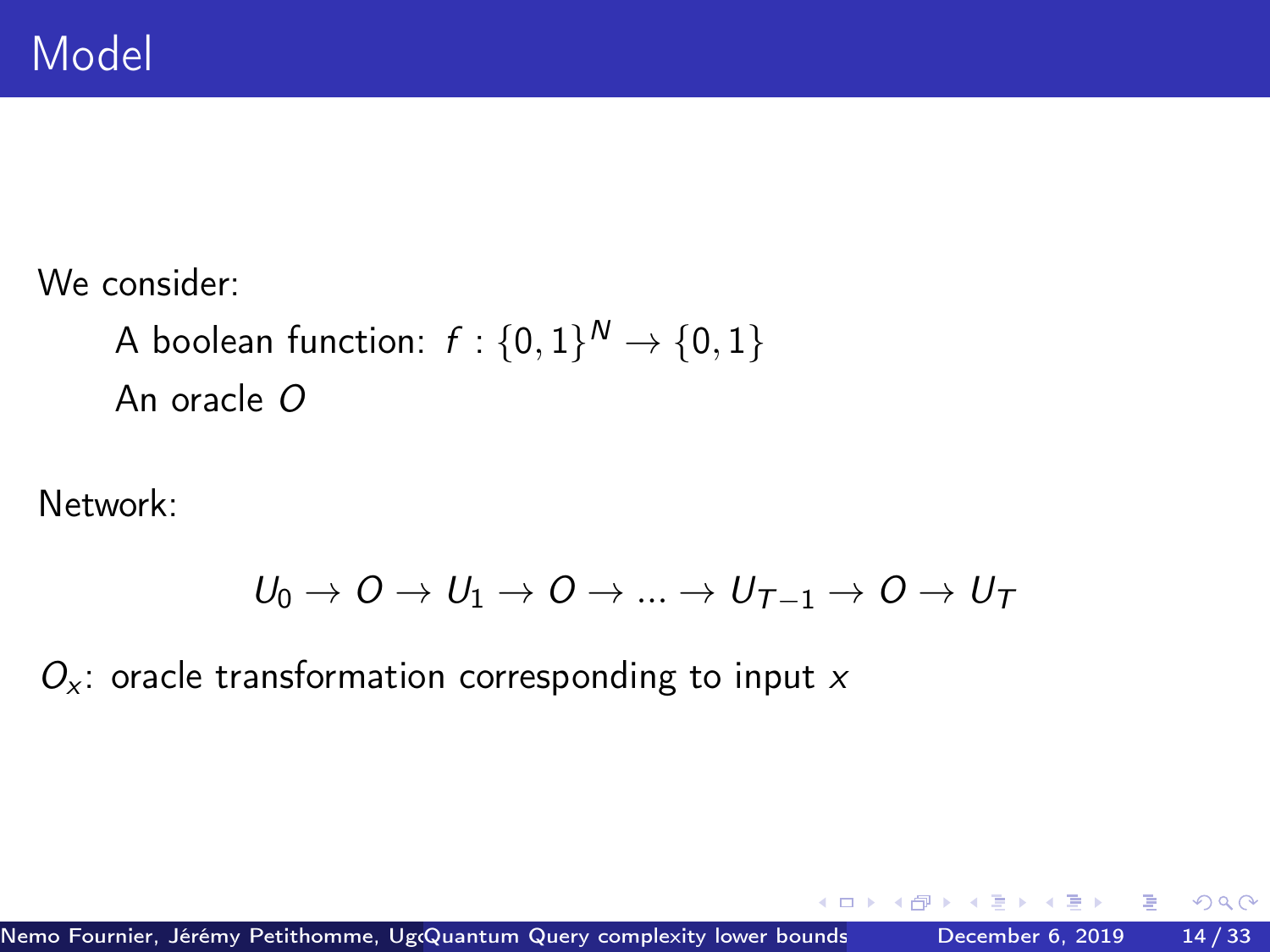#### Initial state:  $|0\rangle$ Measure: rightmost bit of the final state

#### Definition (Error of a quantum network)

We say that a quantum network computes f with bounded error if, for every  $x = (x_1, \ldots, x_N)$ , the probability that the rightmost bit of  $U_T O_x U_{T-1} ... O_x U_0 |0\rangle$  equals  $f(x_1, ..., x_N)$  is at least  $1 - \epsilon$  for some  $\epsilon > \frac{1}{2}$ .

つへへ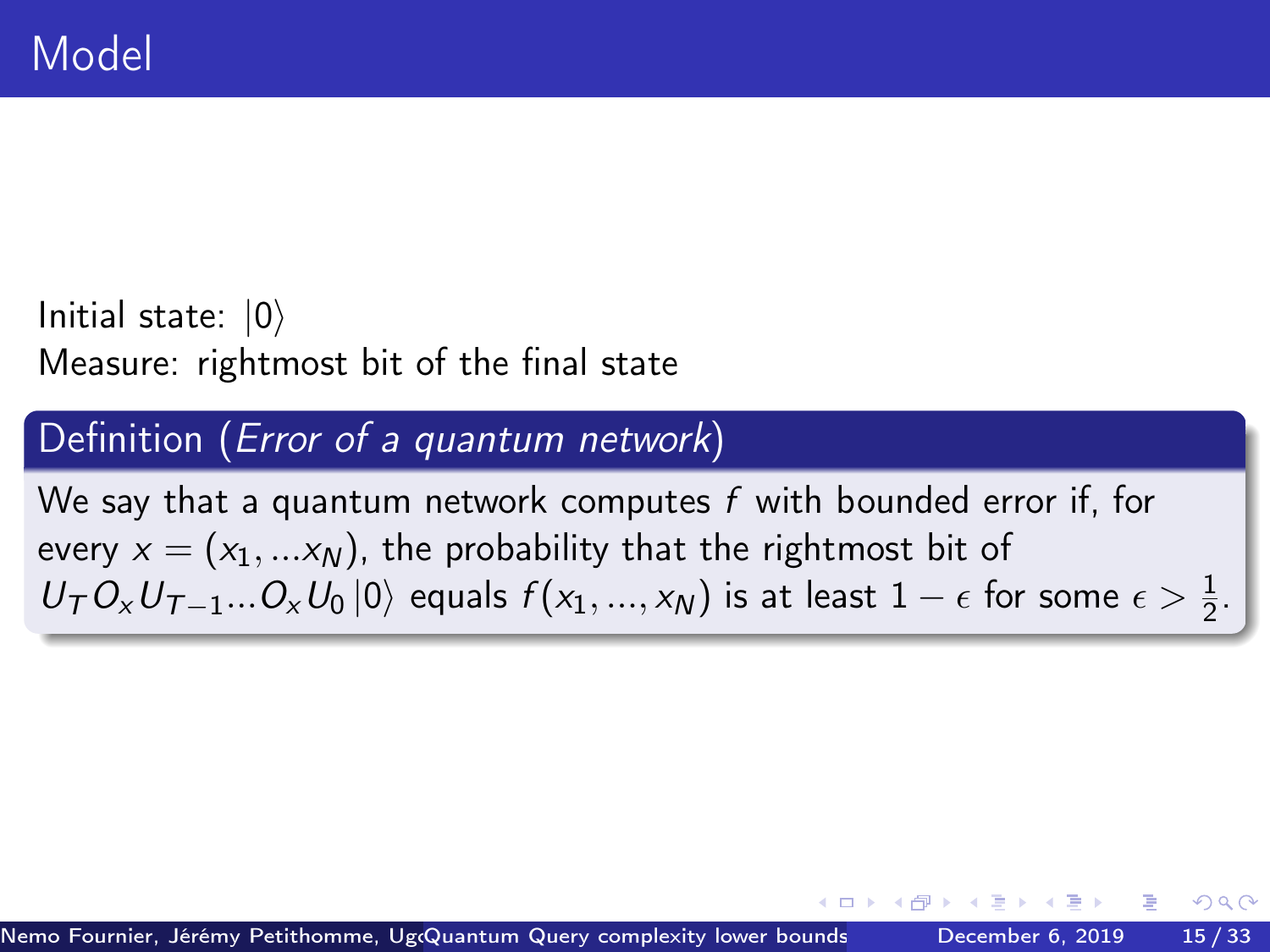#### Let

 $\mathcal{S} \subseteq \{0,1\}^N$  $H_A$  the workspace of the algorithm A  $\mathcal{H}_{I}$  is an "input space"

 $\Box$ 

 $299$ 

э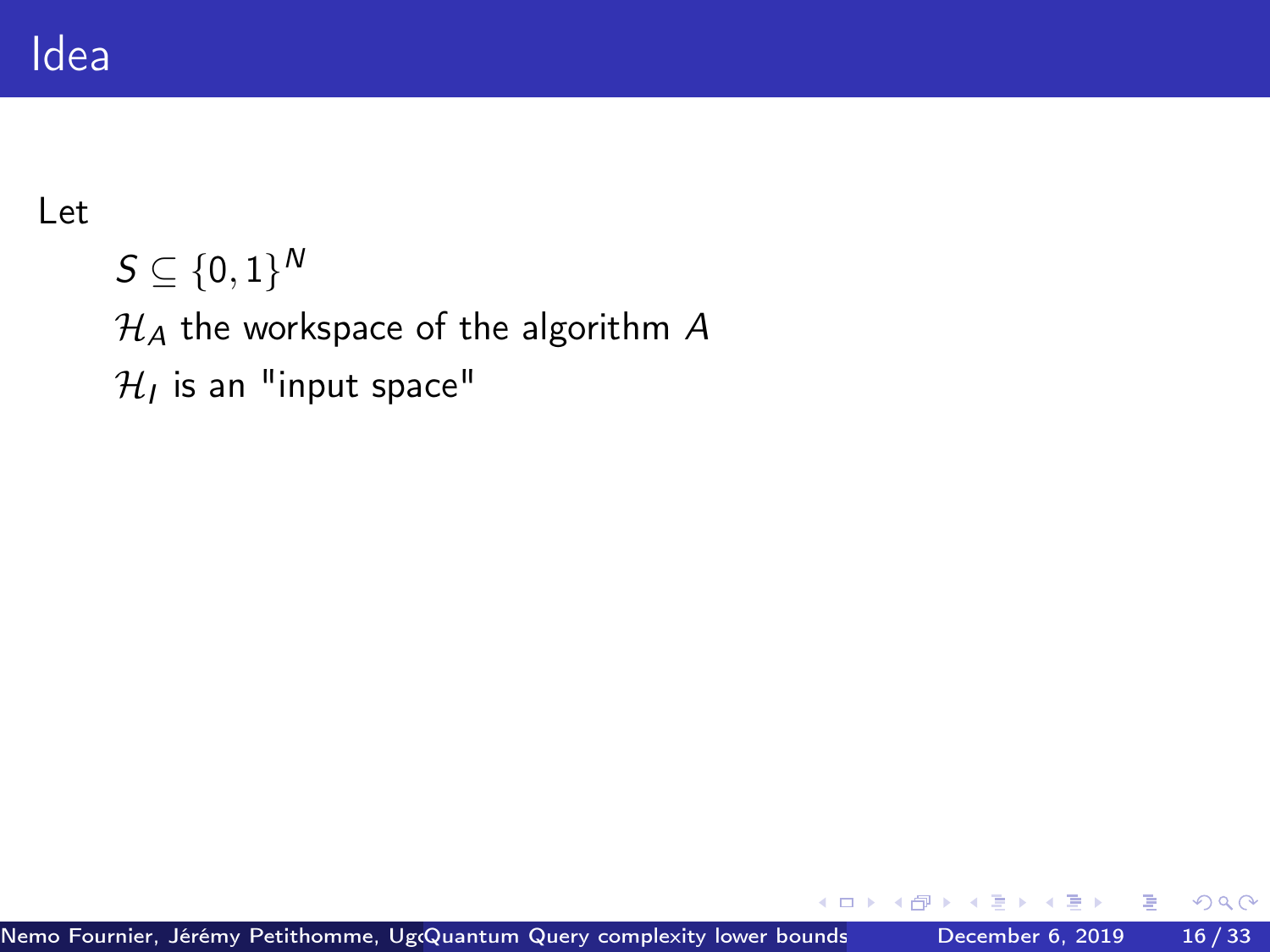#### Let

$$
S \subseteq \{0,1\}^N
$$
  

$$
\mathcal{H}_A
$$
 the workspace of the algorithm A  

$$
\mathcal{H}_I
$$
 is an "input space"

We consider the bipartite system  $\mathcal{H} = \mathcal{H}_A \otimes \mathcal{H}_I$ 

$$
U_T O U_{T-1} \dots O U_0 \quad \rightarrow \quad U'_T O' U'_{T-1} \dots O' U'_0
$$

where

$$
U'_i = U_i \otimes I
$$
  
*O'* is simply  $O_x$  on  $\mathcal{H}_A \otimes |x\rangle$ 

€⊡

 $299$ 

活

ъ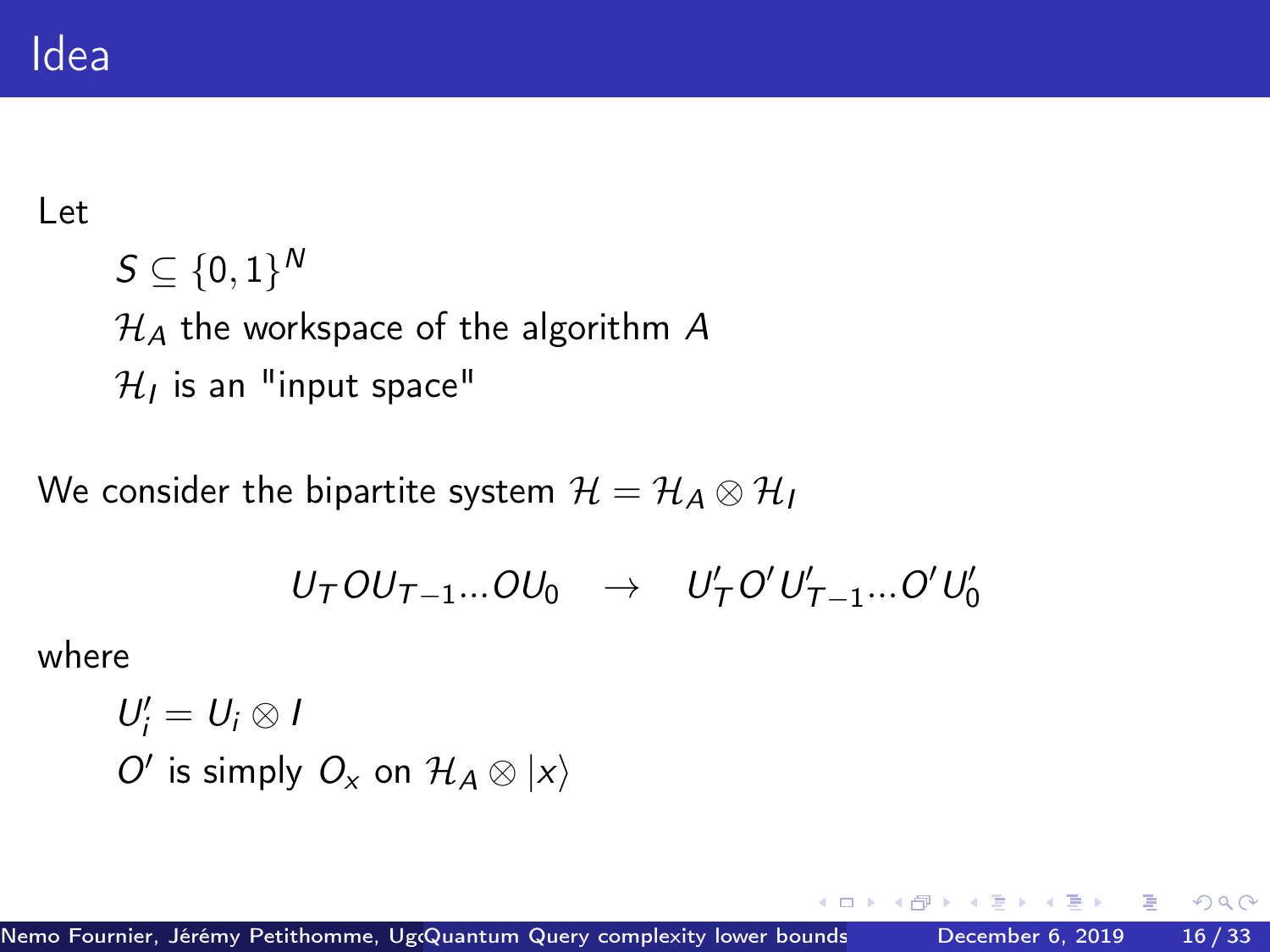Beginning: algorithm in state  $|0\rangle$ . Initial state of the system:

$$
|\psi_{\text{start}}\rangle = |0\rangle \otimes \sum_{x \in S} \alpha_x |x\rangle
$$

€⊡

 $299$ 

活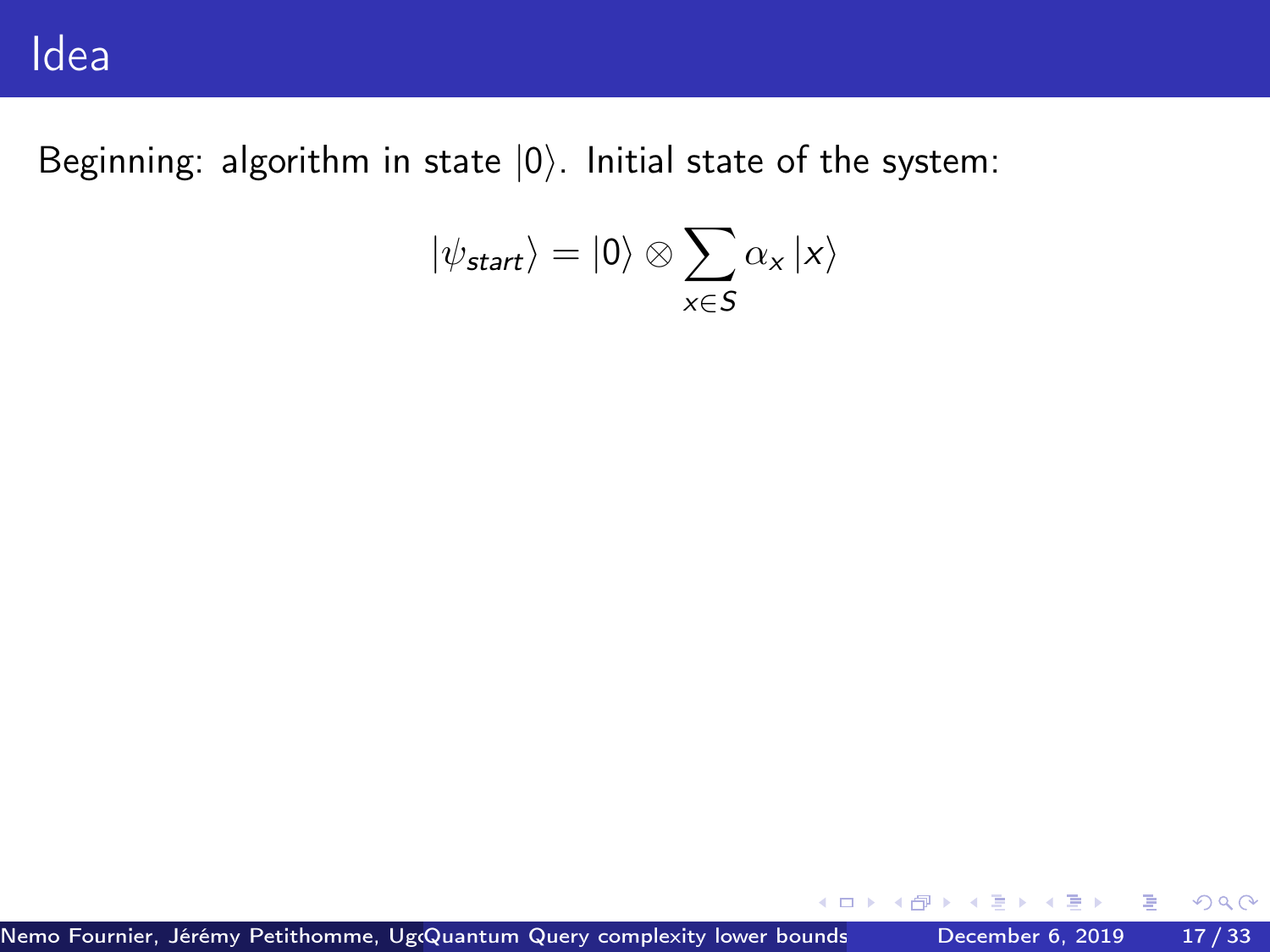Beginning: algorithm in state  $|0\rangle$ . Initial state of the system:

$$
\ket{\psi_{\text{start}}} = \ket{0} \otimes \sum_{x \in S} \alpha_x \ket{x}
$$

Final state

$$
|\psi_{\text{end}}\rangle = \sum_{x \in S} \alpha_x \, |\psi_x\rangle \otimes |x\rangle
$$

where  $|\psi_x\rangle$  is the final state of  $U_T O_x U_{T-1}...O_x U_0 |0\rangle$ .

 $QQ$ 

÷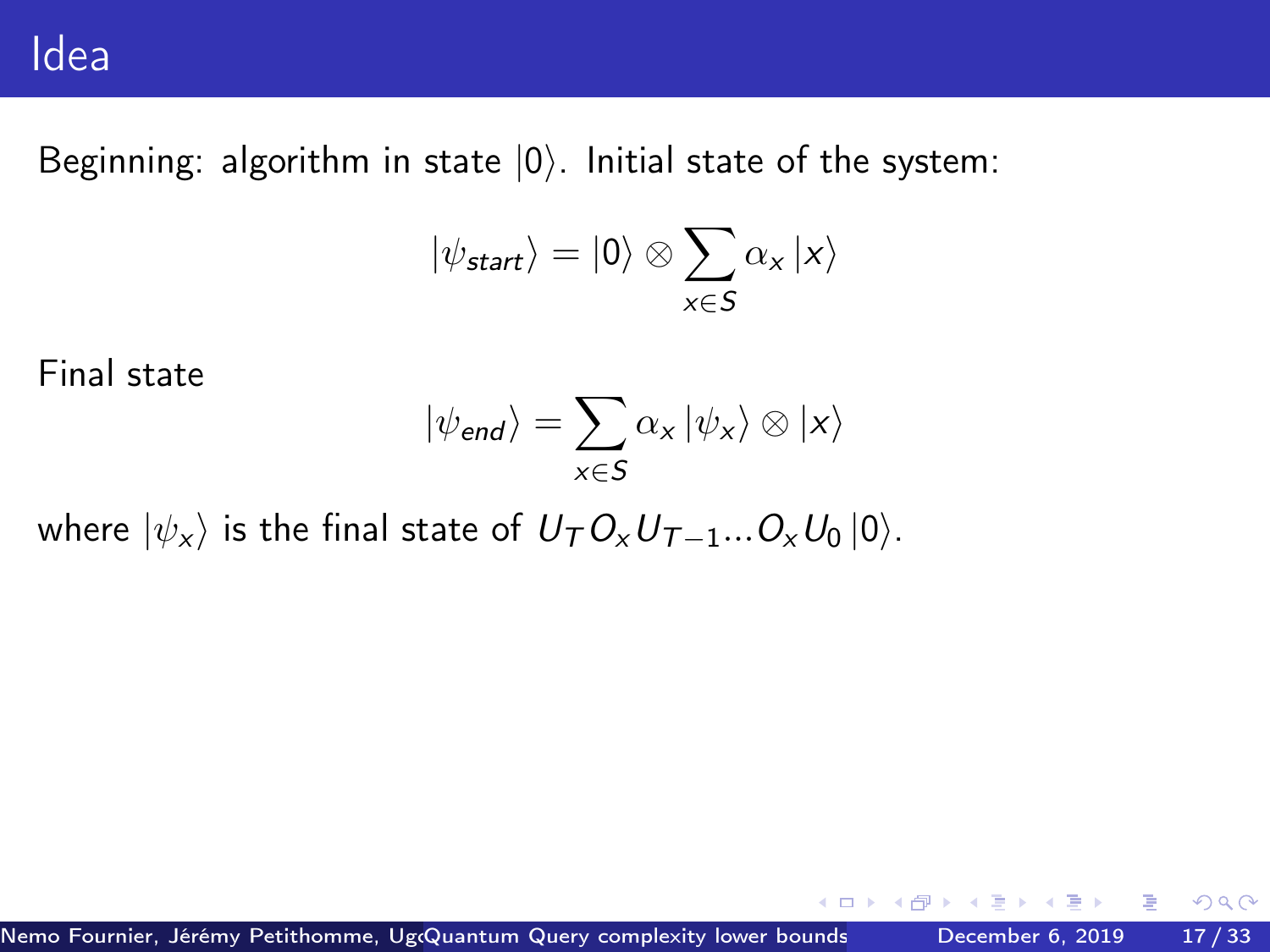Beginning: algorithm in state  $|0\rangle$ . Initial state of the system:

$$
\ket{\psi_{\text{start}}} = \ket{0} \otimes \sum_{x \in S} \alpha_x \ket{x}
$$

Final state

$$
\left|\psi_{\text{end}}\right\rangle = \sum_{x \in S} \alpha_x \left|\psi_x\right\rangle \otimes \left|x\right\rangle
$$

where  $|\psi_x\rangle$  is the final state of  $U_T O_x U_{T-1}...O_x U_0 |0\rangle$ .

If 
$$
\alpha_x = \frac{1}{\sqrt{m}}
$$
 for all x and  $\epsilon = 0$ ,  

$$
|\psi_{end}\rangle = \frac{1}{\sqrt{m}} \sum_{x \in S} |x\rangle |\varphi_x\rangle \otimes |x\rangle
$$

 $\Rightarrow$  full entanglement.

 $\Omega$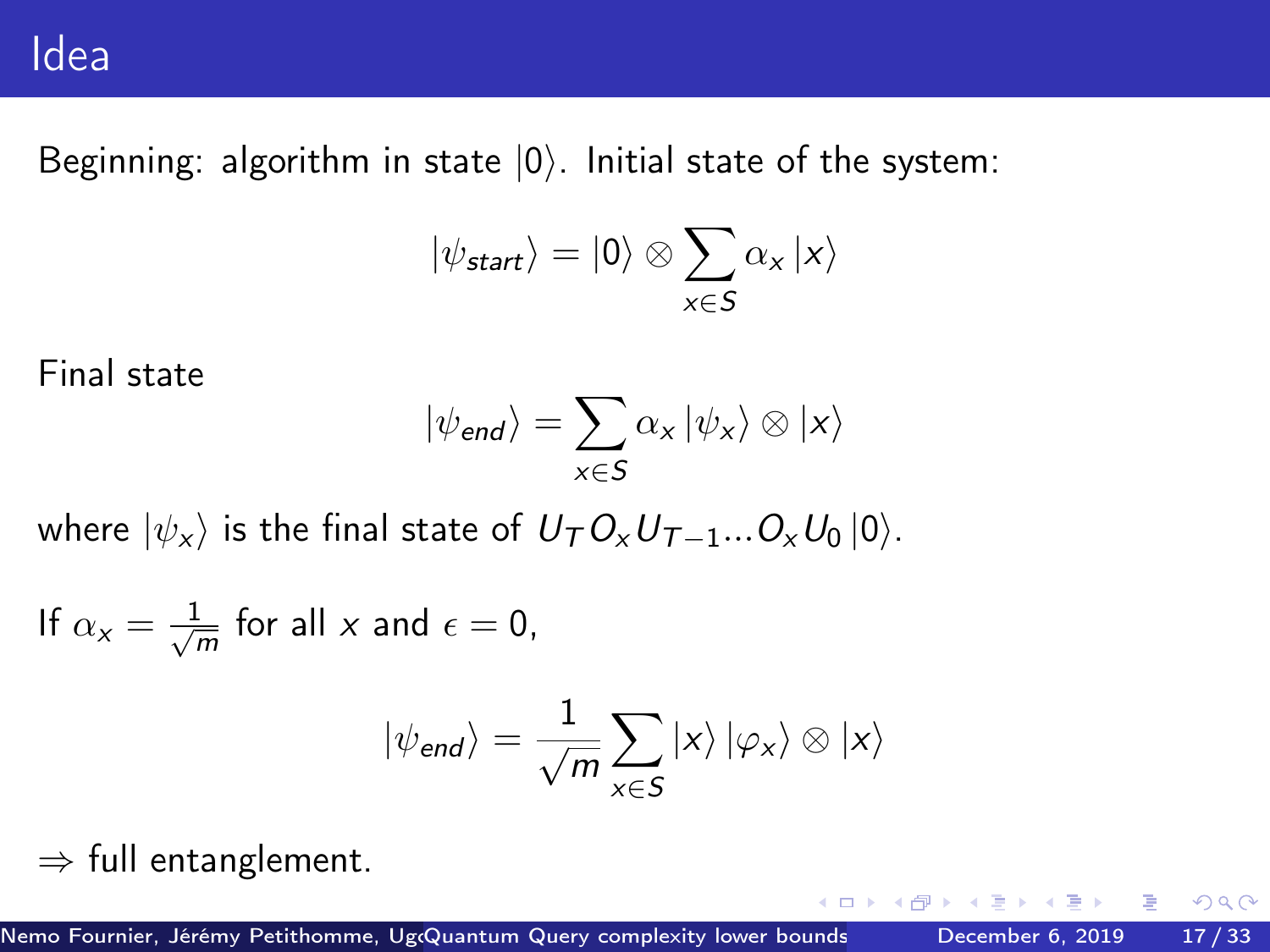Bound the entanglement: We trace out  $\mathcal{H}_A$  from  $|\psi_{start}\rangle$  and  $|\psi_{end}\rangle$  $\Rightarrow$  mixed states over  $\mathcal{H}_I$ 

 $\rho_{start}$  and  $\rho_{end}$  density matrices.

Starting state 
$$
\sum_{x \in S} \alpha_x |x\rangle \Leftrightarrow (\rho_{start})_{xy} = \alpha_x^* \alpha_y
$$
.

#### Lemma

Let A be an algorithm that computes f with probability at least  $1 - \epsilon$ . Let x, y be such that  $f(x) \neq f(y)$ . Then,

$$
|(\rho_{\text{end}})_{xy}| \leq 2\sqrt{\epsilon(1-\epsilon)}|\alpha_x||\alpha_y|
$$

 $\Omega$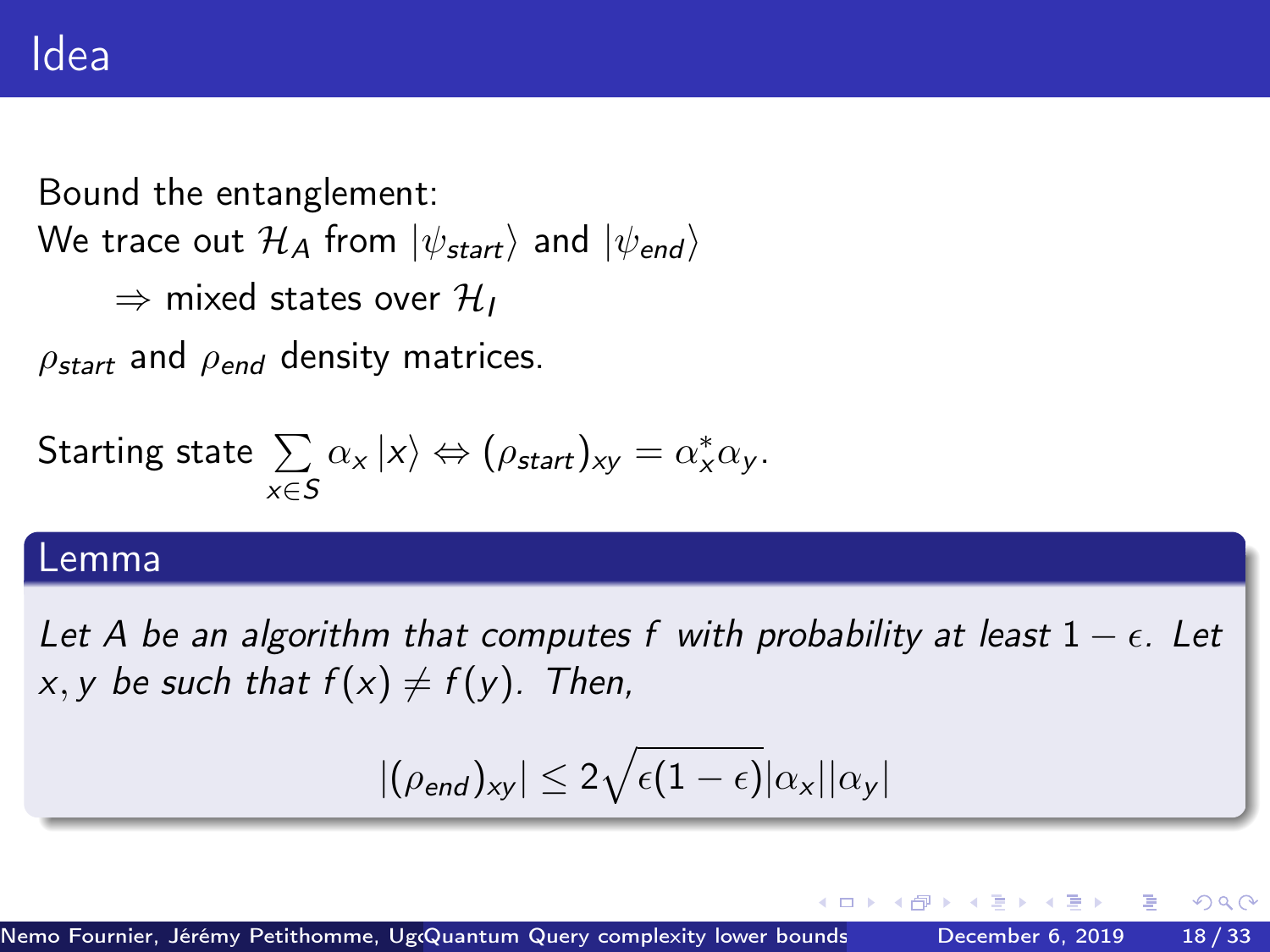#### Theorem

Let  $f(x_1, ..., x_N)$  be a function of n  $\{0, 1\}$ -valued variables and X,Y be two sets of inputs such that  $f(x) \neq f(y)$  if  $x \in X$  and  $y \in Y$ . Let  $R \subset X \times Y$ be such that:

1. For every  $x \in X$  there exist at least m different  $y \in Y$  such that  $(x, y) \in R$ .

2. For every  $y \in Y$  there exist at least m' different  $x \in X$  such that  $(x, y) \in R$ .

3. For every  $x \in X$  and  $i \in \{1, ..., n\}$  there are at most I different  $y \in Y$  such that  $(x, y) \in R$  and  $x_i \neq y_i$ .

4. For every  $y \in Y$  and  $i \in \{1, ..., n\}$  there are at most l' different  $x \in X$  such that  $(x, y) \in R$  and  $x_i \neq y_i$ .

Then any algorithm computing f uses  $\Omega\left(\sqrt{\frac{mm'}{ll'}}\right)$ queries.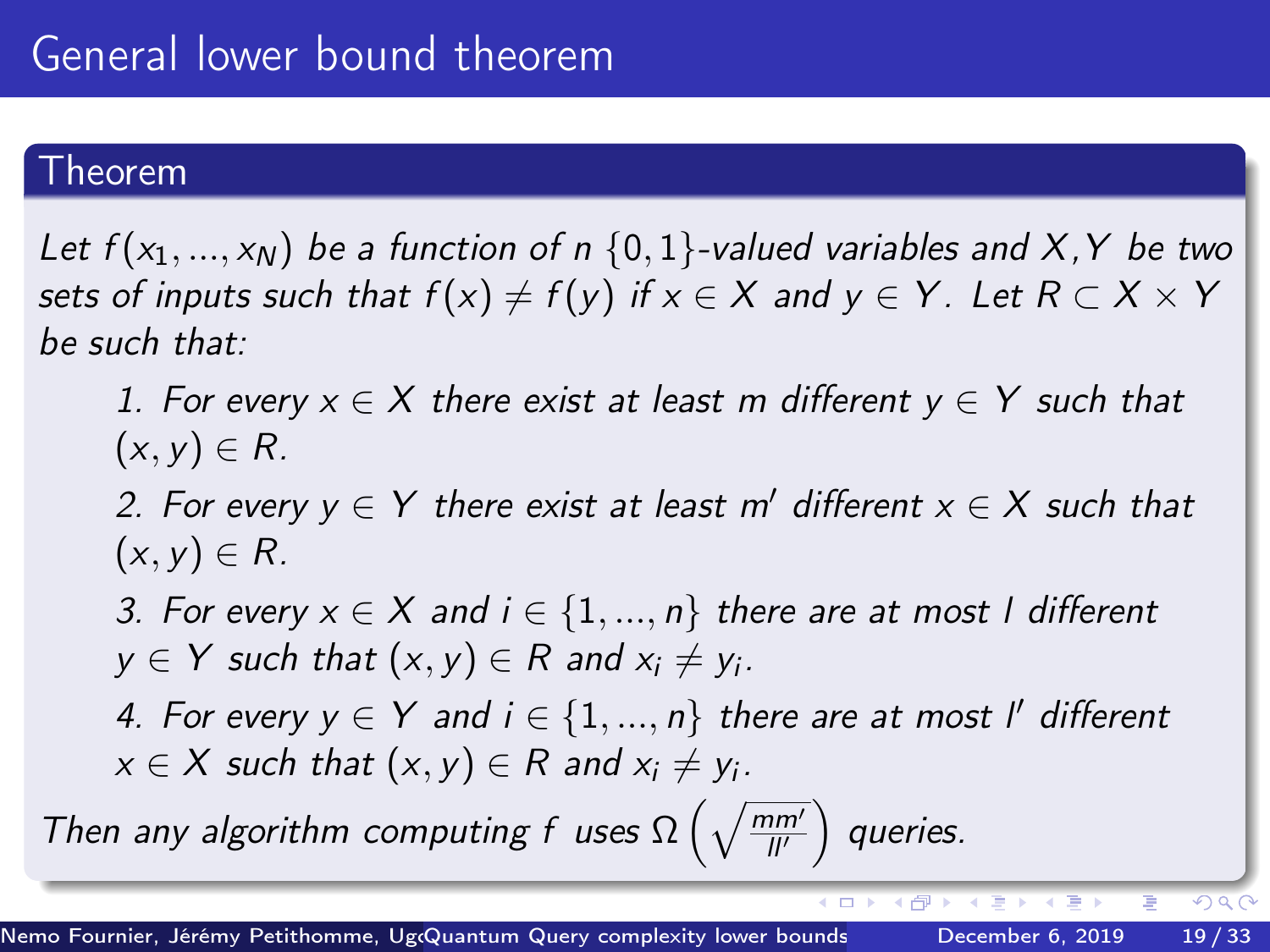General lower bound theorem: generalization of the block sensitivity bound.

#### Theorem

Let f be any Boolean function (or property). Then, any quantum algorithm computing f uses  $\Omega(\sqrt{bs(f)})$  queries.

Particular case of the general theorem. Let :

x be the input on which f achieves  $bs(f)$ 

$$
X = \{x\}, Y = \{x^{(S_1)}, ..., x^{(S_{bs(f)})}\}
$$
  

$$
R = \{(x, x^{(S_1)}), (x, x^{(S_2)}), ..., (x, x^{(S_{bs(f)})})\}.
$$

We have  $m = bs(f)$ ,  $m' = 1$ ,  $l = 1$  and  $l' = 1$ . Bound :

$$
\Omega\left(\sqrt{\frac{mm'}{l'}}\right) = \Omega\left(\sqrt{bs(f)}\right)
$$

 $\Omega$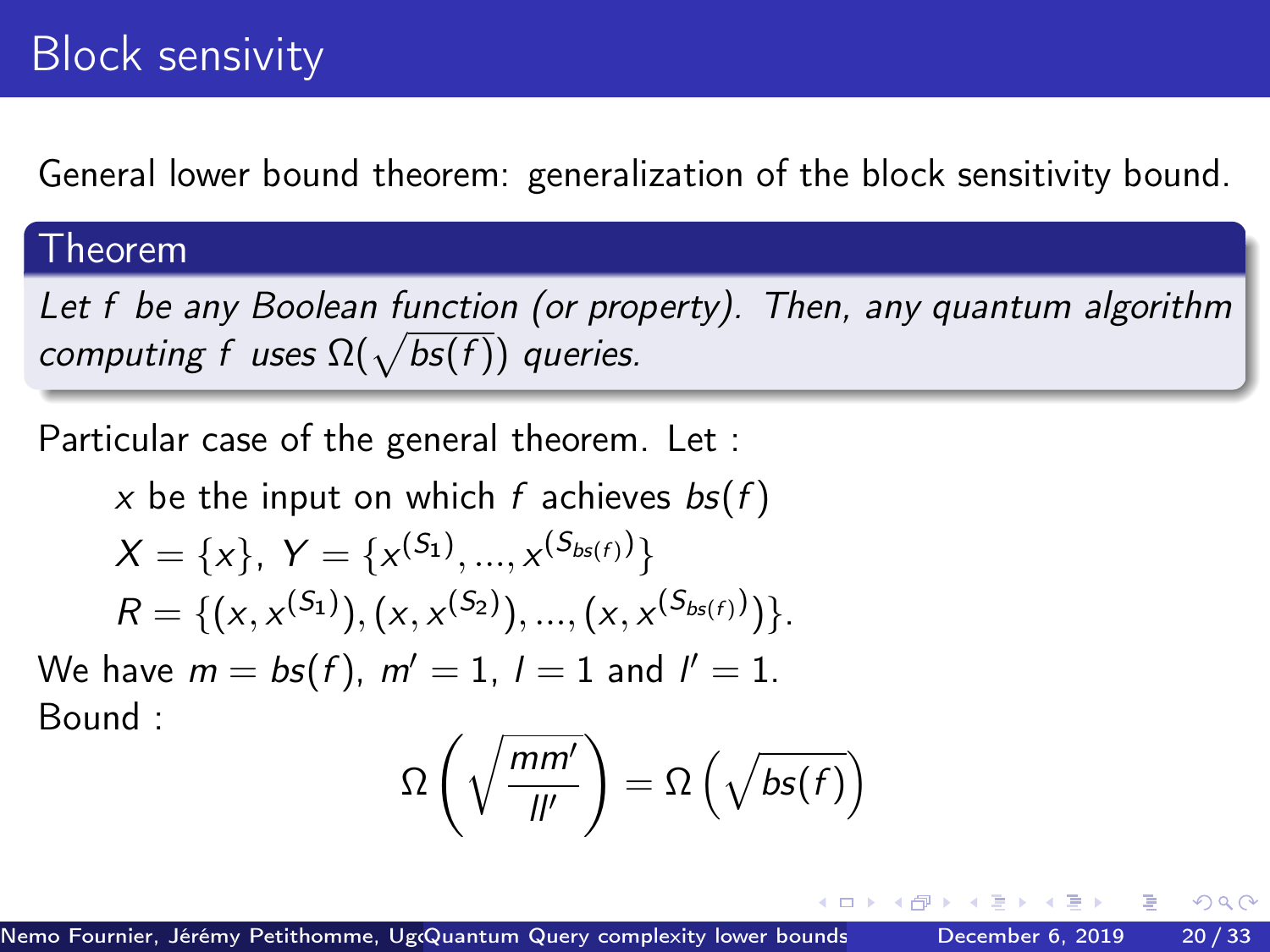Let  $x_1, ..., x_N$  be N boolean variables, we consider a function AND and ORs:

 $f(x_1, ..., x_N) = (x_1 OR x_2 ... OR x_{\sqrt{N}}) AND...AND(x_{N-\sqrt{N}+1} OR... OR x_N)$ 

#### Theorem

Any quantum algorithm computing AND and ORs uses  $\Omega(\sqrt{N})$  queries.

### Proof.

Application of the general lower bound theorem.

Better than BS:  $\Theta(\sqrt{bs(f)}) = \Theta(\sqrt{N}).$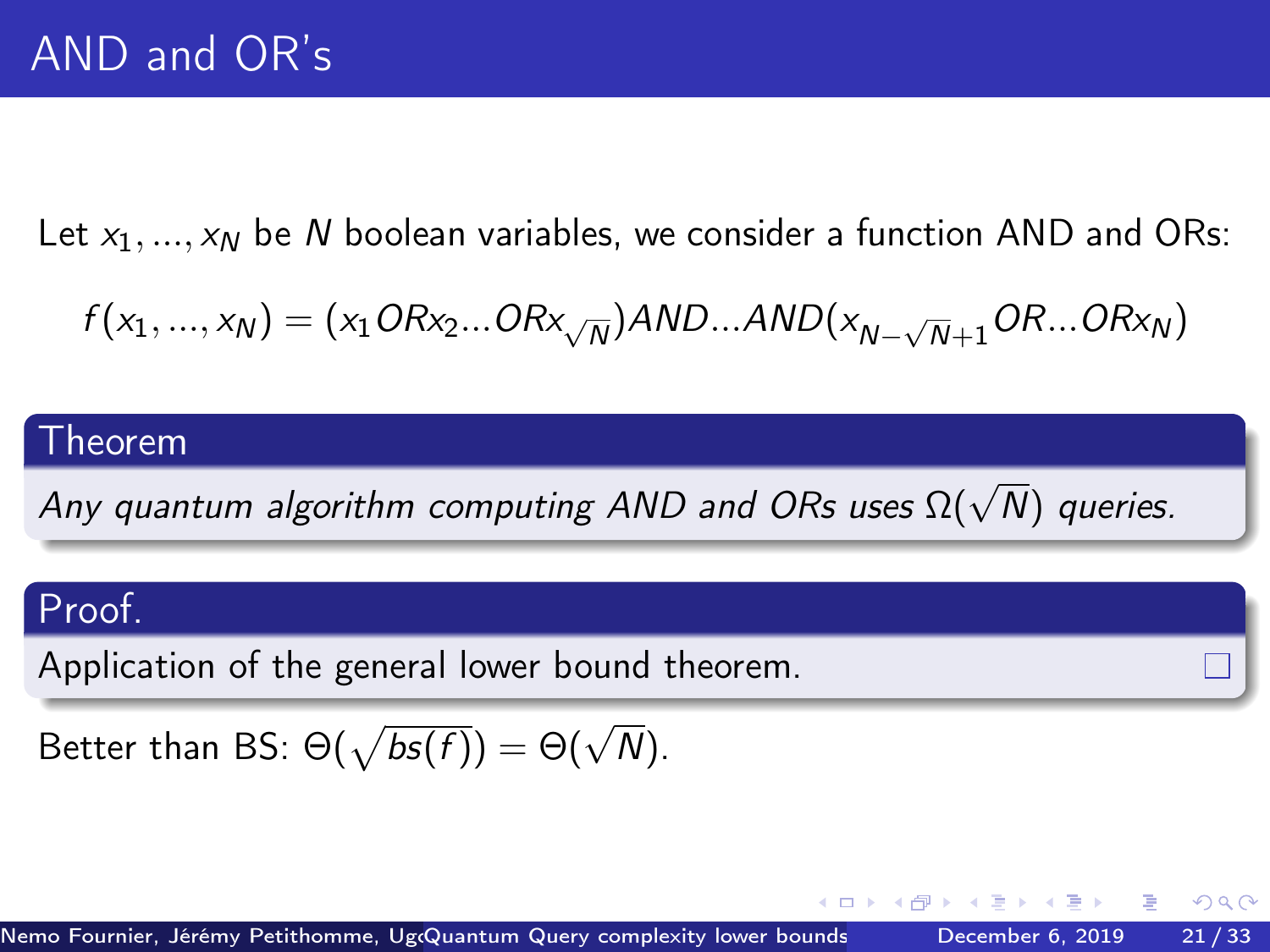#### Theorem

Let  $f(x_1, ..., x_N)$  be a function of n  $\{0, 1\}$ -valued variables and X, Y be two sets of inputs such that  $f(x) \neq f(y)$  if  $x \in X$  and  $y \in Y$ . Let  $R \subset X \times Y$ be such that:

1. For every  $x \in X$  there exist at least m different  $y \in Y$  such that  $(x, y) \in R$ .

2. For every  $y \in Y$  there exist at least m' different  $x \in X$  such that  $(x, y) \in R$ .

 $-$  Let  $l_{x,i}$  be the number of  $y \in Y$  such that  $(x, y) \in R$  and  $x_i \neq y_i$ 

 $-$  Let  $I_{v,i}$  be the number of  $x \in X$  such that  $(x, y) \in R$  and  $x_i \neq y_i$ 

 $-$  Let l<sub>max</sub> be the maximum of l<sub>x,i</sub>l<sub>y,i</sub> over all  $(\mathsf{x},\mathsf{y})$   $\in$   $R$  and  $i \in \{1, ..., N\}$  such that  $x_i \neq y_i$ .

Then any algorithm computing f uses  $\Omega\left(\sqrt{\frac{mm'}{I_{max}}}\right)$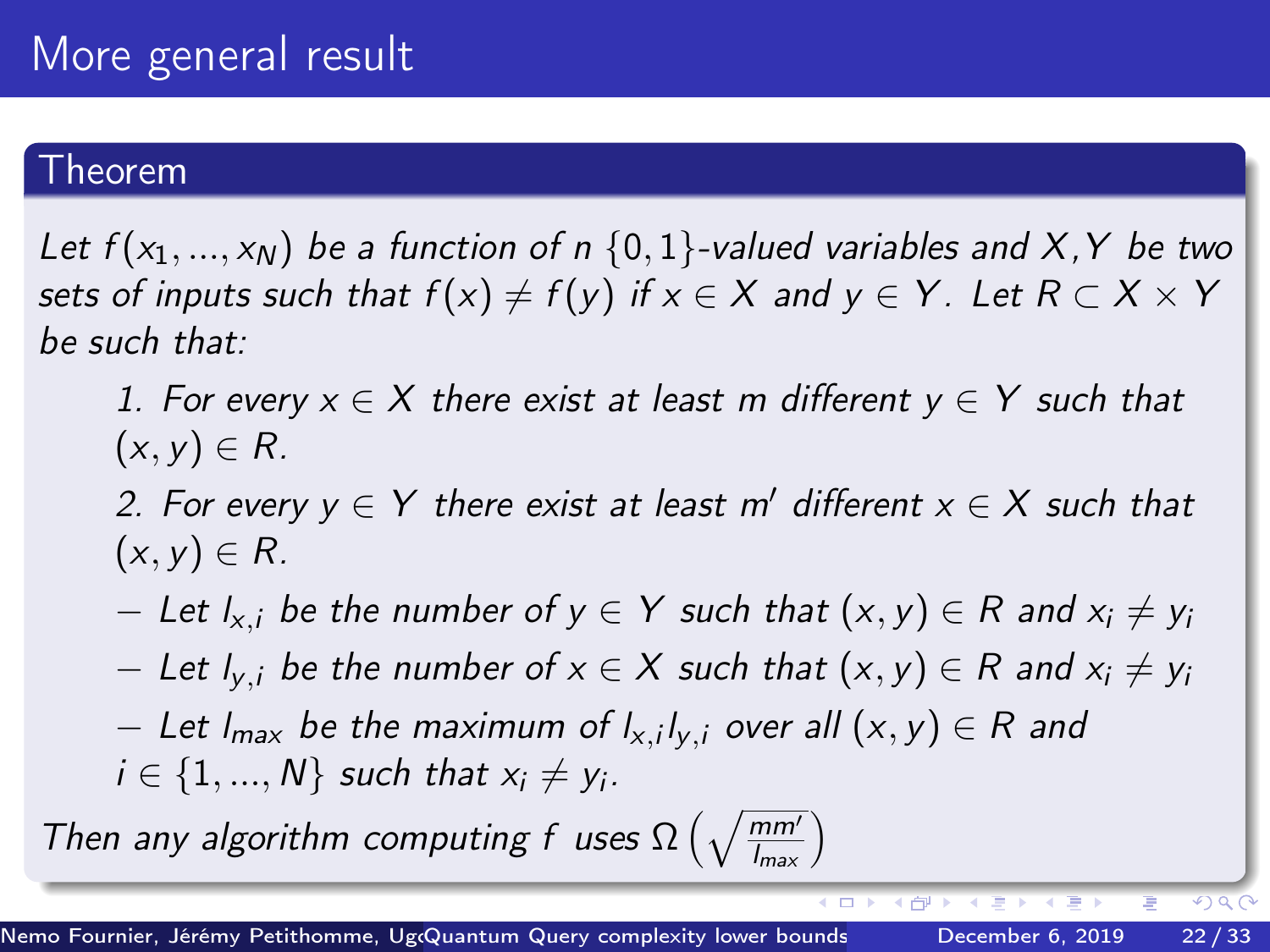## <span id="page-41-0"></span>**[Nemo](#page-1-0)**

• [Quantum Lower Bounds by polynomials](#page-1-0)

#### **[Jérémy](#page-21-0)**

[Quantum Lower Bounds by Quantum Arguments](#page-21-0)

#### 3 [Ugo](#page-41-0)

#### • [Some "easy" to decide properties](#page-41-0)

[A general lower bound for functions invariant under transitive group](#page-60-0) [action](#page-60-0)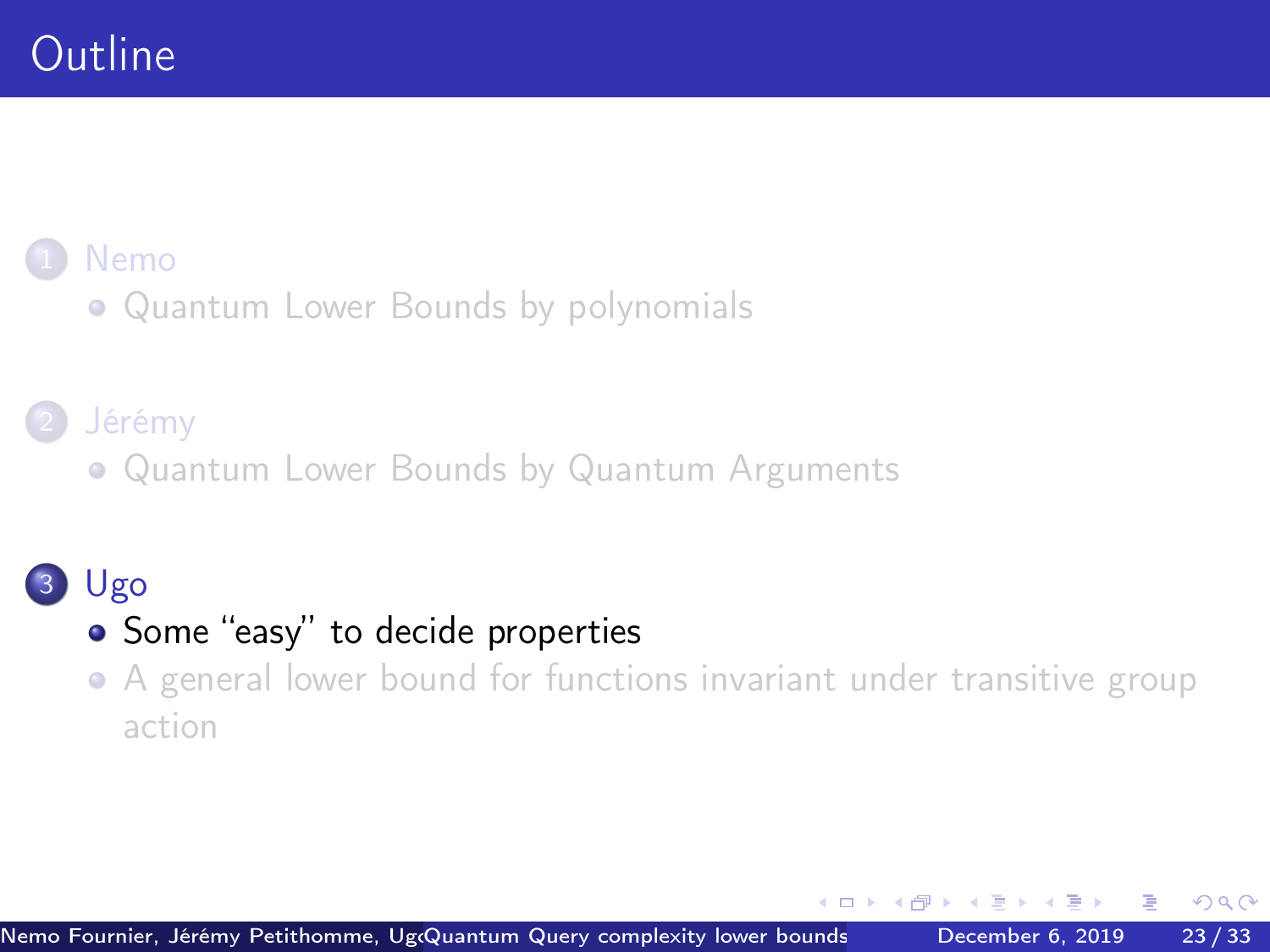## (directed)

**Kロト K個 K** 

メモドメモド

画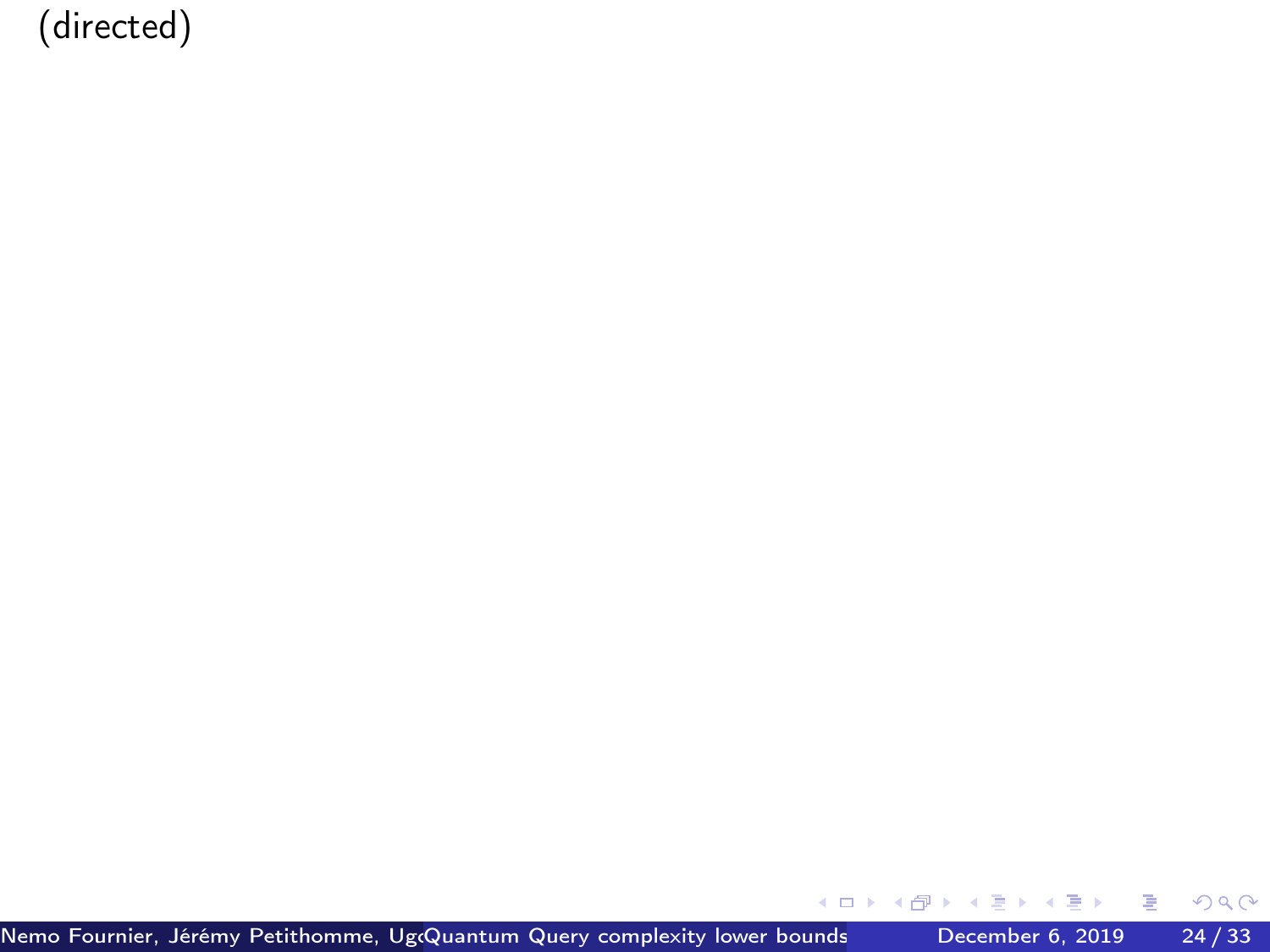# Invariance, circularity

Nemo Fournier, Jérémy Petithomme, Ugo [Quantum Query complexity lower bounds](#page-0-0) December 6, 2019 24/33

 $\leftarrow$   $\Box$ 

×. 凸  $299$ 

活

ъ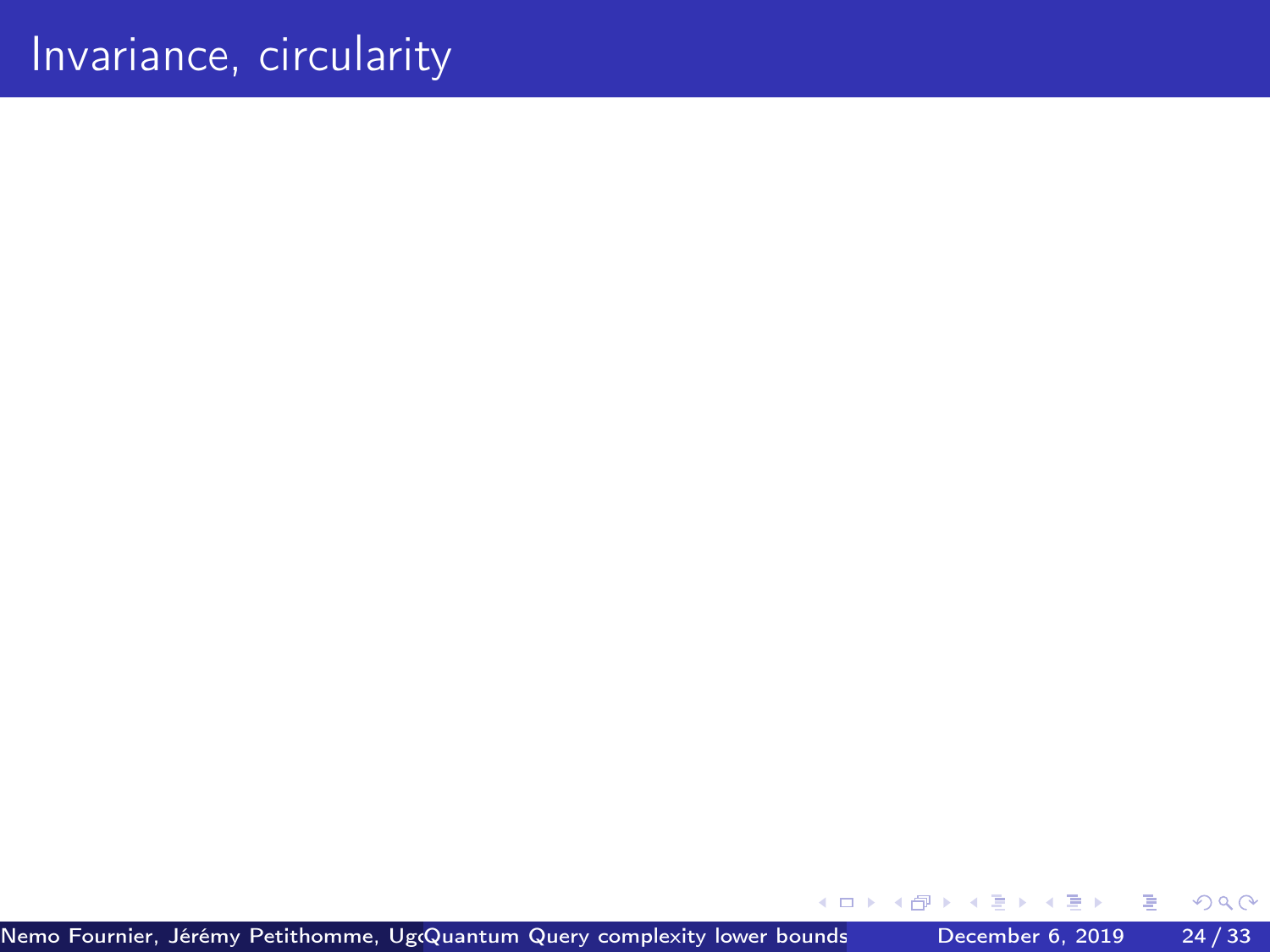#### Definiton (Invariance)

Let  $f$  :  $\{0,1\}^N \rightarrow \{0,1\}$  be a property, and  $\Gamma$  a subgroup of  $\mathfrak{S}_N$ . We say that f is invariant under the action of Γ iff :

$$
\forall (x_1, ..., x_N) \in \{0, 1\}^N, \ \forall \ \sigma \in \Gamma, \ f(x_{\sigma(1)}, ..., x_{\sigma(N)}) = f(x_1, ..., x_N)
$$

 $\Omega$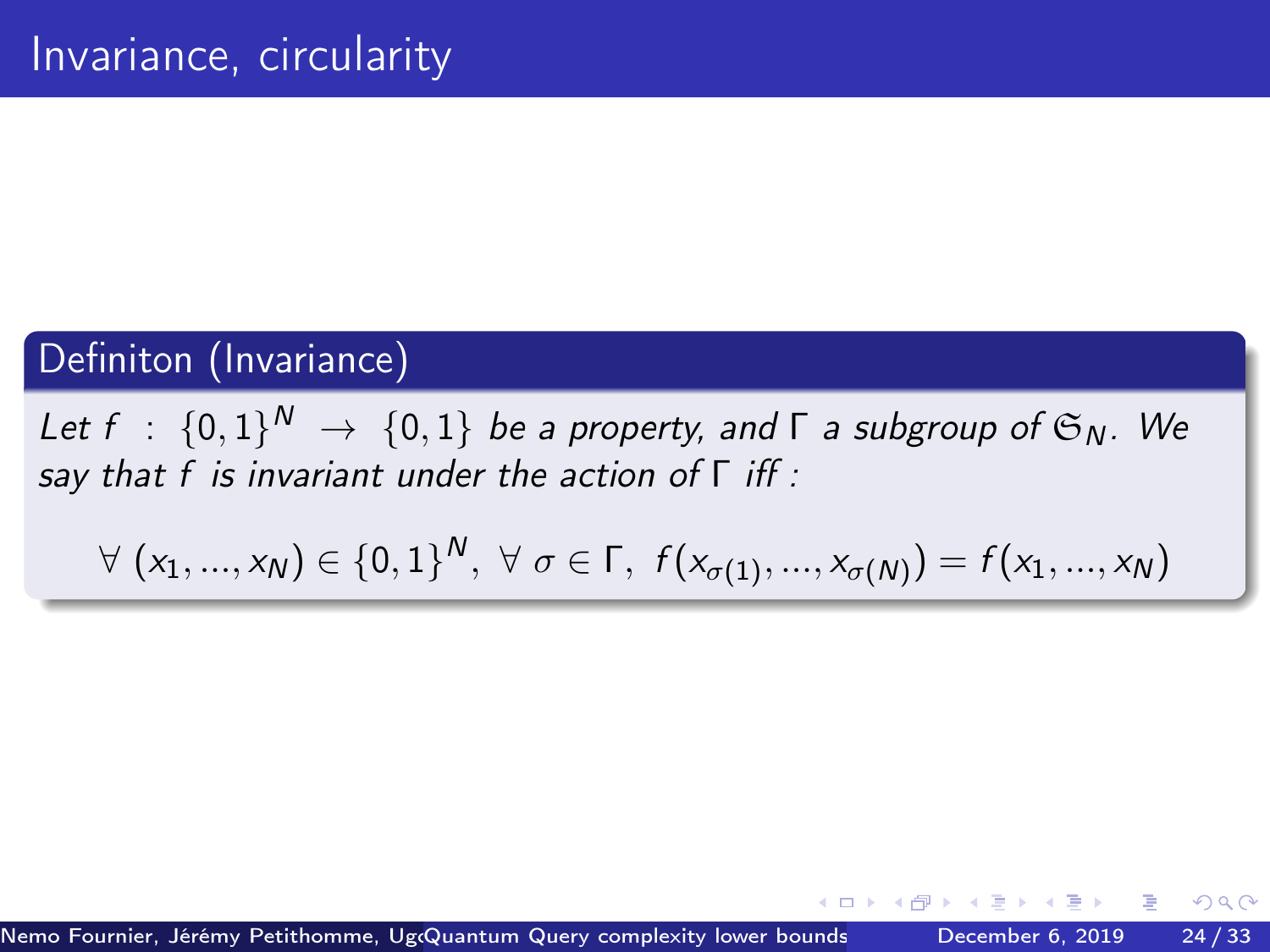Nemo Fournier, Jérémy Petithomme, Ugo [Quantum Query complexity lower bounds](#page-0-0) December 6, 2019 25/33

4日 8

∢母  $\rightarrow$   $2990$ 

Ε

∍ Þ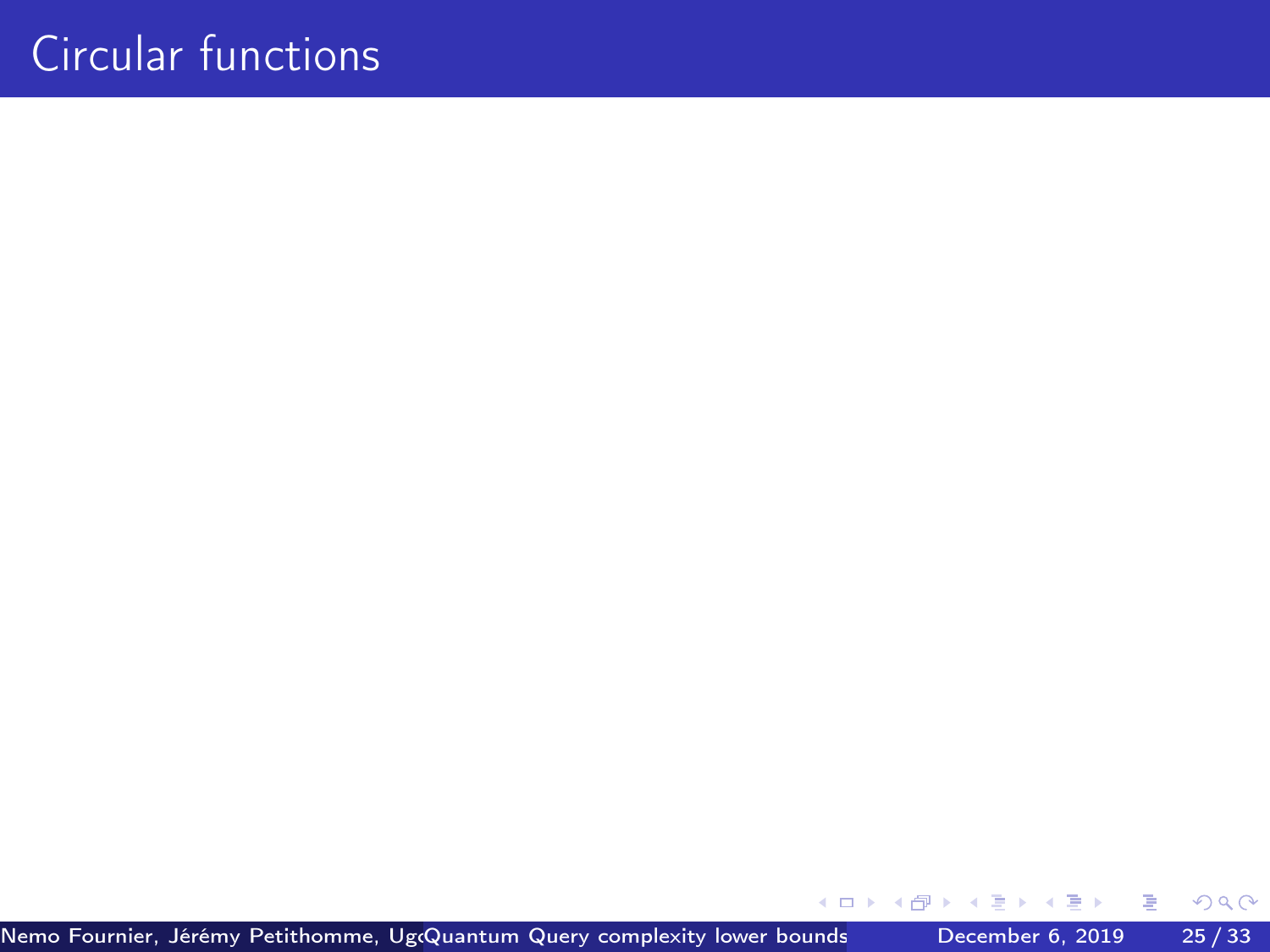### Definiton (circularity)

A circular function  $f$   $:~ \{0,1\}^N~ \rightarrow ~ \{0,1\}$  is a property invariant under the cyclic action of  $\Gamma := < (1 2 ... N) >$ , i.e :

 $\forall (x_1,...,x_n) \in \{0,1\}^N, \,\, \forall l \in \{1,...,N\}, \,\, f(x_{1 + l \,\, mod(N)},...,x_{N + l \,\, mod(N)})$ 

$$
= f(x_1,...,x_N)
$$

 $\Omega$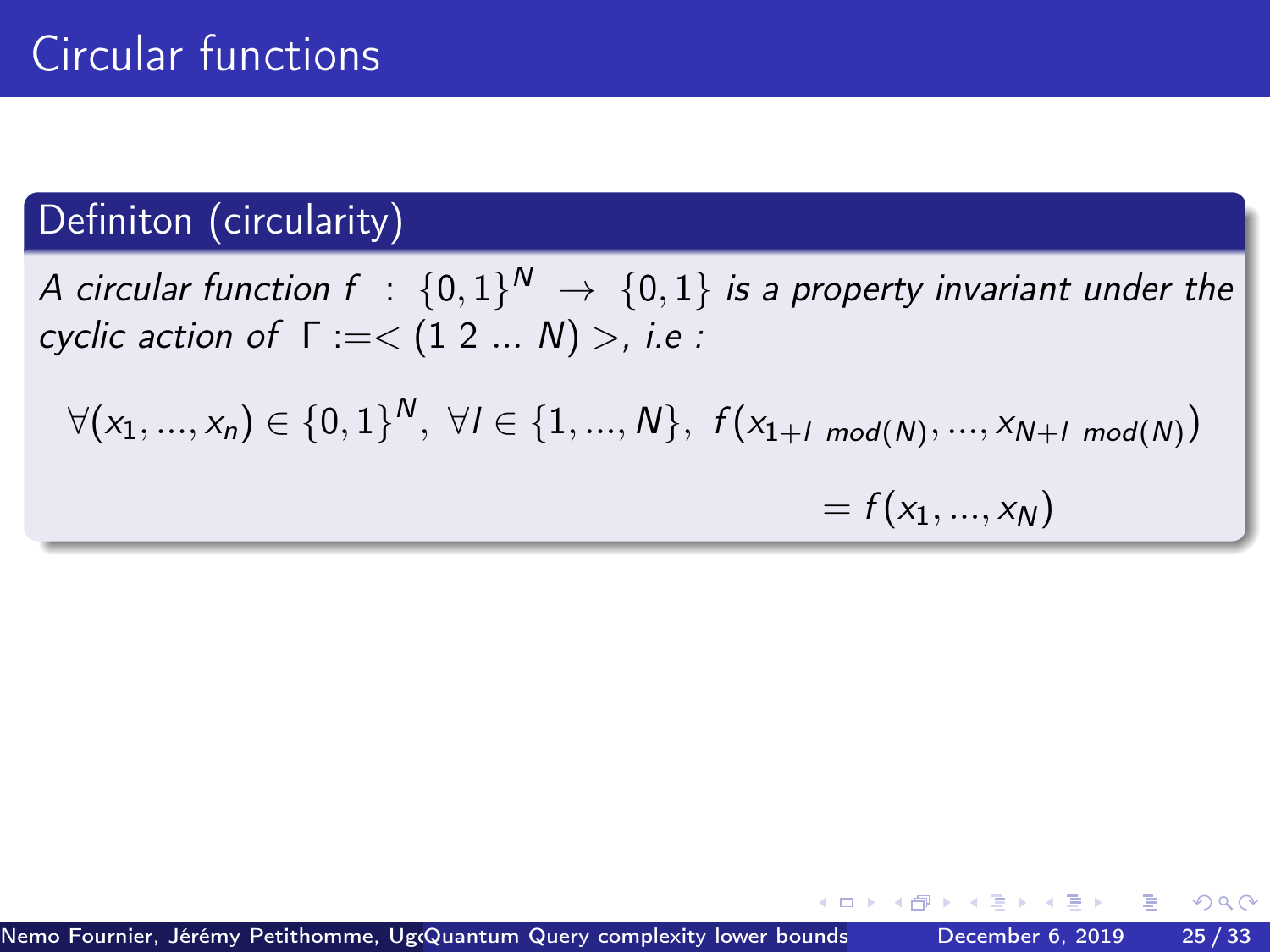## Definiton (circularity)

A circular function  $f$   $:~ \{0,1\}^N~ \rightarrow ~ \{0,1\}$  is a property invariant under the cyclic action of  $\Gamma := < (1 2 ... N) >$ , i.e :

$$
\forall (x_1,...,x_n) \in \{0,1\}^N, \ \forall l \in \{1,...,N\}, \ f(x_{1+l \ mod(N)},...,x_{N+l \ mod(N)})
$$

$$
= f(x_1,...,x_N)
$$

#### Theorem (Sun, Xiaoming, Yao, 2004)

There exists a circular non-constant function  $f : \{0,1\}^N \rightarrow \{0,1\}$ , such that forall  $\epsilon > 0$ : 1

$$
Q_2(f) = \mathcal{O}(N^{\frac{1}{4}+\epsilon})
$$

- 3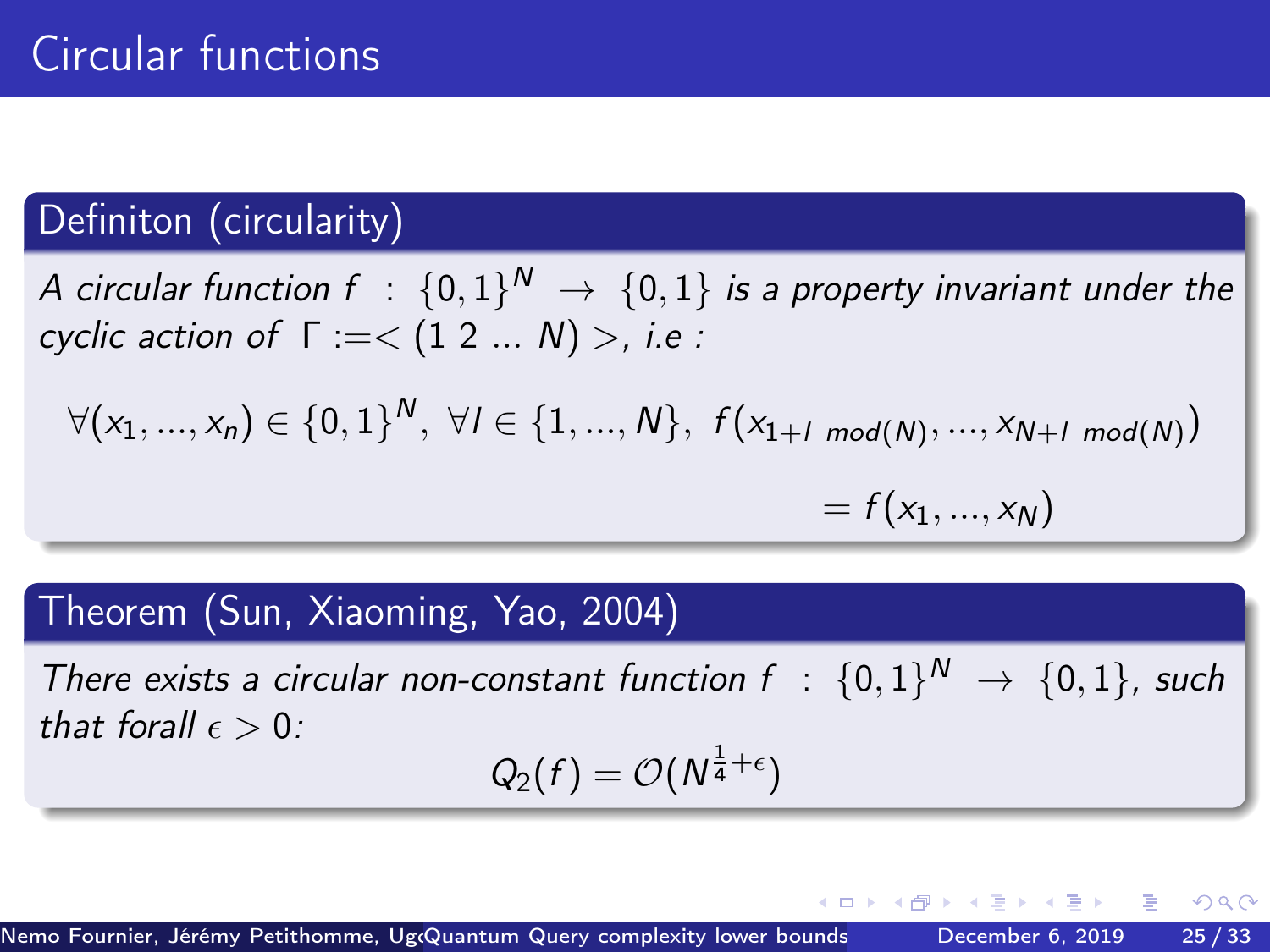# Graph Properties

We identify  $\{1,...,N\}$  with set of edges when  $N=$  $\left( n \right)$ 2 å (resp. with set of arcs when  $N=n(n-1))$ , and  $\{0,1\}^N$  with set of graphs (resp. directed graph).

 $\Omega$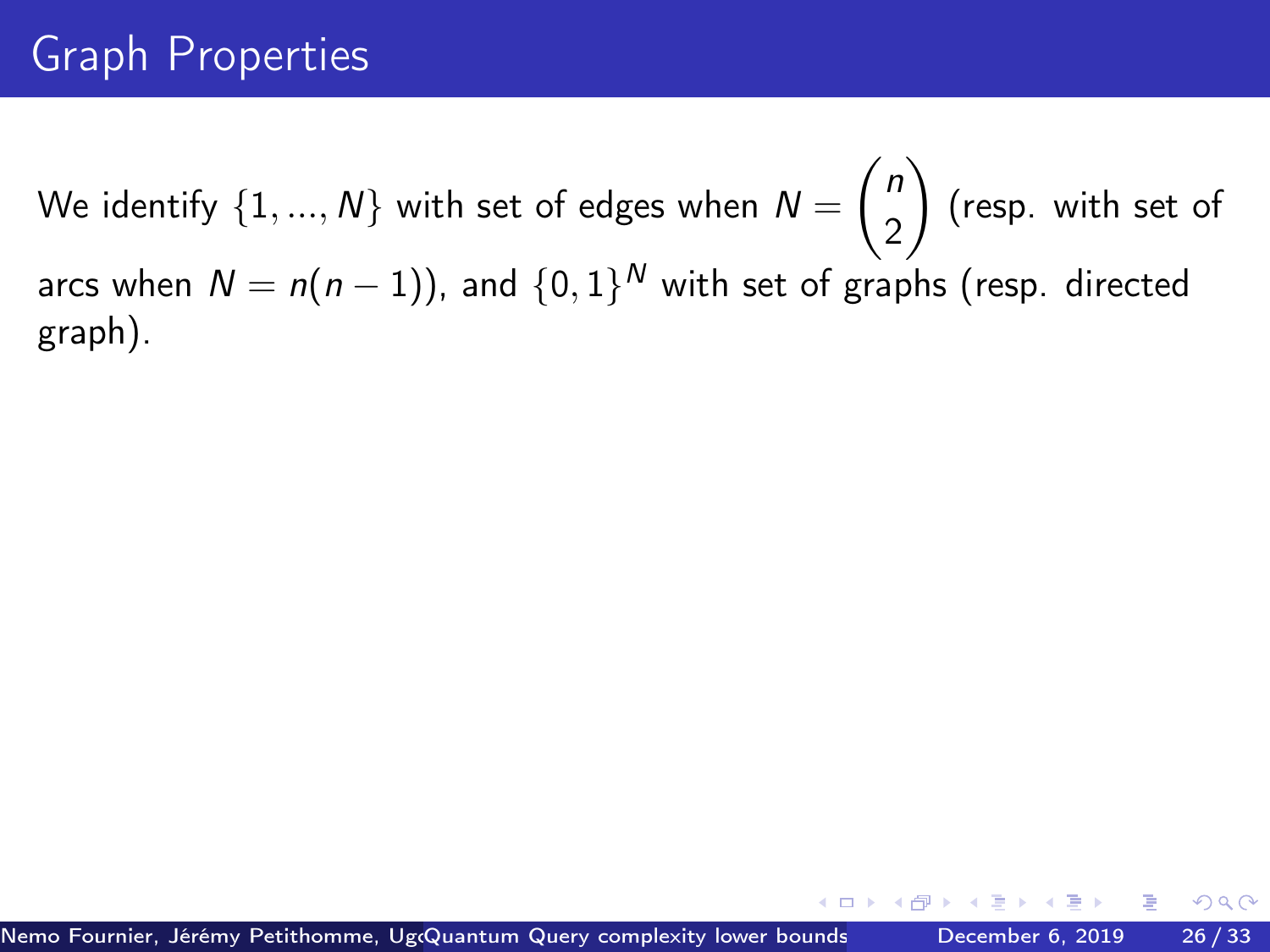# Graph Properties

We identify  $\{1,...,N\}$  with set of edges when  $N=$  $\left( n \right)$ 2 å (resp. with set of arcs when  $N=n(n-1))$ , and  $\{0,1\}^N$  with set of graphs (resp. directed graph).

#### Definiton (Graph properties)

A (directed) graph property 
$$
f : \{0,1\}^N \to \{0,1\}
$$
 when  $N = \binom{n}{2}$  (resp.

 $N = n(n-1)$ ) is a property stable under graph isomorphism.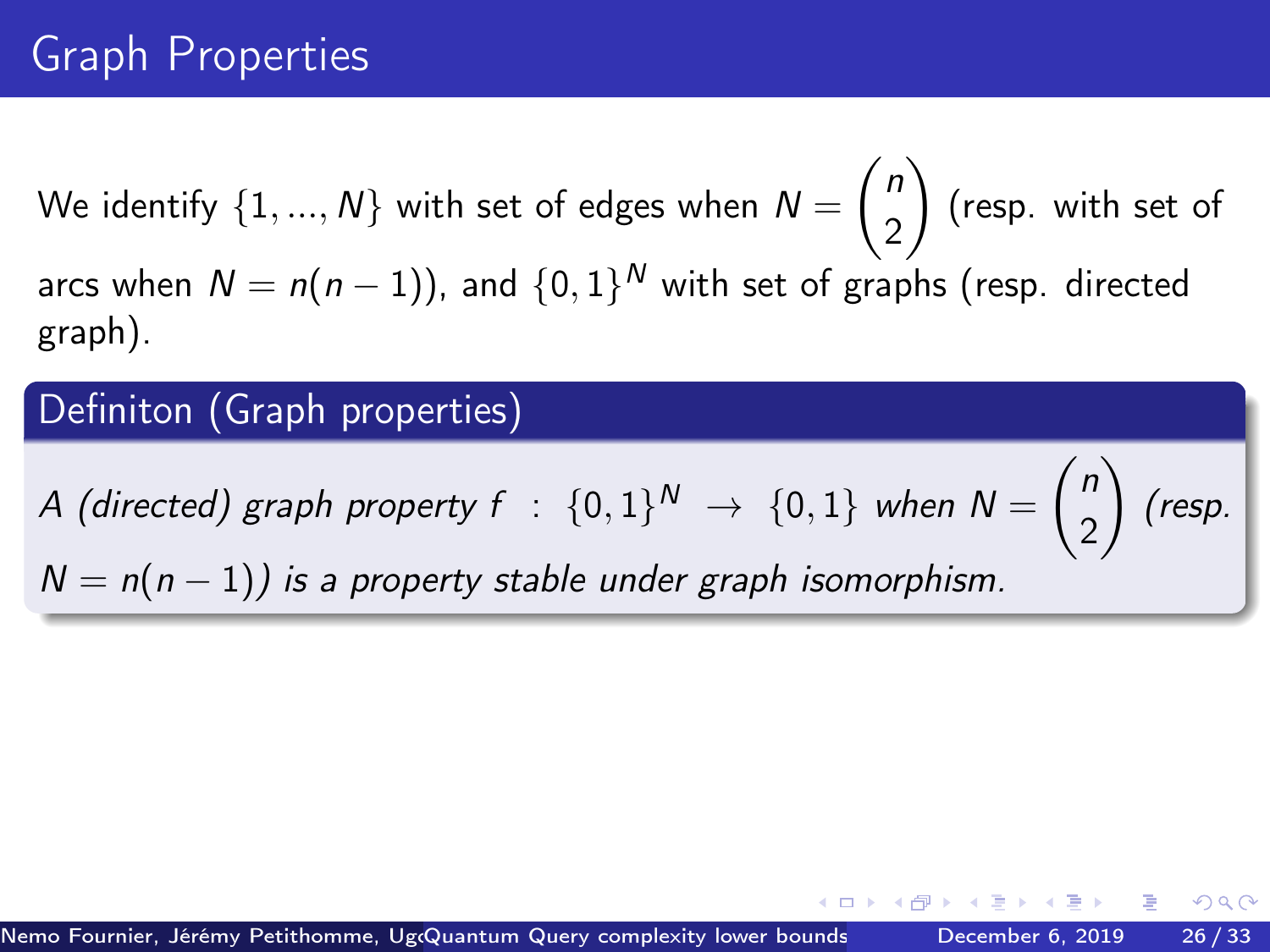# Graph Properties

We identify  $\{1,...,N\}$  with set of edges when  $N=$  $\left( n \right)$ 2 å (resp. with set of arcs when  $N=n(n-1))$ , and  $\{0,1\}^N$  with set of graphs (resp. directed graph).

#### Definiton (Graph properties)

A (directed) graph property 
$$
f : \{0,1\}^N \to \{0,1\}
$$
 when  $N = \binom{n}{2}$  (resp.

 $\sqrt{2}$ 

- イ何 ト イヨ ト イヨ ト ニヨ

 $QQ$ 

 $N = n(n-1)$ ) is a property stable under graph isomorphism.

#### Claim

A property  $f$  :  $\{0,1\}^N$   $\;\rightarrow$   $\;\{0,1\}$  is a graph property iff it is invariant by the group action induced by relabelling of vertices.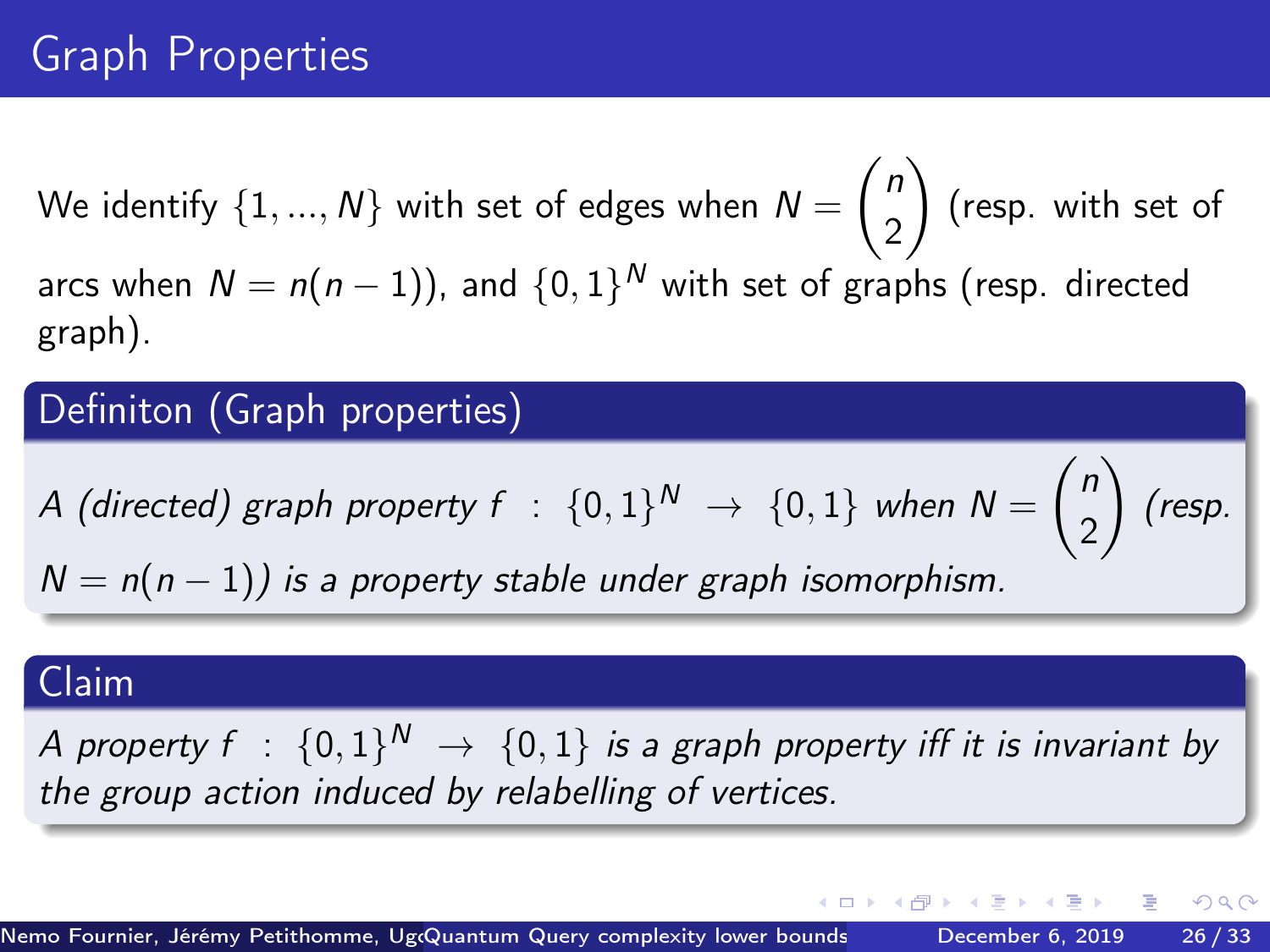# Graph properties in the classical deterministic model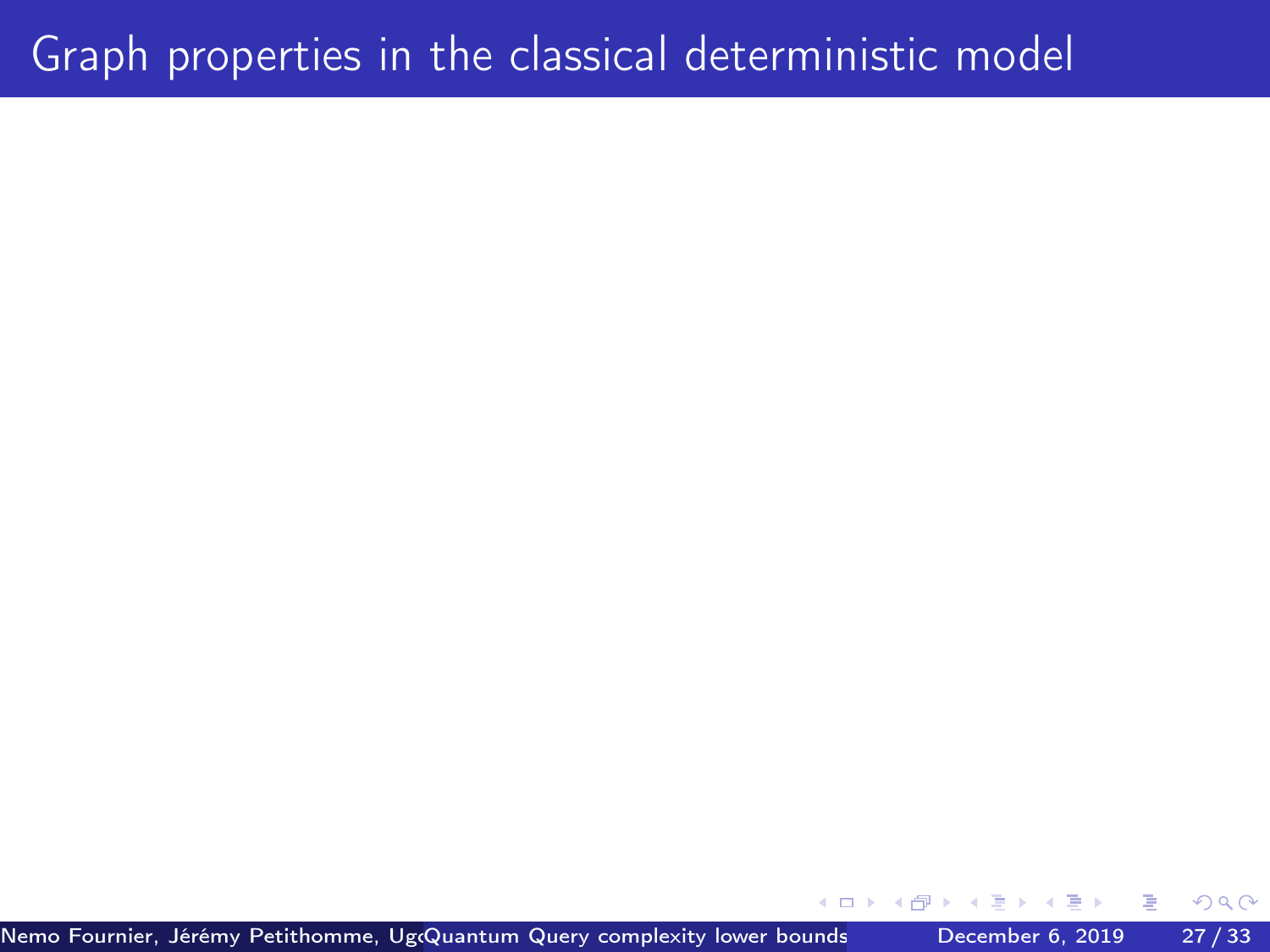### Theorem (Rivest, Vuillemin, 1976)

If  $f$  :  $\{0,1\}^N \rightarrow \{0,1\}$  is a non-constant monotone graph property or a directed graph property, we have:

$$
D(f)=\Omega(N)=\Omega(n^2)
$$

 $\Omega$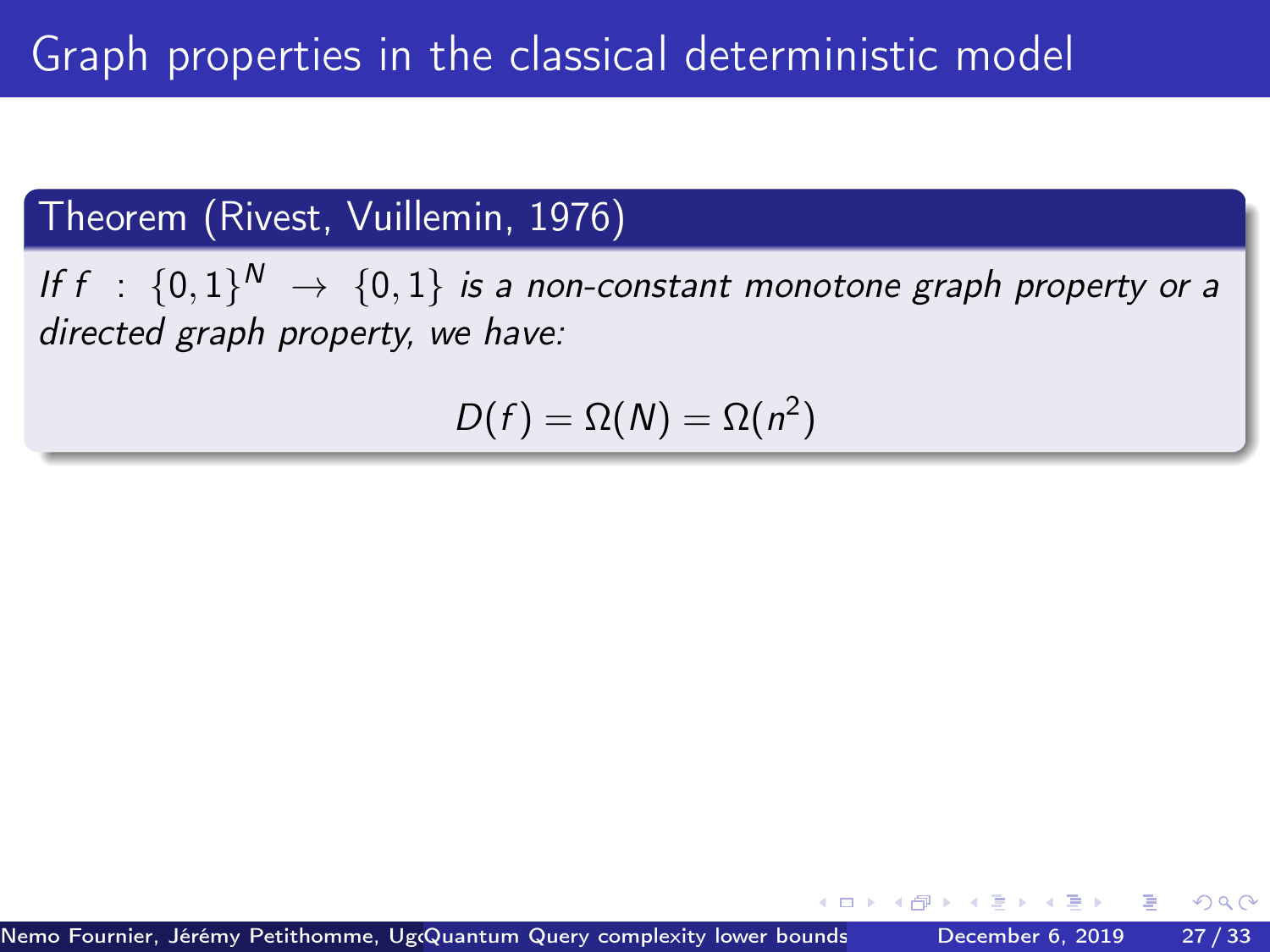### Theorem (Rivest, Vuillemin, 1976)

.

If  $f$  :  $\{0,1\}^N \rightarrow \{0,1\}$  is a non-constant monotone graph property or a directed graph property, we have:

$$
D(f)=\Omega(N)=\Omega(n^2)
$$

Theorem (Karp's/evasiveness conjecture, 1973)

If  $f : \{0,1\}^N \rightarrow \{0,1\}$  is a non-constant monotone graph property, then:

$$
D(f) = N = \binom{n}{2}
$$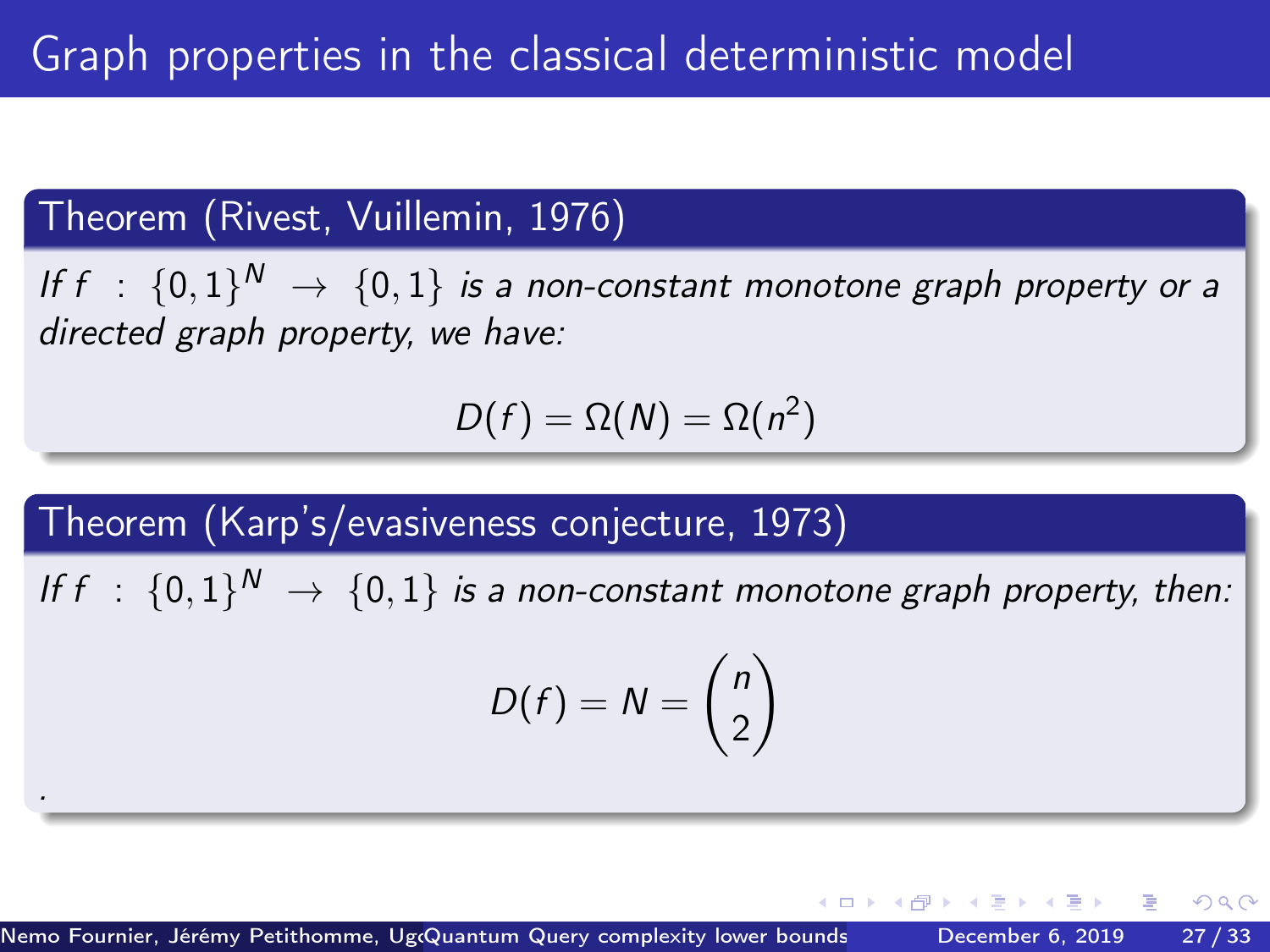重

 $\mathbf{p}$  $\rightarrow$   $\equiv$   $\rightarrow$ 

∍

**K ロ ▶ K 何 ▶**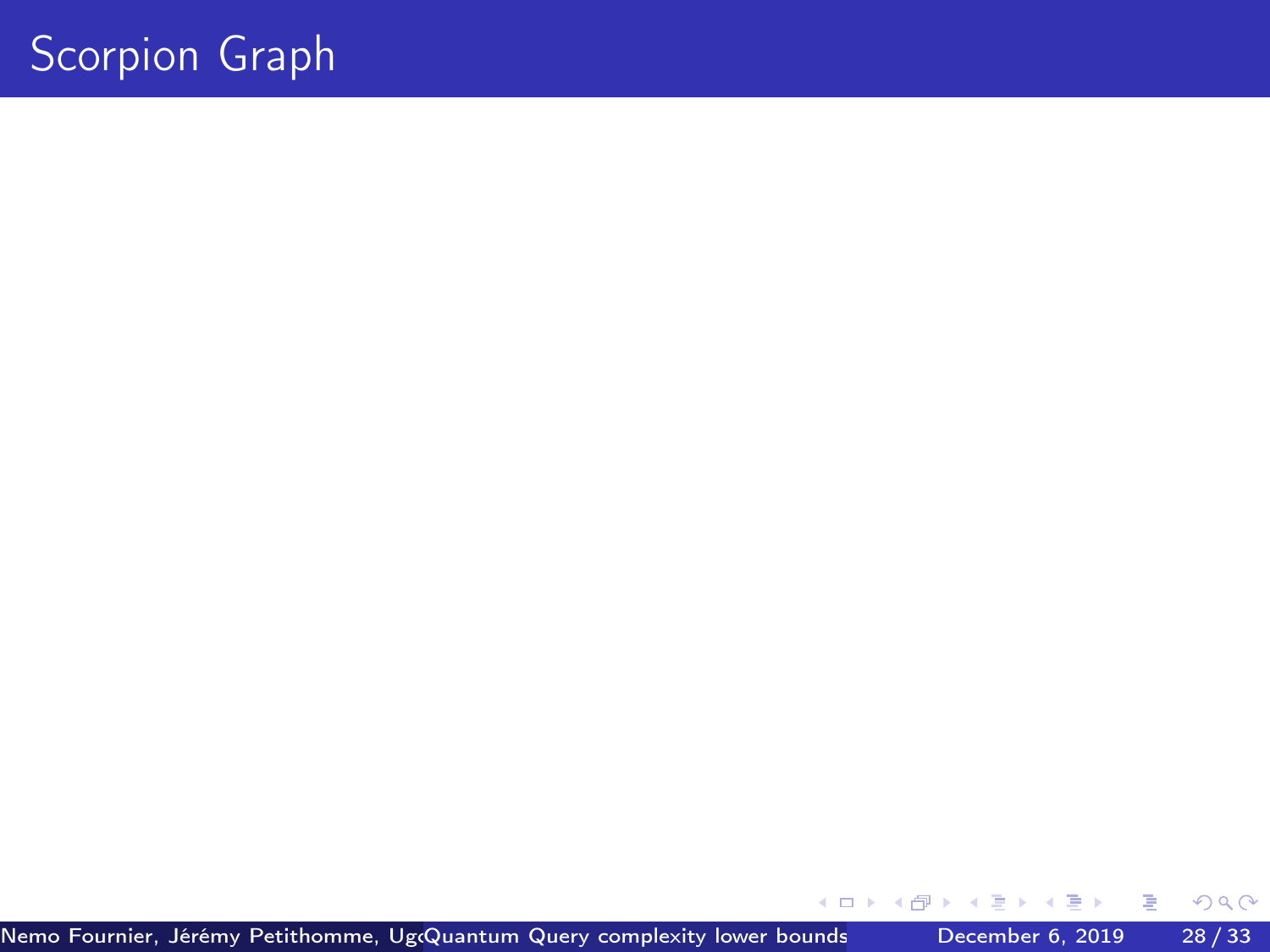#### Definiton (Scorpion Graph)

A graph G is a Scorpion iff there exist three distinct special vertices  $B, T, S \in V$  (Body, Tail and Sting), such that:

S has degree 1 and its only neighbour is T,

T has degree 2 and its two neighbors are S and B,

B has degree  $n-2$  (with  $n = |V(G)|$ ).

つへへ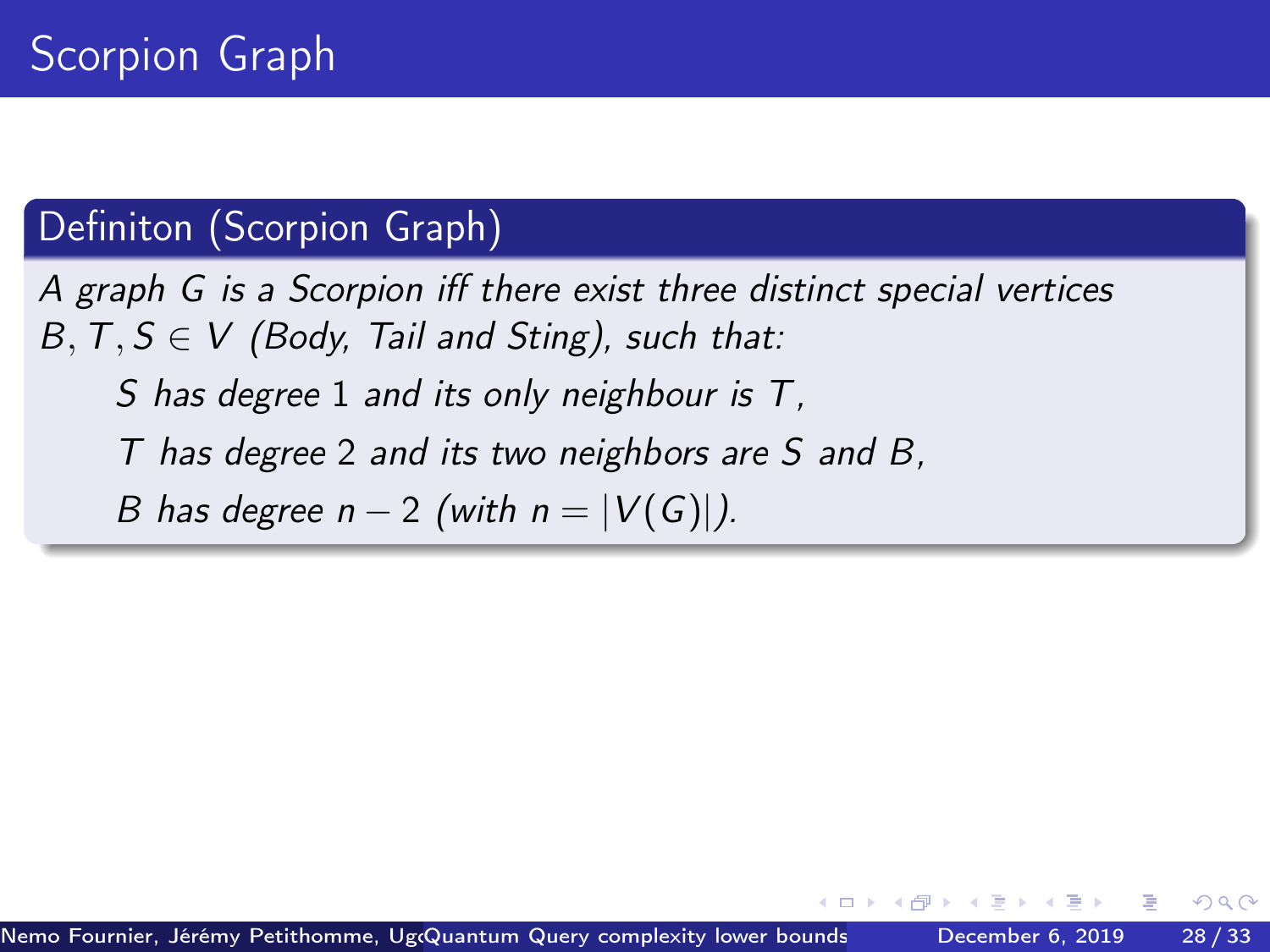#### Definiton (Scorpion Graph)

A graph G is a Scorpion iff there exist three distinct special vertices  $B, T, S \in V$  (Body, Tail and Sting), such that:

S has degree 1 and its only neighbour is T,

T has degree 2 and its two neighbors are S and B,

B has degree  $n-2$  (with  $n = |V(G)|$ ).

#### Theorem (Sun, Xiaoming, Yao, 2004)

Forall  $\epsilon > 0$ , we have:

$$
Q_2(f_{scorption}) = \mathcal{O}(N^{\frac{1}{4}+\epsilon})
$$

 $\Omega$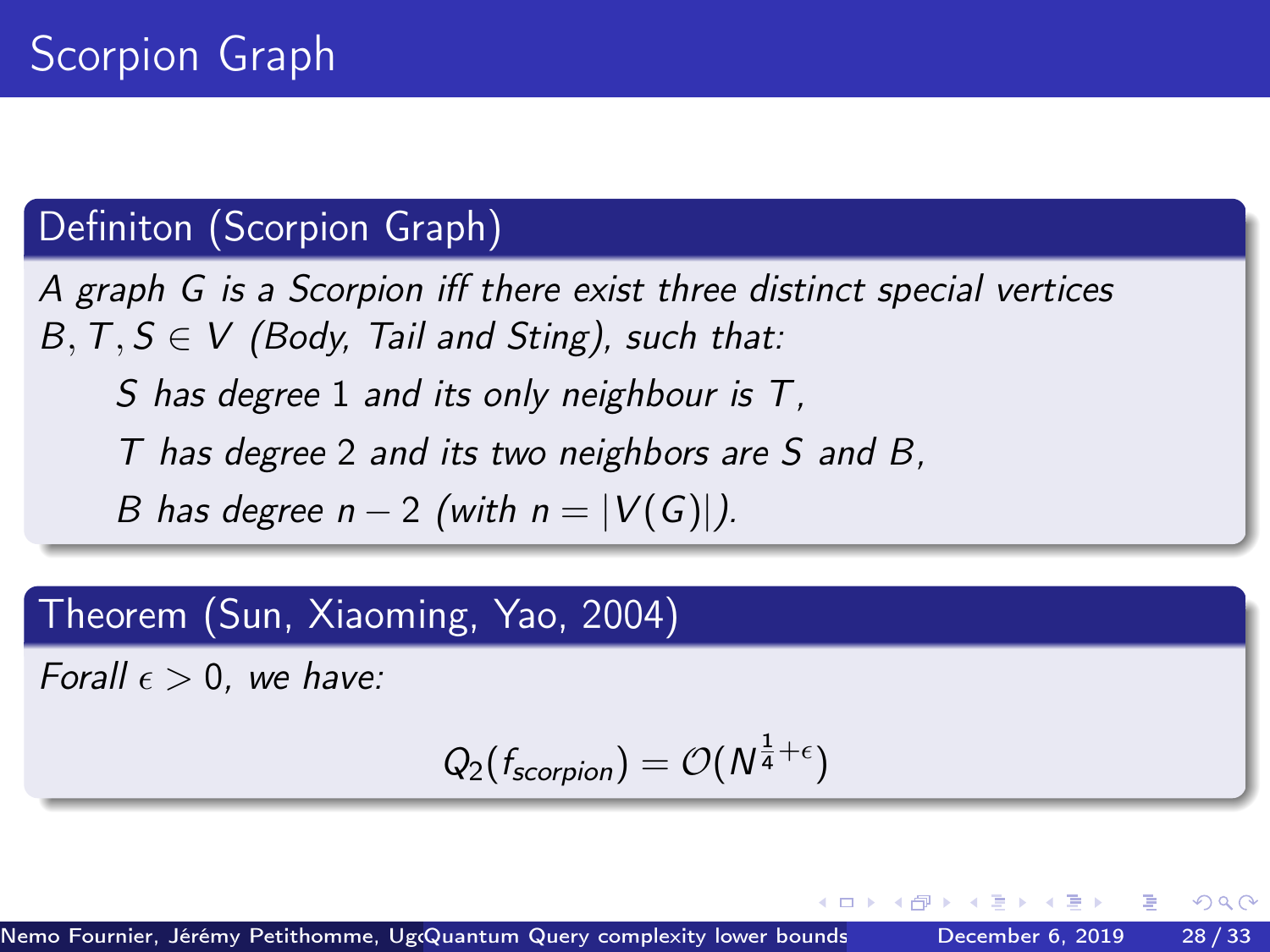# Sink

K ロ ▶ K @ ▶ K 할 ▶ K 할 ▶ 이 할 → 90 Q ^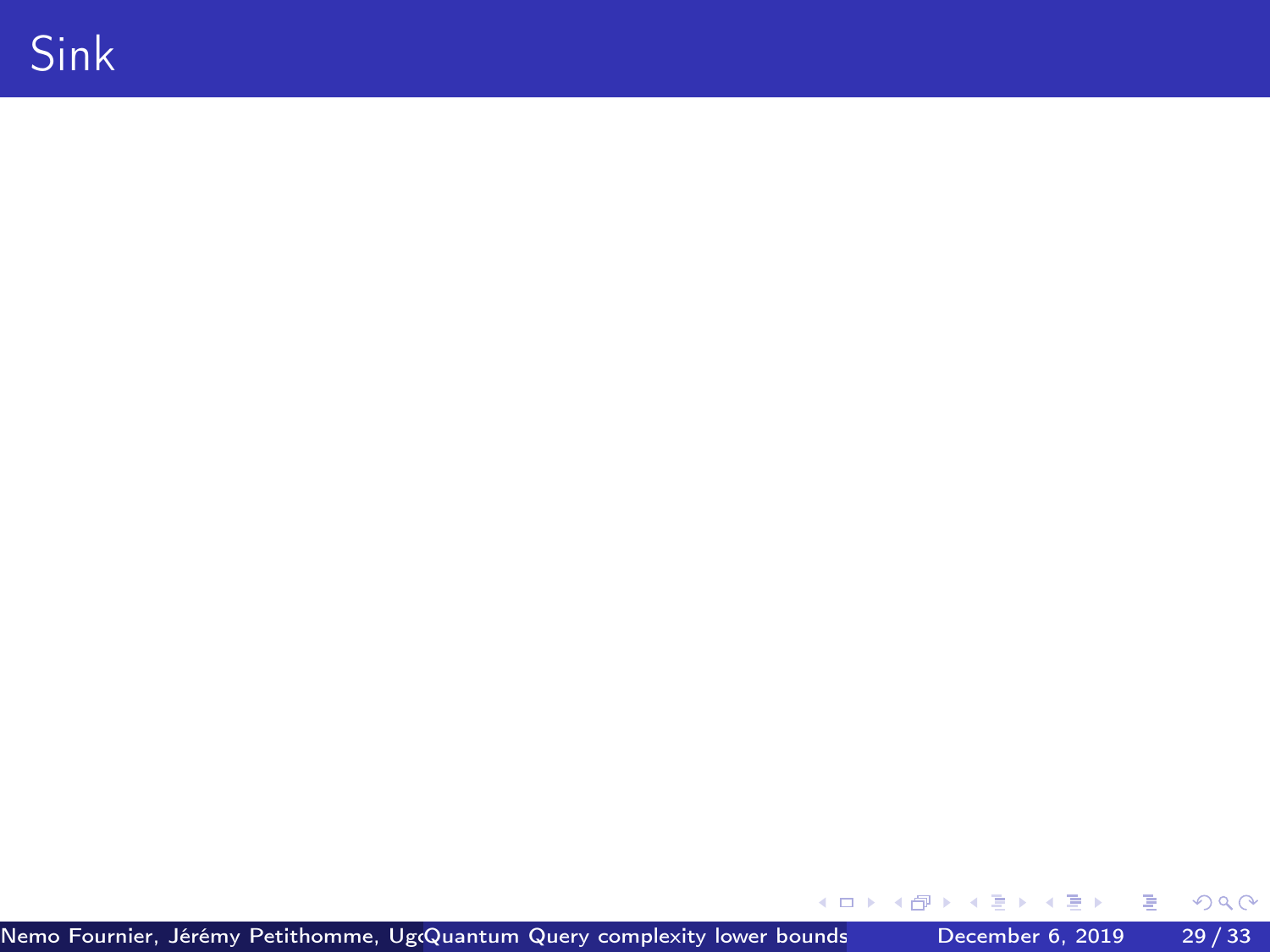## Definiton (Sink)

A directed graph G is a sink if there exists a vertex v with out-degree 0 and in-degree n.

€⊡

 $QQ$ 

÷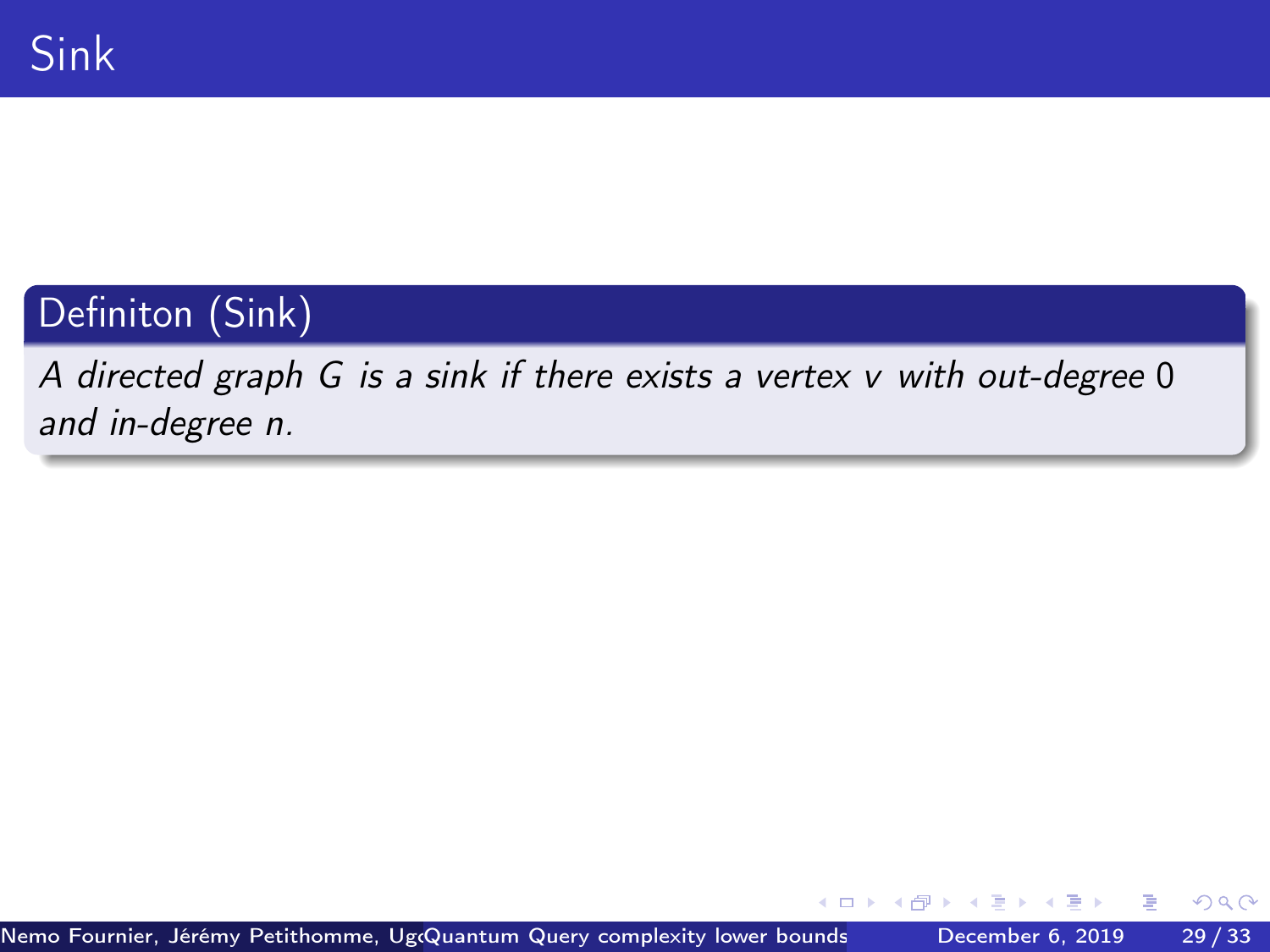## Definiton (Sink)

A directed graph G is a sink if there exists a vertex v with out-degree 0 and in-degree n.

Theorem (Sun, Xiaoming, Yao, 2004)

Forall  $\epsilon > 0$ , we have:

$$
Q_2(f_{sink}) = \mathcal{O}(N^{\frac{1}{4}+\epsilon})
$$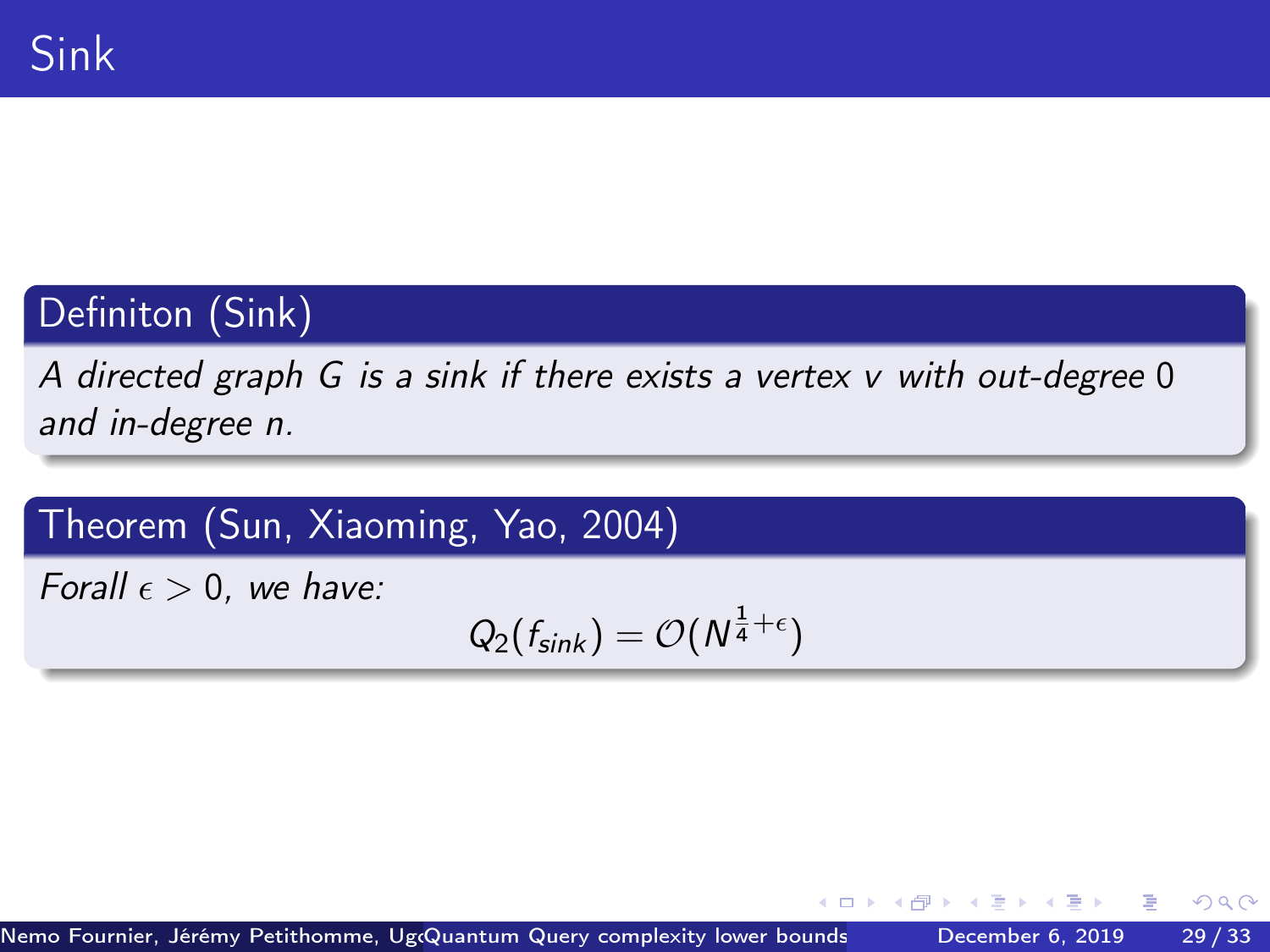## <span id="page-60-0"></span>[Nemo](#page-1-0)

• [Quantum Lower Bounds by polynomials](#page-1-0)

#### **[Jérémy](#page-21-0)**

[Quantum Lower Bounds by Quantum Arguments](#page-21-0)

#### 3 [Ugo](#page-41-0)

- [Some "easy" to decide properties](#page-41-0)
- [A general lower bound for functions invariant under transitive group](#page-60-0) [action](#page-60-0)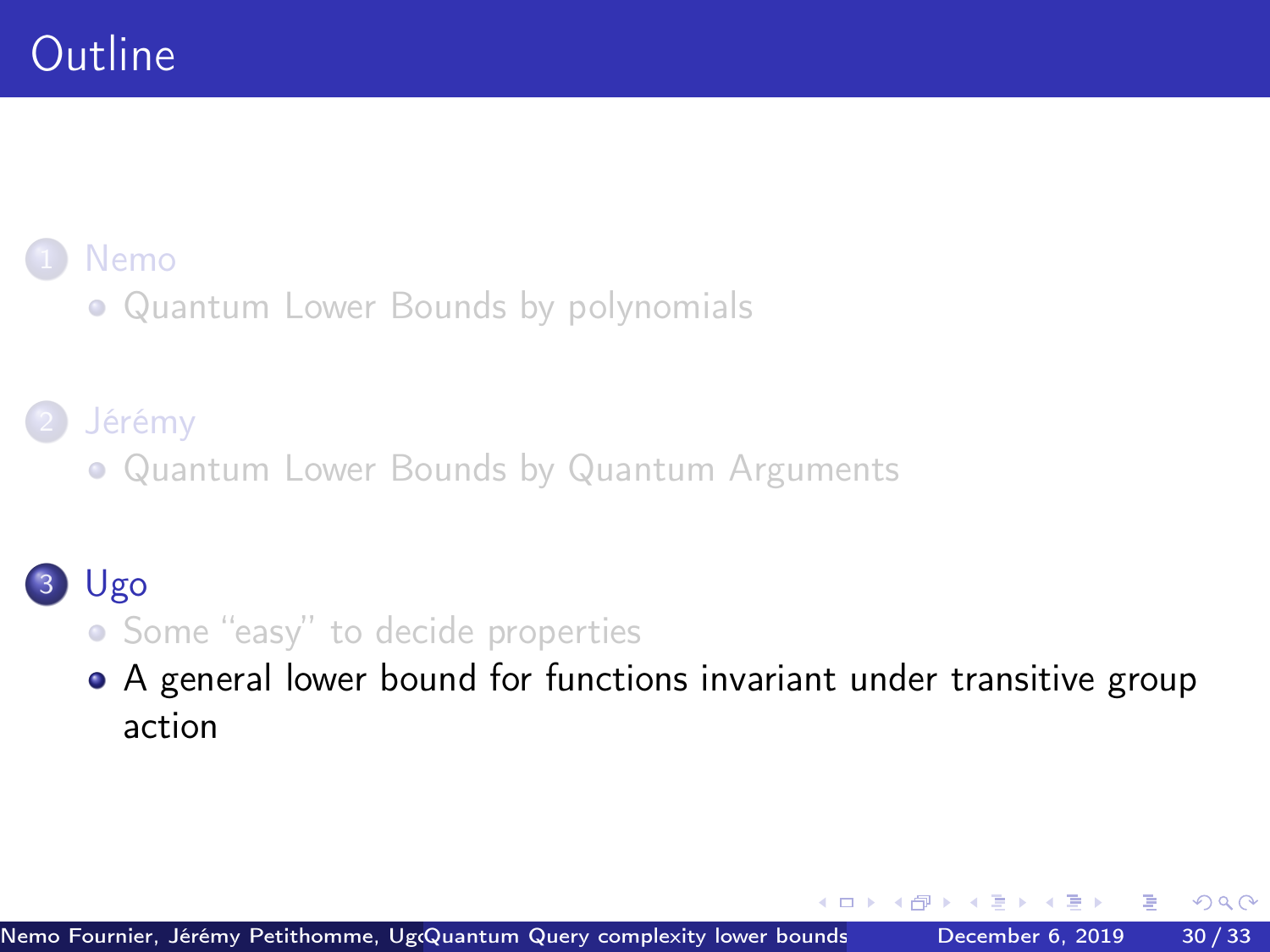Nemo Fournier, Jérémy Petithomme, Ugo [Quantum Query complexity lower bounds](#page-0-0) December 6, 2019 31 / 33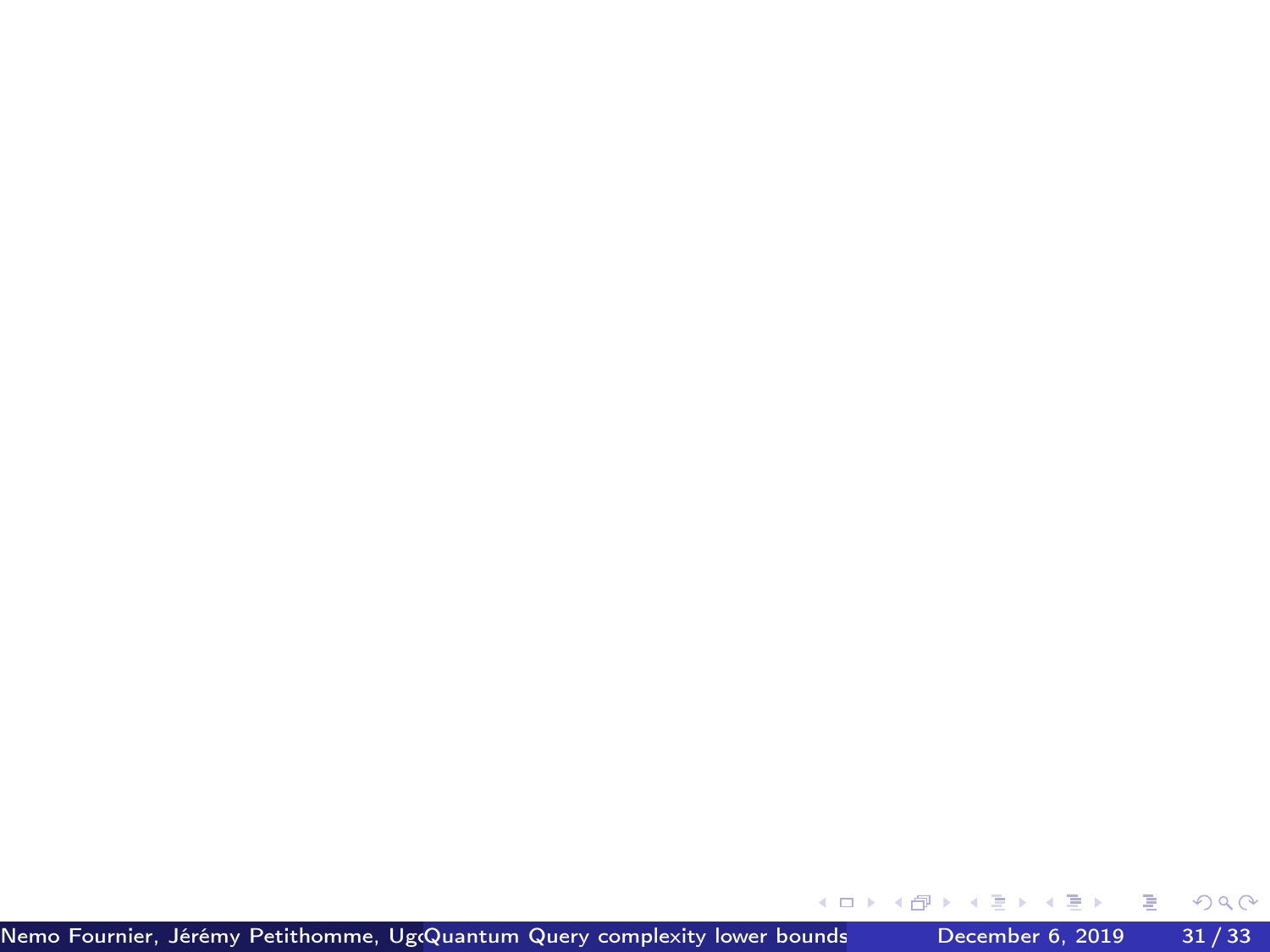#### Definition (Transitivity)

A subgroup  $\Gamma$  of  $\mathfrak{S}_N$  is said to have a transitive action on  $\{1, ..., N\}$  if forall  $i, j \in \{1, ...N\}$ , there exists  $\sigma \in \Gamma$  such that:  $\sigma(i) = j$ . In other words, the action of  $\Gamma$  on  $\{1, ..., N\}$  has only one orbit.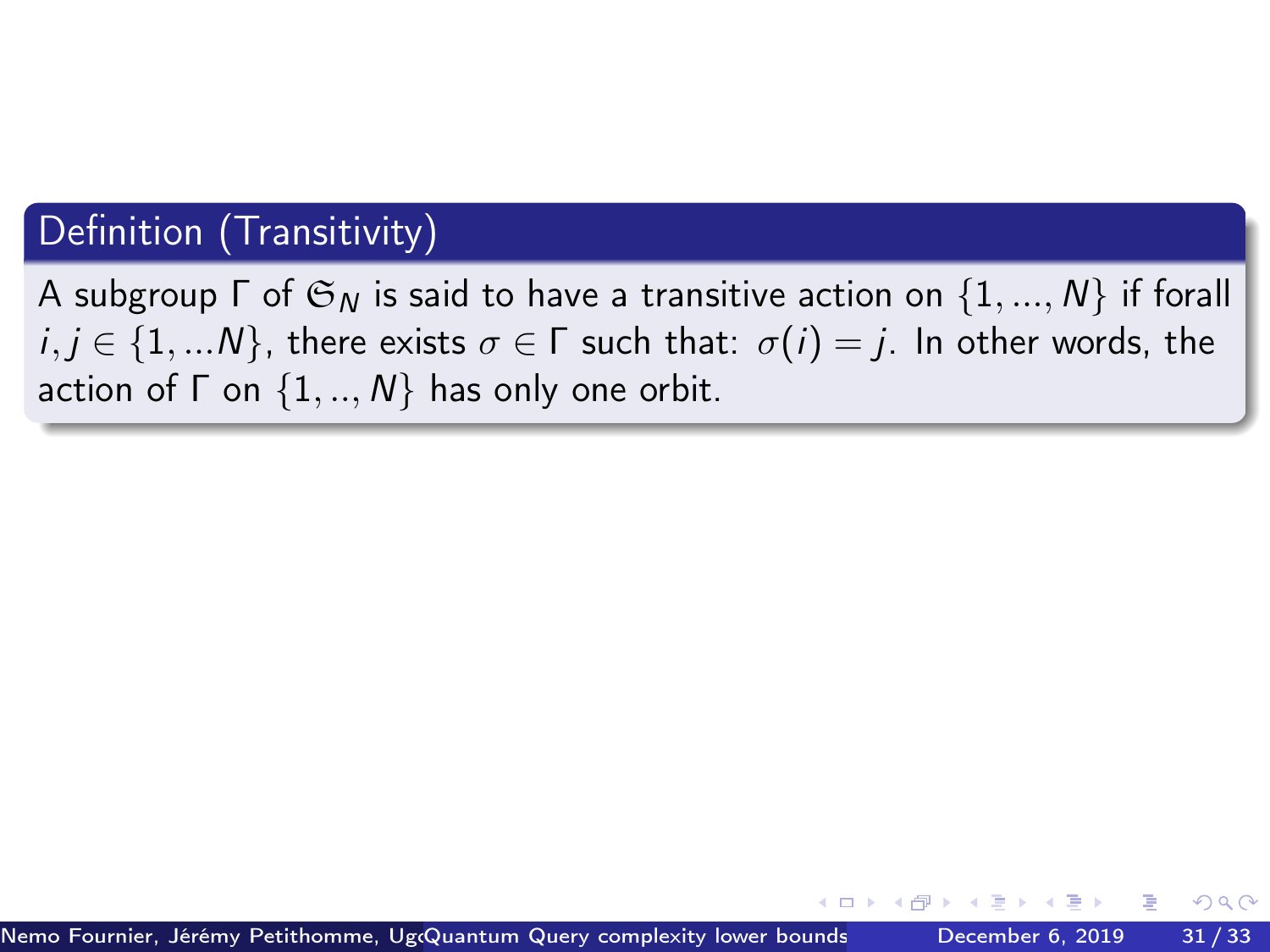#### Definition (Transitivity)

A subgroup  $\Gamma$  of  $\mathfrak{S}_N$  is said to have a transitive action on  $\{1, ..., N\}$  if forall  $i, j \in \{1, ...N\}$ , there exists  $\sigma \in \Gamma$  such that:  $\sigma(i) = j$ . In other words, the action of  $\Gamma$  on  $\{1, ..., N\}$  has only one orbit.

#### Example

Everything we saw until now: circular properties, graph properties, directed graph properties.

つへへ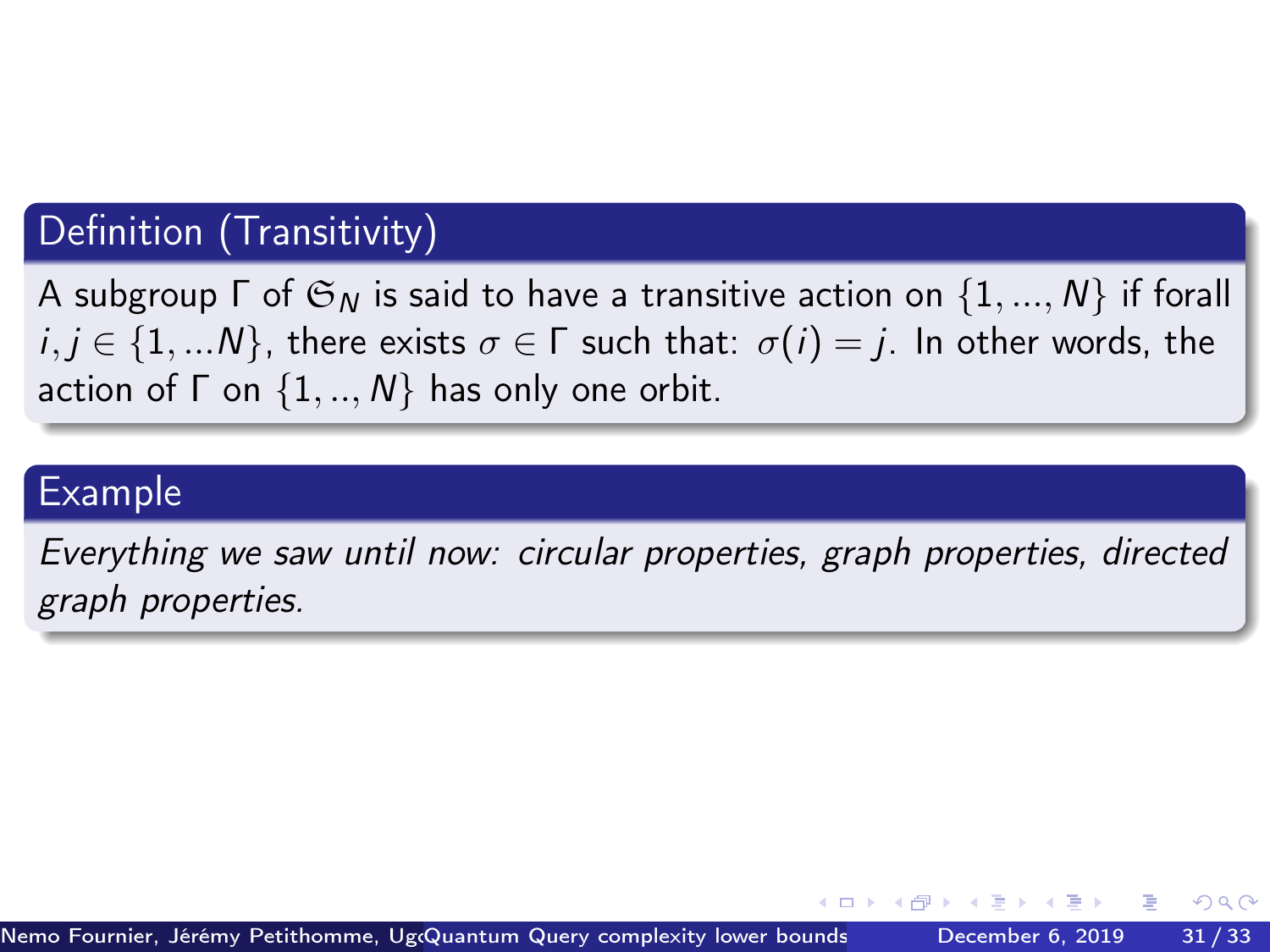# A general lower bound

 $\leftarrow$   $\Box$ 

×. 凸  $299$ 

活

∍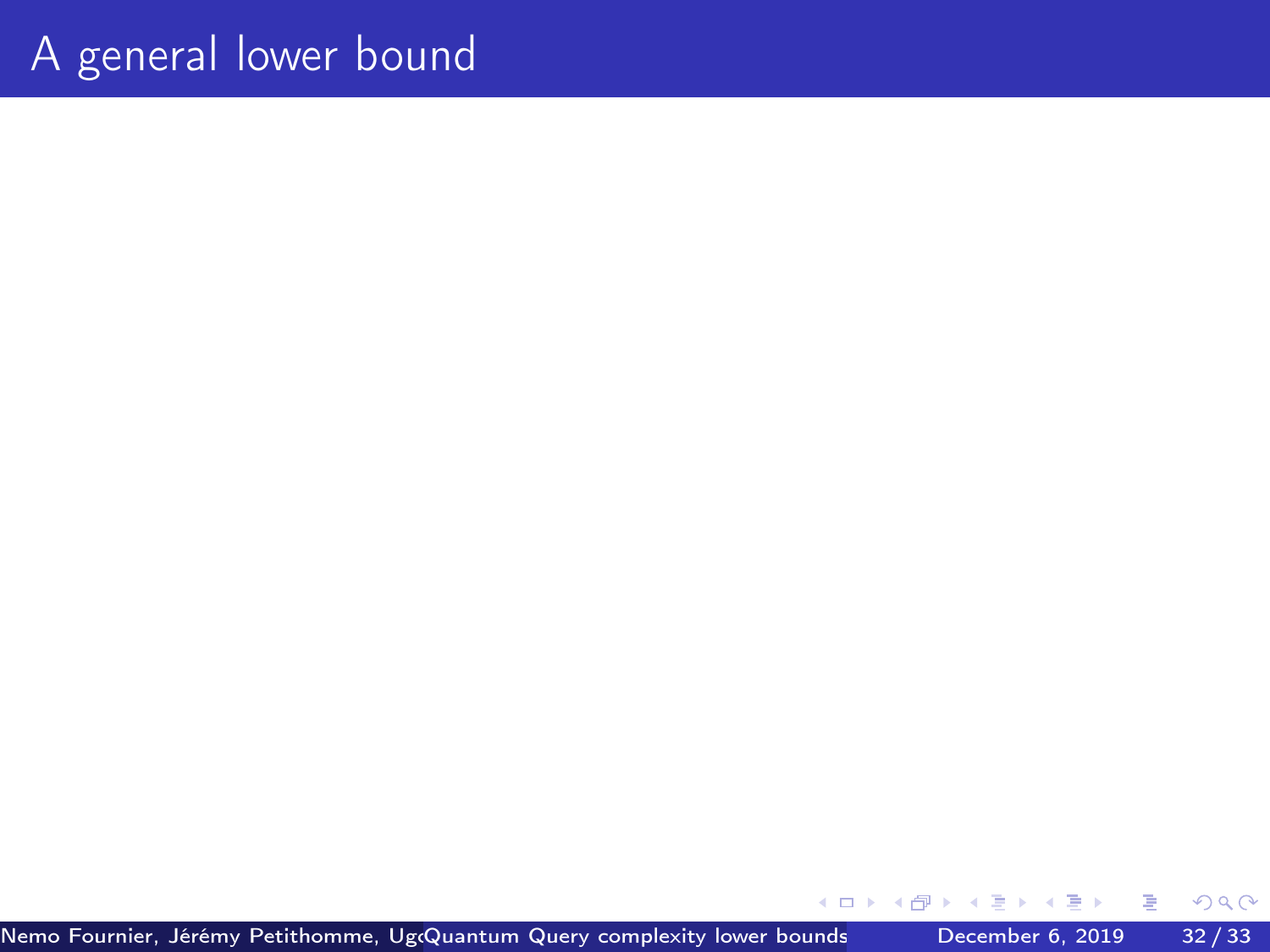#### Theorem (Sun, Xiaoming, Yao, 2004)

If there exists some subgroup  $\Gamma$  of  $\mathfrak{S}_N$  acting transitively on  $\{1, ..., N\}$  such that the property  $f$  :  $\{0,1\}^N$   $\rightarrow$   $\{0,1\}$  is invariant under the action of  $\mathsf{\Gamma}$ , then :

$$
Q_2(f)=\Omega(N^{\frac{1}{4}})
$$

Nemo Fournier, Jérémy Petithomme, Ugo[Quantum Query complexity lower bounds](#page-0-0) December 6, 2019 32/33